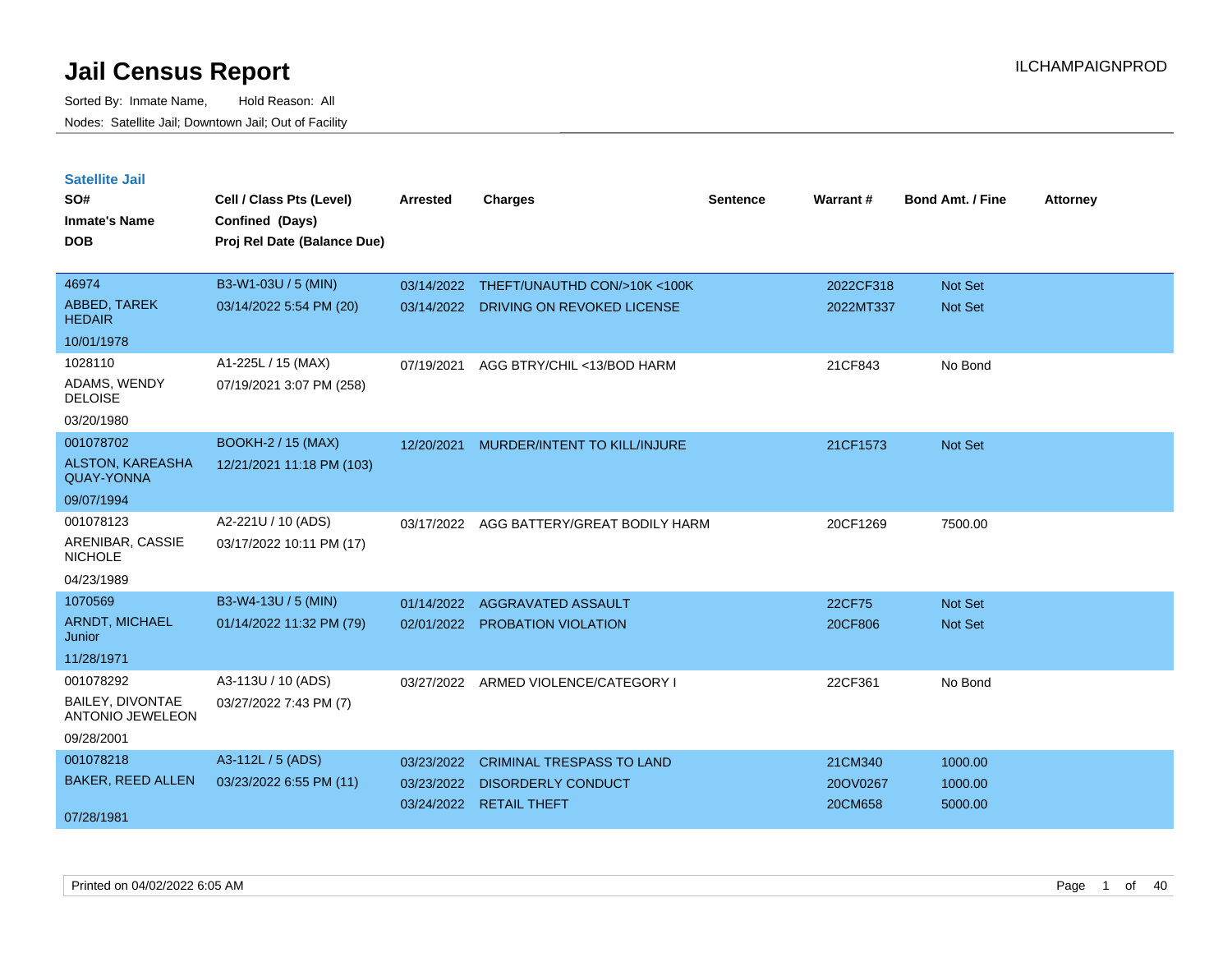| SO#                                    | Cell / Class Pts (Level)    | Arrested   | <b>Charges</b>                            | <b>Sentence</b> | Warrant#    | <b>Bond Amt. / Fine</b> | <b>Attorney</b> |
|----------------------------------------|-----------------------------|------------|-------------------------------------------|-----------------|-------------|-------------------------|-----------------|
| <b>Inmate's Name</b>                   | Confined (Days)             |            |                                           |                 |             |                         |                 |
| DOB                                    | Proj Rel Date (Balance Due) |            |                                           |                 |             |                         |                 |
|                                        |                             |            |                                           |                 |             |                         |                 |
| 001078565                              | B1-104U / 15 (MAX)          | 11/05/2021 | POSSESSION OF STOLEN FIREARM              |                 | 21CF1366    | <b>Not Set</b>          |                 |
| <b>BARBER, MARK</b>                    | 11/05/2021 7:40 AM (149)    | 11/05/2021 | RECEIVE/POSS/SELL STOLEN VEH              |                 | 2021CF1309  | 25000.00                |                 |
| ANTHONY, Junior                        |                             | 11/05/2021 | <b>BURGLARY</b>                           |                 | 21CF1369    | Not Set                 |                 |
| 09/24/2003                             |                             |            |                                           |                 |             |                         |                 |
| 65868                                  | B4-123L / 15 (MAX)          |            | 03/11/2022 METH DELIVERY/15<100 GRAMS     | 8y (DOC)        | 20CF1249    | No Bond                 |                 |
| BARBER, MARK<br>ANTHONY, Senior        | 03/11/2022 10:13 AM (23)    |            |                                           |                 |             |                         |                 |
| 08/15/1983                             |                             |            |                                           |                 |             |                         |                 |
| 518851                                 | A3-117L / 10 (MED)          | 01/11/2022 | DRIVING ON REVOKED LICENSE                |                 | 2020TR16539 | 1500.00                 |                 |
| BARKER, ALEXANDER                      | 01/11/2022 2:37 PM (82)     | 01/11/2022 | OBSTRUCTING IDENTIFICATION                |                 | 2020CM222   | 1500.00                 |                 |
| <b>MASSIE</b>                          |                             | 01/11/2022 | <b>FELON POSS/USE WEAPON/FIREARM</b>      |                 | 20CF361     | 15000.00                |                 |
| 09/24/1986                             |                             | 01/11/2022 | POSS AMT CON SUB EXCEPT(A)/(D)            |                 | 2020CF863   | 15000.00                |                 |
|                                        |                             | 01/11/2022 | <b>BAD CHK/OBTAIN CON PROP/&gt;150</b>    |                 | 20CF192     | 15000.00                |                 |
|                                        |                             | 01/11/2022 | <b>BAD CHK/OBTAIN CON PROP/&gt;150</b>    |                 | 19CF1686    | 15000.00                |                 |
|                                        |                             | 01/11/2022 | METH DELIVERY/15<100 GRAMS                | 20y (DOC)       | 20CF1383    | No Bond                 |                 |
| 969121                                 | A4-206L / 15 (MAX)          | 11/25/2021 | <b>CRIM TRESPASS TO RESIDENCE</b>         |                 | 21CF1444    | Not Set                 |                 |
| <b>BECKLEY, ANTHONY</b>                | 11/25/2021 7:16 PM (129)    | 11/25/2021 | HOME INVASION/GREAT BOD HARM              | 4y (DOC)        | 2021CF840   | No Bond                 |                 |
| <b>PATRICK</b>                         |                             |            |                                           |                 |             |                         |                 |
| 06/30/1989                             |                             |            |                                           |                 |             |                         |                 |
| 001078969                              | B1-105U / 10 (MED)          |            | 03/22/2022 AGG UNLAWFUL USE WEAPON/PERSON |                 | 22CF345     | Not Set                 |                 |
| BEVERLY, SAYVION<br><b>LAMONTE</b>     | 03/22/2022 10:20 PM (12)    |            |                                           |                 |             |                         |                 |
| 11/20/2002                             |                             |            |                                           |                 |             |                         |                 |
| 001079003                              | BOOKF-2                     |            | 04/02/2022 DRVG UNDER INFLU OF ALCOHOL    |                 | 2022DTAWOW  | 1000.00                 |                 |
| <b>BILOT, MAGGIE</b><br>ELISABETH      | 04/02/2022 2:06 AM (1)      |            |                                           |                 |             |                         |                 |
| 12/31/1985                             |                             |            |                                           |                 |             |                         |                 |
| 993169                                 | A1-125U / 10 (MED)          | 03/04/2022 | <b>RESIDENTIAL BURGLARY</b>               | 6y (DOC)        | 21CF1059    | No Bond                 |                 |
| <b>BRAATEN, KAYLAN</b><br><b>AMBER</b> | 03/04/2022 9:40 AM (30)     |            |                                           |                 |             |                         |                 |
| 10/29/1990                             |                             |            |                                           |                 |             |                         |                 |
|                                        |                             |            |                                           |                 |             |                         |                 |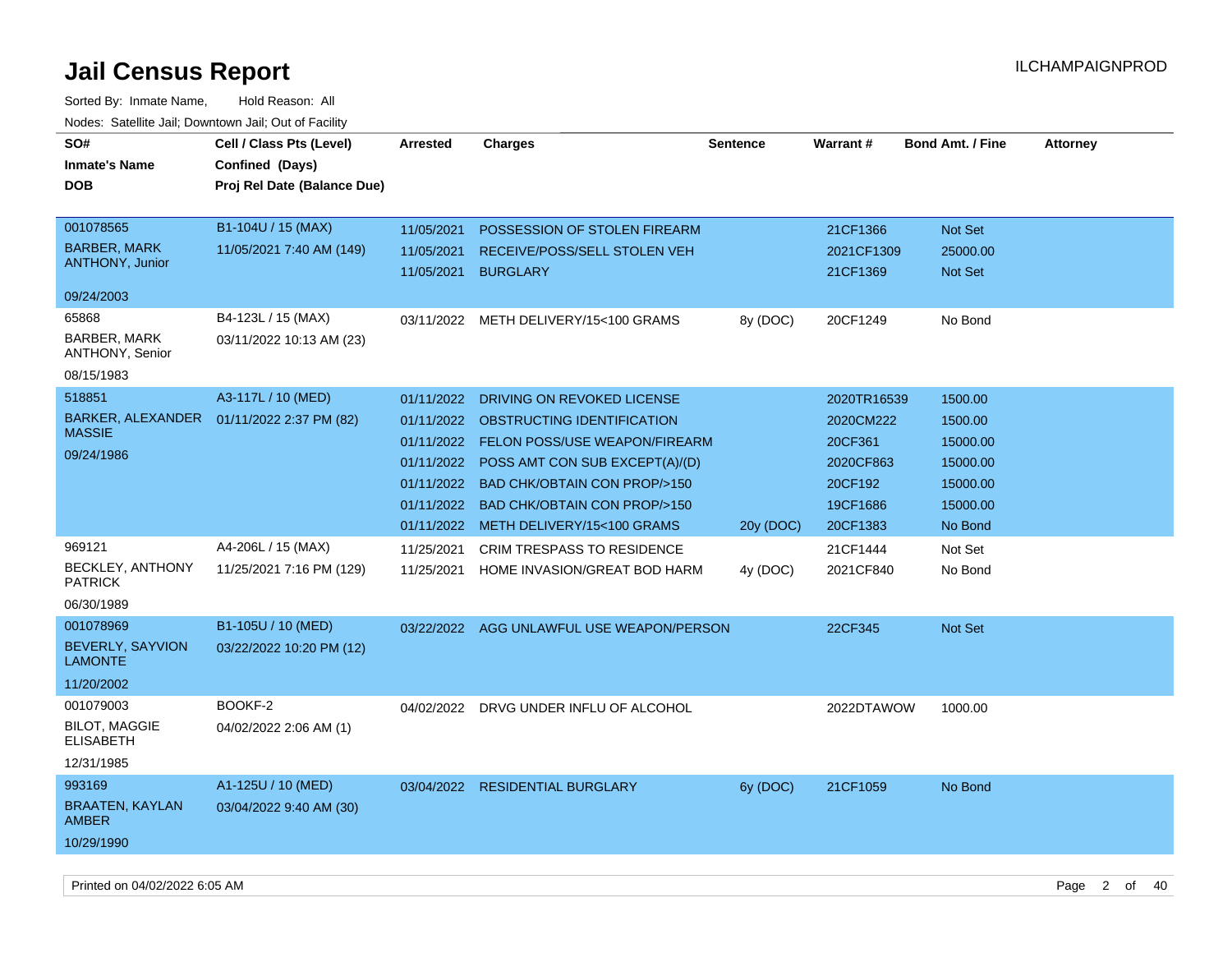| roaco. Oatomto dan, Downtown dan, Oat or Fability |                             |                   |                                           |                 |            |                         |                 |
|---------------------------------------------------|-----------------------------|-------------------|-------------------------------------------|-----------------|------------|-------------------------|-----------------|
| SO#                                               | Cell / Class Pts (Level)    | <b>Arrested</b>   | <b>Charges</b>                            | <b>Sentence</b> | Warrant#   | <b>Bond Amt. / Fine</b> | <b>Attorney</b> |
| <b>Inmate's Name</b>                              | Confined (Days)             |                   |                                           |                 |            |                         |                 |
| <b>DOB</b>                                        | Proj Rel Date (Balance Due) |                   |                                           |                 |            |                         |                 |
|                                                   |                             |                   |                                           |                 |            |                         |                 |
| 923208                                            | B3-W3-12L / 10 (MED)        |                   | 01/22/2022 CRIM TRES TO RES/PERS PRESENT  |                 | 22CF92     | Not Set                 |                 |
| BREADY, ANDREW<br><b>NICHOLAS</b>                 | 01/22/2022 7:43 PM (71)     |                   |                                           |                 |            |                         |                 |
| 06/08/1988                                        |                             |                   |                                           |                 |            |                         |                 |
| 001079000                                         | A3-216U                     |                   | 04/01/2022 MURDER/STRONG PROB KILL/INJURE |                 | 22CF102    | 2000000.00              |                 |
| BROCK, TONY LAMAR                                 | 04/01/2022 9:02 AM (2)      |                   |                                           |                 |            |                         |                 |
|                                                   |                             |                   |                                           |                 |            |                         |                 |
| 04/01/2004                                        |                             |                   |                                           |                 |            |                         |                 |
| 61675                                             | B1-202L / 10 (MED)          |                   | 02/10/2022 AGG DISCHARGE FIREARM/OCC BLDG |                 | 20CF374    | 100000.00               |                 |
| <b>BROWN, ANTONIO</b><br><b>BURNETT</b>           | 02/10/2022 3:28 PM (52)     |                   |                                           |                 |            |                         |                 |
| 03/04/1983                                        |                             |                   |                                           |                 |            |                         |                 |
| 51247                                             | B1-202U / 10 (MED)          | 04/15/2021        | FELON POSS/USE WEAPON/FIREARM             |                 | 21CF411    | Not Set                 |                 |
| <b>BROWN, DANTE</b><br><b>MAURICE</b>             | 04/15/2021 6:24 PM (353)    |                   |                                           |                 |            |                         |                 |
| 04/19/1979                                        |                             |                   |                                           |                 |            |                         |                 |
| 1028357                                           | A4-107L / 15 (MAX)          | 03/23/2022        | DOMESTIC BATTERY/OTHER PRIOR              |                 | 22CF348    | Not Set                 |                 |
| <b>BROWN, MARCUS</b><br><b>RICKELL</b>            | 03/23/2022 7:13 PM (11)     |                   | 03/23/2022 FELON POSS/USE WEAPON/FIREARM  |                 | 22CF349    | No Bond                 |                 |
| 01/06/1995                                        |                             |                   |                                           |                 |            |                         |                 |
| 990921                                            | B4-121L / 15 (MAX)          | 01/20/2022        | MFG/DEL 1<15 GR COCAINE/ANLG              |                 | 19CF369    | 25000.00                |                 |
| <b>BROWN, QUINTIN</b><br><b>MARSHAUN</b>          | 01/20/2022 7:19 PM (73)     |                   | 01/20/2022 ARMED HABITUAL CRIMINAL        |                 | 21CF935    | 750000.00               |                 |
| 09/26/1991                                        |                             |                   |                                           |                 |            |                         |                 |
| 29957                                             | B4-222L / 15 (MAX)          | 11/13/2021        | FELON POSS/USE WEAPON/FIREARM             |                 | 21CF1390   | Not Set                 |                 |
| <b>BROWN, RODNEY</b><br><b>LOUIS</b>              | 11/13/2021 8:57 PM (141)    | 11/13/2021        | AGG CRIM SX AB/>5 YR OLDER VIC            |                 | 2019CF0718 | 250000.00               |                 |
| 01/07/1968                                        |                             |                   |                                           |                 |            |                         |                 |
| 981645                                            | B4-122L / 15 (MAX)          | 01/27/2022 MURDER |                                           |                 | 22CF114    | 1000000.00              |                 |
| BRUMFIELD,<br>JONATHAN EZEKEIL                    | 01/27/2022 8:15 PM (66)     |                   |                                           |                 |            |                         |                 |
| 08/03/1989                                        |                             |                   |                                           |                 |            |                         |                 |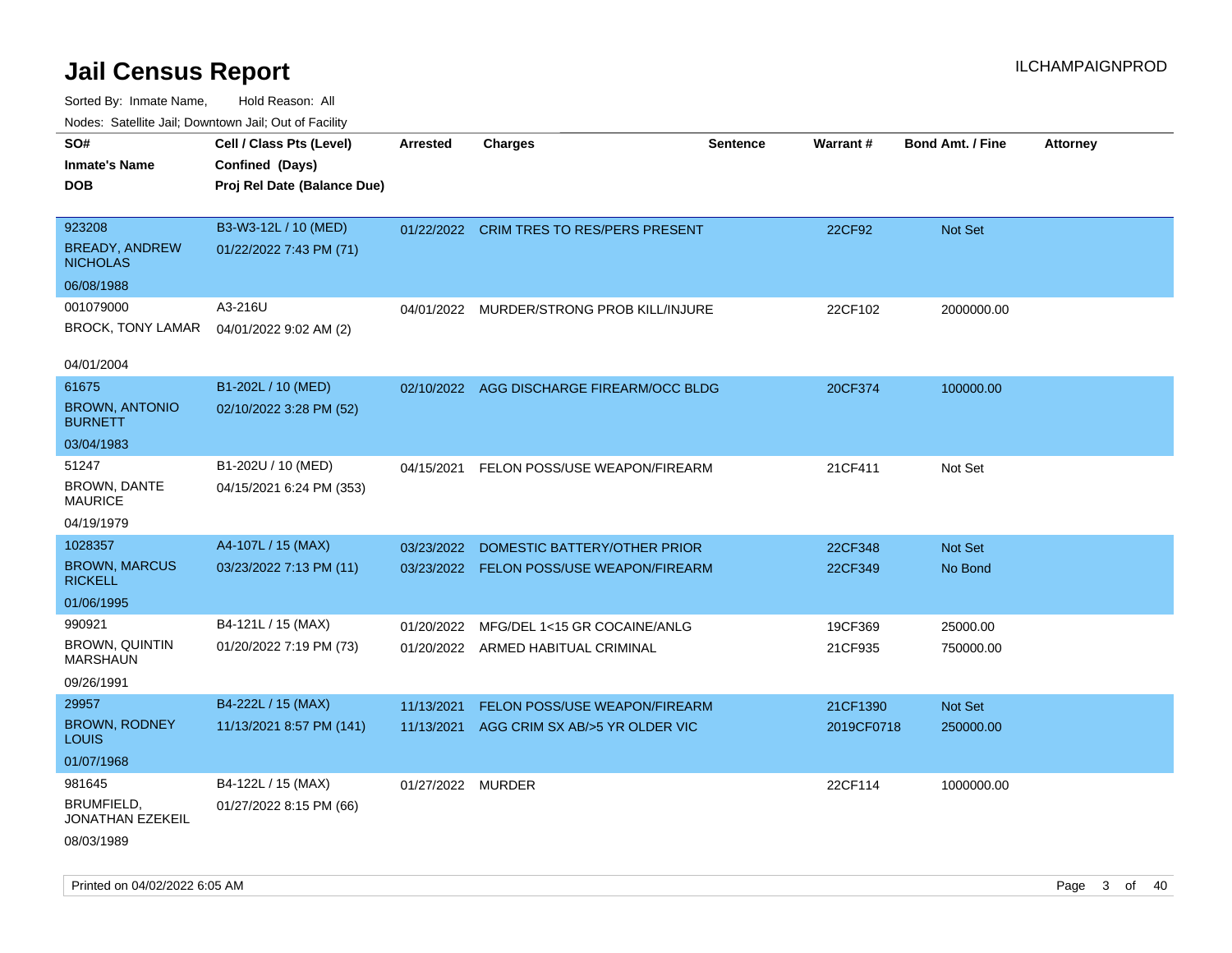Sorted By: Inmate Name, Hold Reason: All Nodes: Satellite Jail; Downtown Jail; Out of Facility

| SO#<br><b>Inmate's Name</b><br><b>DOB</b> | Cell / Class Pts (Level)<br>Confined (Days)<br>Proj Rel Date (Balance Due) | <b>Arrested</b> | <b>Charges</b>                           | <b>Sentence</b> | Warrant#   | <b>Bond Amt. / Fine</b><br><b>Attorney</b> |
|-------------------------------------------|----------------------------------------------------------------------------|-----------------|------------------------------------------|-----------------|------------|--------------------------------------------|
| 49431                                     | B1-201L / 10 (MED)                                                         |                 | 03/11/2022 VIO BAIL BOND/CLASS X OFFENSE | 3y (DOC)        | 2018CF350  | No Bond                                    |
| <b>BUFFORD, LANCE</b><br><b>CORNELL</b>   | 03/11/2022 5:01 PM (23)                                                    |                 | 03/11/2022 CIVIL FTA WARRANT             |                 | 2005F180   | 15000.00                                   |
| 12/18/1979                                |                                                                            |                 |                                          |                 |            |                                            |
| 001079005                                 | BOOKH-3                                                                    | 04/02/2022      | <b>DOMESTIC BATTERY</b>                  |                 | 2022CMAWOW | No Bond                                    |
| <b>BURNS, FABIAN</b>                      | 04/02/2022 4:58 AM (1)                                                     |                 |                                          |                 |            |                                            |
| 04/25/1979                                |                                                                            |                 |                                          |                 |            |                                            |
| 1047579                                   | A1-124L / 10 (MED)                                                         |                 | 02/24/2022 ARMED ROBBERY/NO FIREARM      |                 | 22CF232    | <b>Not Set</b>                             |
| <b>BUTLER, TAMYRA</b><br><b>COSHAWN</b>   | 02/24/2022 5:40 AM (38)                                                    |                 |                                          |                 |            |                                            |
| 07/06/1988                                |                                                                            |                 |                                          |                 |            |                                            |
| 39474                                     | B1-101U / 10 (ADS)                                                         | 07/06/2021      | MFG/DEL 15<100 GR HEROIN/ANLG            |                 | 21CF792    | Not Set                                    |
| CAMPBELL, AARON<br><b>JACOB</b>           | 07/06/2021 11:56 PM (271)                                                  |                 |                                          |                 |            |                                            |
| 07/18/1974                                |                                                                            |                 |                                          |                 |            |                                            |
| 001078953                                 | A4-203L / 10 (MED)                                                         |                 | 03/15/2022 POSSESSION OF STOLEN FIREARM  |                 | 2022CF319  | Not Set                                    |
| CAMPBELL,<br><b>MOHAMMED BURNELL</b>      | 03/15/2022 10:50 PM (19)                                                   |                 |                                          |                 |            |                                            |
| 09/25/1991                                |                                                                            |                 |                                          |                 |            |                                            |
| 1045467                                   | BOOKH-3                                                                    | 04/01/2022      | MFG/DEL CANNABIS/30-500 GRAMS            |                 | 20 CF 87   | 100000.00 / 34.00                          |
| CARPENTER-MOORE.<br>JOSEPH CARL, Junior   |                                                                            |                 | 04/01/2022 MFG/DEL CANNABIS/30-500 GRAMS |                 | 19 CF 1770 | 100000.00 / 34.00                          |
| 04/18/1992                                |                                                                            |                 |                                          |                 |            |                                            |
| 1060436                                   | B1-106U / 10 (MED)                                                         | 01/06/2022      | AGGRAVATED UNLAWFUL RESTRAINT            |                 | 22CF29     | Not Set                                    |
| <b>CARTER, DERESHEO</b><br><b>DEWAYNE</b> | 01/06/2022 8:43 PM (87)                                                    |                 | 01/06/2022 FELON ESCAPE/PEACE OFFICER    |                 | 22CF28     | <b>Not Set</b>                             |
| 09/10/1991                                |                                                                            |                 |                                          |                 |            |                                            |
| 001077353                                 | B1-106L / 15 (MAX)                                                         | 02/12/2022      | FELON POSS/USE WEAPON/FIREARM            |                 | 22CF173    | No Bond                                    |
| CARTER, JAMES<br><b>IVORY</b>             | 02/13/2022 1:19 AM (49)                                                    |                 | 02/12/2022 ALCOHOL SALES - MINOR 19-20   |                 | 2020OV127  | 1000.00                                    |

08/12/2000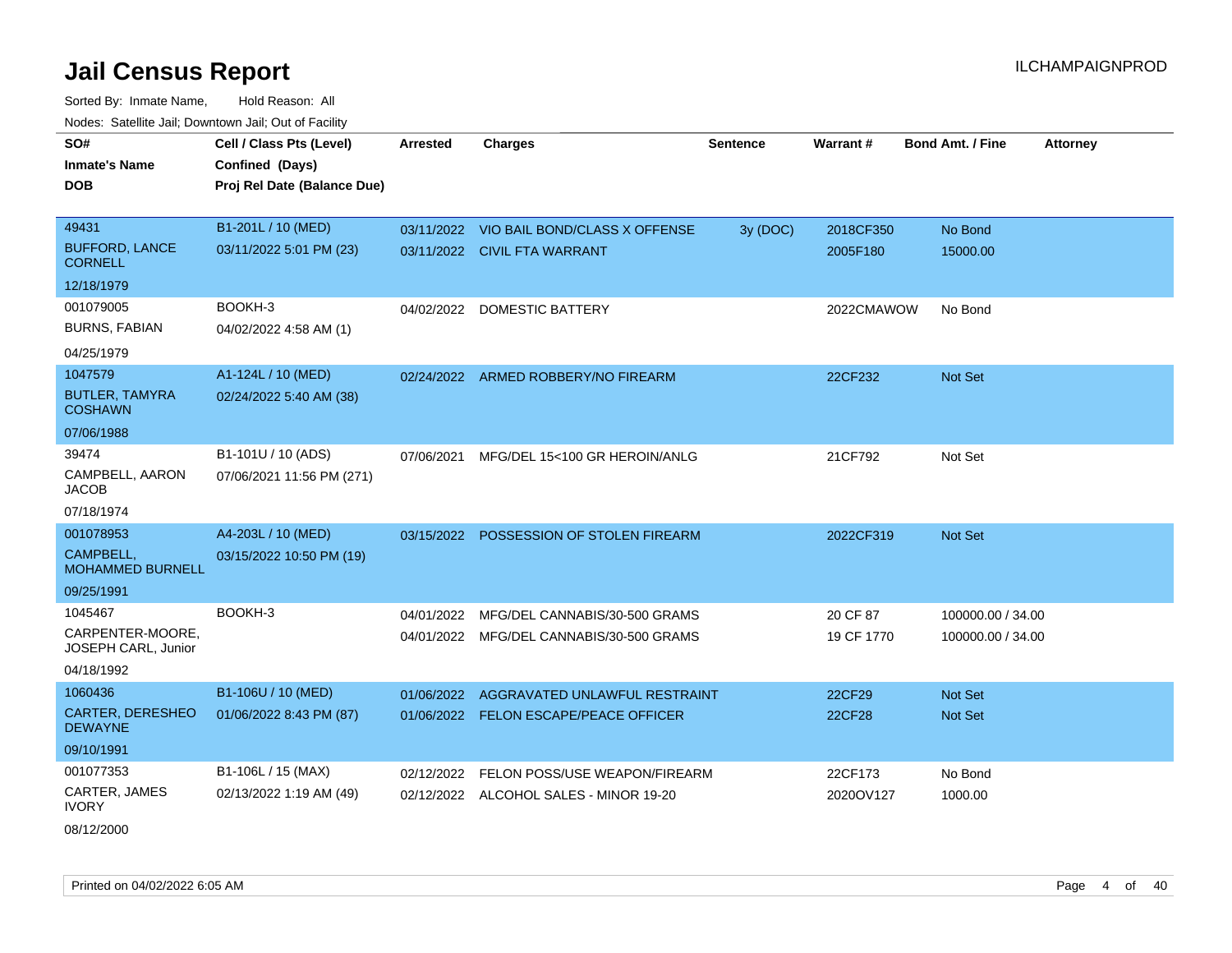| rougs. Calcinic Jan, Downtown Jan, Out of Facility |                                              |                   |                                                |                 |                 |                         |                 |
|----------------------------------------------------|----------------------------------------------|-------------------|------------------------------------------------|-----------------|-----------------|-------------------------|-----------------|
| SO#                                                | Cell / Class Pts (Level)                     | <b>Arrested</b>   | <b>Charges</b>                                 | <b>Sentence</b> | <b>Warrant#</b> | <b>Bond Amt. / Fine</b> | <b>Attorney</b> |
| <b>Inmate's Name</b>                               | Confined (Days)                              |                   |                                                |                 |                 |                         |                 |
| <b>DOB</b>                                         | Proj Rel Date (Balance Due)                  |                   |                                                |                 |                 |                         |                 |
|                                                    |                                              |                   |                                                |                 |                 |                         |                 |
| 957936                                             | A4-103U / 15 (MAX)                           |                   | 03/10/2022 DELIVERY OF OR POSSESSION OF W/ INT |                 | 22CF295         | Not Set                 |                 |
| CAVETTE, JUSTIN<br><b>EUGENE</b>                   | 03/10/2022 12:10 PM (24)                     |                   |                                                |                 |                 |                         |                 |
| 08/02/1988                                         |                                              |                   |                                                |                 |                 |                         |                 |
| 1029088                                            | B1-107L / 10 (MED)                           | 12/21/2021        | FELON POSS/USE FIREARM PRIOR                   |                 | 21CF1338        | 250000.00               |                 |
| CHAPPLE, MALIK<br><b>BIANCO</b>                    | 12/22/2021 10:02 AM (102)                    |                   |                                                |                 |                 |                         |                 |
| 10/25/1994                                         |                                              |                   |                                                |                 |                 |                         |                 |
| 001078812                                          | B1-207U / 15 (MAX)                           |                   | 02/01/2022 ARMED ROBBERY/ARMED W/FIREARM       |                 | 22CF145         | <b>Not Set</b>          |                 |
| <b>COBB, SINTRAE</b><br><b>SANCHEZ</b>             | 02/01/2022 8:33 PM (61)                      |                   |                                                |                 |                 |                         |                 |
| 07/05/2002                                         |                                              |                   |                                                |                 |                 |                         |                 |
| 1004799                                            | BOOKH-8                                      | 03/31/2022        | POSSESSION OF METH< 5 GRAMS                    |                 | 22CF388         | Not Set                 |                 |
| COCHRANE, STORM<br>JAMES                           | 03/31/2022 11:37 AM (3)                      |                   | 03/31/2022 AGG CRIM SEX ABUSE/VICTIM <13       |                 | 19CF25          | 10000.00                |                 |
| 10/28/1992                                         |                                              |                   |                                                |                 |                 |                         |                 |
| 001077485                                          | A1-227U / 15 (MAX)                           | 12/21/2021        | MURDER/INTENT TO KILL/INJURE                   |                 | 2021CF1282      | 1000000.00              |                 |
| <b>COLBERT, ARIEANA</b><br><b>FELICIA</b>          | 12/21/2021 2:08 PM (103)                     |                   |                                                |                 |                 |                         |                 |
| 12/13/2000                                         |                                              |                   |                                                |                 |                 |                         |                 |
| 34805                                              | B4-227U / 15 (MAX)                           | 10/01/2021        | DOMESTIC BATTERY                               |                 | 21CF1183        | Not Set                 |                 |
|                                                    | CONERLY, KIN JOSEPH 10/01/2021 1:53 AM (184) | 10/01/2021        | ARMED HABITUAL CRIMINAL                        |                 | 21CF1184        | Not Set                 |                 |
|                                                    |                                              | 10/06/2021        | POSS STOLEN VEHICLE > \$25,000                 |                 | 19CF1786        | Not Set                 |                 |
| 11/16/1971                                         |                                              |                   |                                                |                 |                 |                         |                 |
| 1074319                                            | B1-104L / 15 (MAX)                           | 10/12/2021        | AGGRAVATED CRUELTY TO ANIMALS                  |                 | 21CF1238        | <b>Not Set</b>          |                 |
| <b>CRAIG, DAVUCCI</b><br><b>DAVION</b>             | 10/12/2021 11:36 AM (173)                    | 10/14/2021 MURDER |                                                |                 | 21CF1239        | <b>Not Set</b>          |                 |
| 08/02/2001                                         |                                              |                   |                                                |                 |                 |                         |                 |
| 49829                                              | B4-222U                                      |                   | 03/20/2022 AGGRAVATED DOMESTIC BATTERY         |                 | 22CF337         | No Bond                 |                 |
| <b>CRANDALL, TERRY</b><br>LEE, Junior              | 03/20/2022 11:02 PM (14)                     |                   |                                                |                 |                 |                         |                 |
| 01/12/1974                                         |                                              |                   |                                                |                 |                 |                         |                 |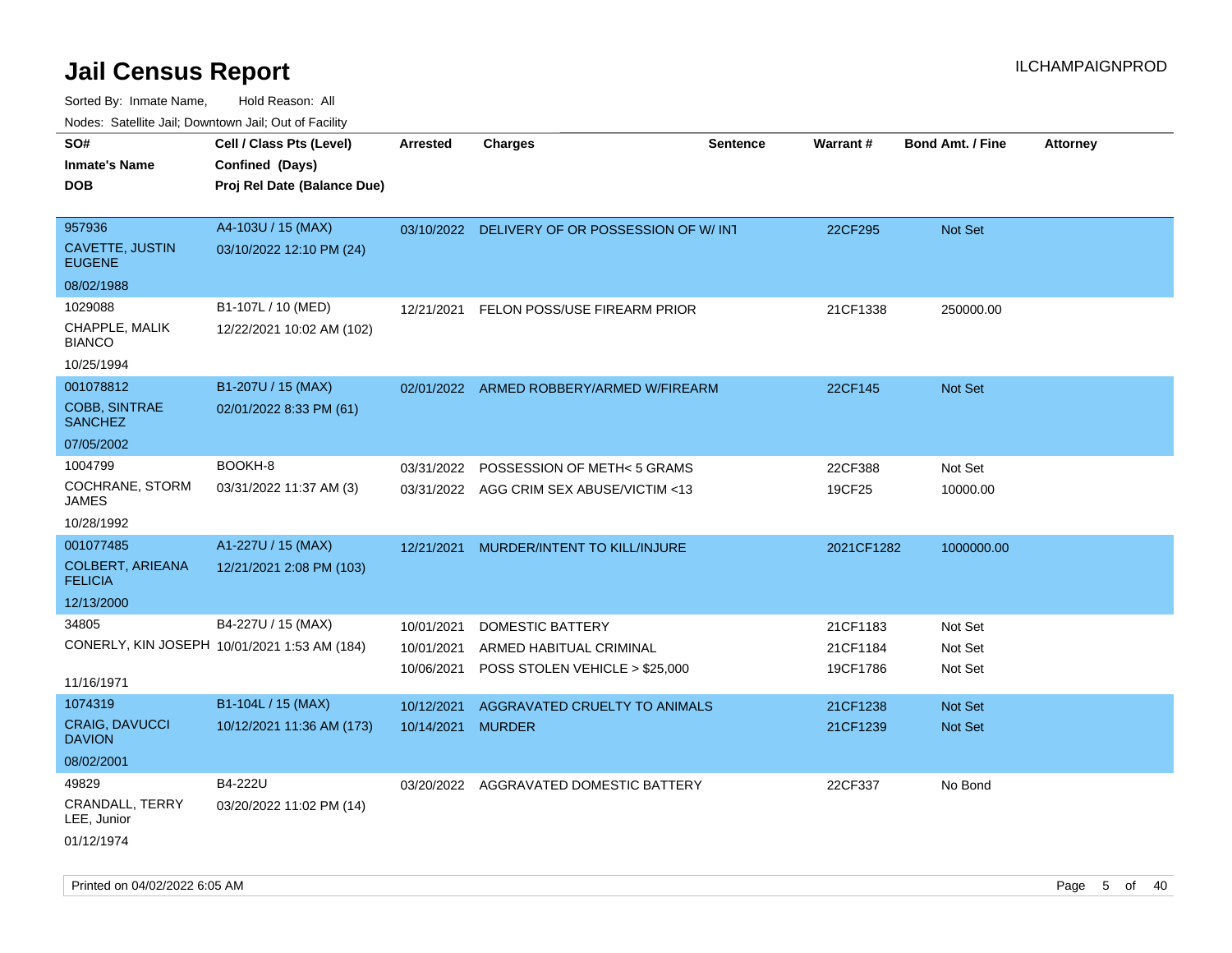Sorted By: Inmate Name, Hold Reason: All Nodes: Satellite Jail; Downtown Jail; Out of Facility

| Nudes. Satellite Jali, Downtown Jali, Out of Facility |                             |                      |                                          |                       |            |                         |                 |
|-------------------------------------------------------|-----------------------------|----------------------|------------------------------------------|-----------------------|------------|-------------------------|-----------------|
| SO#                                                   | Cell / Class Pts (Level)    | Arrested             | <b>Charges</b>                           | <b>Sentence</b>       | Warrant#   | <b>Bond Amt. / Fine</b> | <b>Attorney</b> |
| <b>Inmate's Name</b>                                  | Confined (Days)             |                      |                                          |                       |            |                         |                 |
| <b>DOB</b>                                            | Proj Rel Date (Balance Due) |                      |                                          |                       |            |                         |                 |
|                                                       |                             |                      |                                          |                       |            |                         |                 |
| 001077549                                             | B2-T3-10L / 10 (SPH)        | 12/22/2020           | PRED CRIM SEX ASLT/VICTIM <13            |                       | 2020CF1469 | Not Set                 |                 |
| CRISTOBAL-MATEO,<br><b>CRISTOBAL</b>                  | 12/22/2020 1:17 PM (467)    |                      |                                          |                       |            |                         |                 |
| 12/02/1988                                            |                             |                      |                                          |                       |            |                         |                 |
| 988538                                                | B3-W4-15U / 10 (MED)        | 12/21/2021           | AGGRAVATED DOMESTIC BATTERY              |                       | 21CF1564   | Not Set                 |                 |
| DAVIDSON, HARLEY<br>KYLE SCOTT                        | 12/21/2021 5:45 AM (103)    |                      |                                          |                       |            |                         |                 |
| 08/05/1990                                            | 4/18/2022 (0.00)            |                      |                                          |                       |            |                         |                 |
| 1023587                                               | A4-102L / 15 (MAX)          | 09/24/2021           | MFG/DEL CANNABIS/2.5-10 GRAMS            |                       | 21CF1155   | <b>Not Set</b>          |                 |
| DAVIS, MARTIN<br><b>DENNIS</b>                        | 09/24/2021 9:38 PM (191)    | 09/24/2021           | ARMED HABITUAL CRIMINAL                  |                       | 2021-CF681 | 500000.00               |                 |
| 12/02/1994                                            |                             |                      |                                          |                       |            |                         |                 |
| 56972                                                 | B3-W8-32L / 10 (MED)        | 08/30/2021           | POSS STOLEN VEHICLE > \$25,000           |                       | 21CF1044   | Not Set                 |                 |
| DAY, DANIEL JOSEPH                                    | 08/30/2021 3:07 PM (216)    | 09/04/2021           | <b>BURGLARY</b>                          |                       | 21CF1054   | Not Set                 |                 |
|                                                       |                             |                      |                                          |                       |            |                         |                 |
| 10/16/1982                                            |                             |                      |                                          |                       |            |                         |                 |
| 36298                                                 | B2-DR / 5 (SPH)             | 03/11/2022 AGG DUI/3 |                                          |                       | 21CF380    | Not Set                 |                 |
| DUCEY, SCOTT<br><b>ROBERT</b>                         | 03/11/2022 12:49 PM (23)    |                      |                                          |                       |            |                         |                 |
| 04/02/1969                                            |                             |                      |                                          |                       |            |                         |                 |
| 39880                                                 | A3-211L / 10 (ADS)          |                      | 03/30/2022 DOMESTIC BATTERY              | 2y/6m (DOC) 2021CF991 |            | No Bond                 |                 |
| DUGE, JACKIE LEE,<br>Junior                           | 03/30/2022 4:25 PM (4)      |                      |                                          |                       |            |                         |                 |
| 02/03/1960                                            |                             |                      |                                          |                       |            |                         |                 |
| 1024895                                               | B1-103L / 10 (MED)          | 12/15/2021           | MFG/DEL 100<400 GR COCA/ANLG             |                       | 21CF1535   | <b>Not Set</b>          |                 |
| <b>EDWARDS, GEORGE</b><br><b>CORTEZ</b>               | 12/15/2021 12:26 PM (109)   | 12/15/2021           | <b>AGGRAVATED BATTERY</b>                |                       | 21CF1536   | <b>Not Set</b>          |                 |
| 06/19/1994                                            |                             |                      |                                          |                       |            |                         |                 |
| 1074720                                               | B2-T4-13U / 15 (SPH)        |                      | 01/19/2022 PRED CRIM SEX ASLT/VICTIM <13 |                       | 21CF1414   | 500000.00               |                 |
| ELVIR-REYES, JORGE<br>LEONARDO                        | 01/19/2022 1:43 PM (74)     |                      |                                          |                       |            |                         |                 |
| 06/03/1988                                            |                             |                      |                                          |                       |            |                         |                 |

Printed on 04/02/2022 6:05 AM Page 6 of 40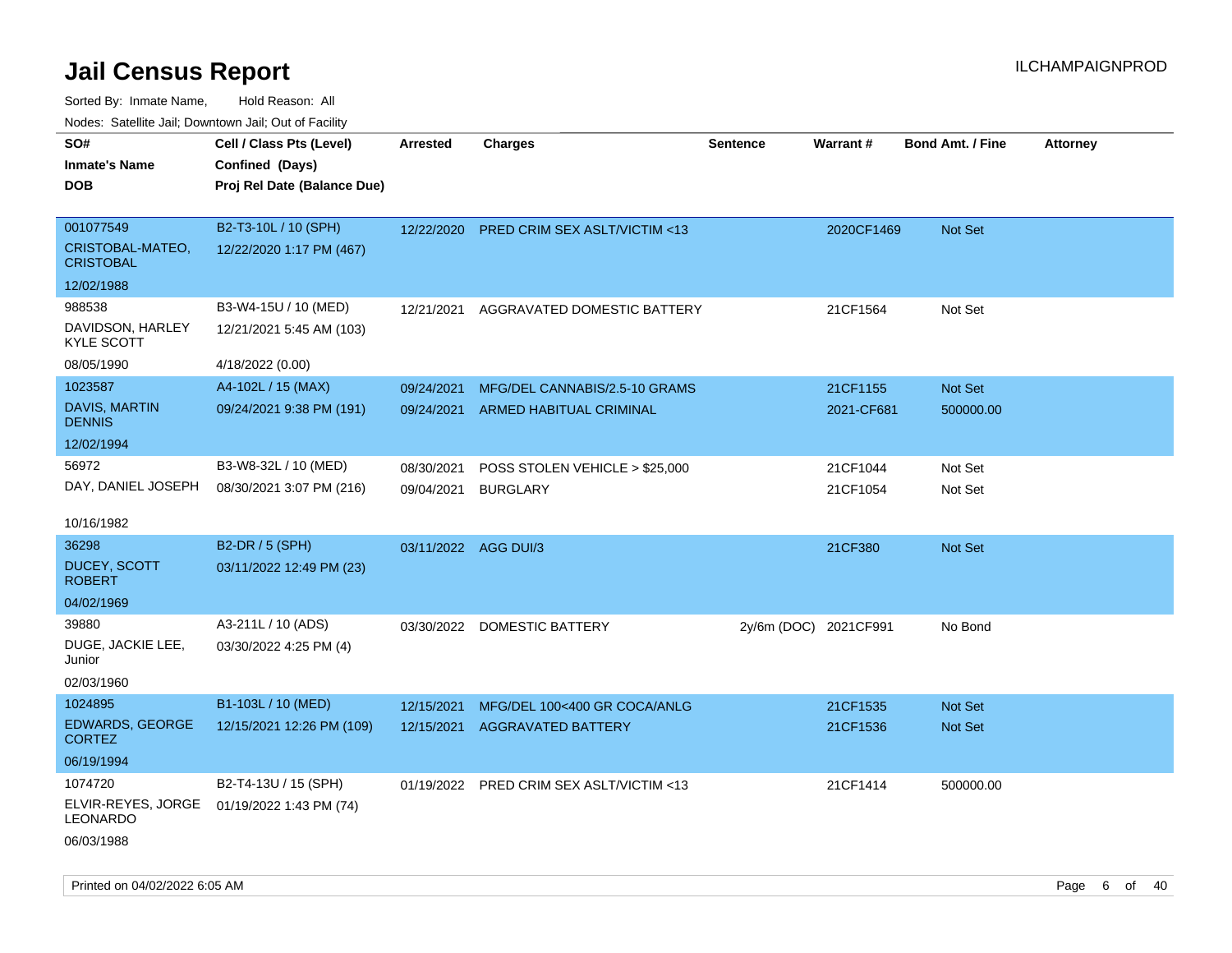| SO#                                     | Cell / Class Pts (Level)                     | <b>Arrested</b>   | <b>Charges</b>                            | <b>Sentence</b> | Warrant#   | <b>Bond Amt. / Fine</b> | <b>Attorney</b> |
|-----------------------------------------|----------------------------------------------|-------------------|-------------------------------------------|-----------------|------------|-------------------------|-----------------|
| <b>Inmate's Name</b>                    | Confined (Days)                              |                   |                                           |                 |            |                         |                 |
| <b>DOB</b>                              | Proj Rel Date (Balance Due)                  |                   |                                           |                 |            |                         |                 |
|                                         |                                              |                   |                                           |                 |            |                         |                 |
| 43977                                   | B2-T1-02L / 5 (SPH)                          | 12/20/2021        | AGG FLEEING POLICE/21 MPH OVER            |                 | 21CF1566   | <b>Not Set</b>          |                 |
| <b>EMKES, DOUGLAS</b><br>ALAN           | 12/20/2021 9:59 AM (104)                     | 12/20/2021        | PAROLE REVOCATION                         |                 |            | No Bond                 |                 |
| 06/08/1959                              |                                              |                   |                                           |                 |            |                         |                 |
| 987328                                  | A2-123L / 10 (MED)                           | 12/11/2021        | AGG ASLT PEACE OFF/FIRE/ER WRK            |                 | 21CF1515   | Not Set                 |                 |
| ERVIN, DEIDRA ANN<br><b>RUTH</b>        | 12/11/2021 8:48 PM (113)                     |                   |                                           |                 |            |                         |                 |
| 04/15/1991                              |                                              |                   |                                           |                 |            |                         |                 |
| 60186                                   | B3-W7-26L / 10 (MED)                         |                   | 03/12/2022 AGG DOMESTIC BATTERY/STRANGLE  |                 | 22CF304    | Not Set                 |                 |
| <b>EVANS, MICHAEL</b><br><b>WILLIAM</b> | 03/12/2022 6:03 PM (22)                      |                   |                                           |                 |            |                         |                 |
| 08/08/1981                              |                                              |                   |                                           |                 |            |                         |                 |
| 1026175                                 | B4-127U / 10 (MED)                           |                   | 02/06/2022 FELON FAIL/RETURN FRM FURLOUGH |                 | 21CF1554   | No Bond                 |                 |
| FALCONER, AVERY                         | 02/06/2022 4:49 AM (56)                      | 02/06/2022        | CITY OV ARREST                            |                 | 2021-OV-65 | 1000.00                 |                 |
| FOX.                                    |                                              |                   | 02/07/2022 MFG/DEL 1<15 GR COCAINE/ANLG   | 6y (DOC)        | 2019CF1617 | No Bond                 |                 |
| 04/07/1989                              |                                              |                   |                                           |                 |            |                         |                 |
| 66468                                   | A4-106L / 15 (MAX)                           | 03/06/2022 MURDER |                                           |                 | 22CF273    | 1000000.00              |                 |
| FERRELL, BRIAN<br>JAMAL                 | 03/06/2022 9:04 PM (28)                      |                   |                                           |                 |            |                         |                 |
| 11/15/1985                              |                                              |                   |                                           |                 |            |                         |                 |
| 962759                                  | B2-DR / 15 (SPH)                             | 07/16/2021        | <b>METH DELIVERY&lt;5 GRAMS</b>           |                 | 21CF833    | Not Set                 |                 |
|                                         | FINLEY, KEVIN DANTE 07/16/2021 9:44 PM (261) | 07/29/2021        | AGG CRIM SEX ASSAULT/FELONY               |                 | 21CF891    | No Bond                 |                 |
|                                         |                                              |                   |                                           |                 |            |                         |                 |
| 12/28/1988                              |                                              |                   |                                           |                 |            |                         |                 |
| 001078961                               | B1-207L / 10 (MED)                           |                   | 03/21/2022 AGG BATTERY/DISCHARGE FIREARM  |                 | 22CF39     | 750000.00               |                 |
| <b>FISCHER, KYRE</b><br><b>ORLANDO</b>  | 03/21/2022 1:21 PM (13)                      |                   |                                           |                 |            |                         |                 |
| 04/14/2002                              |                                              |                   |                                           |                 |            |                         |                 |
| 1039744                                 | B4-124U / 15 (MAX)                           | 12/06/2021 MURDER |                                           |                 | 20CF959    | 1000000.00              |                 |
| FONVILLE, TREVOY<br>JERMAINE            | 12/06/2021 10:52 AM (118)                    |                   |                                           |                 |            |                         |                 |
| 01/13/1996                              |                                              |                   |                                           |                 |            |                         |                 |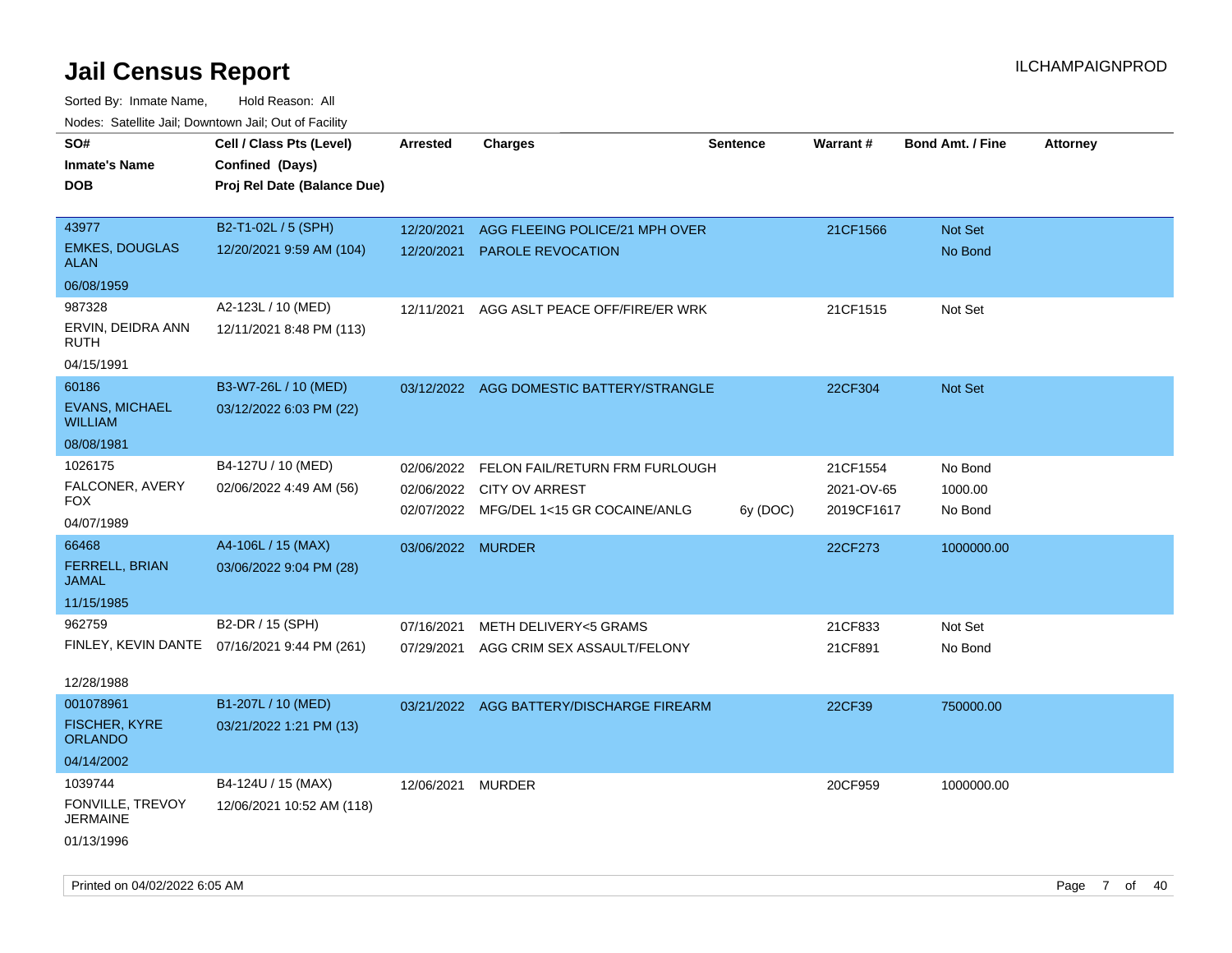| Noues. Salemie Jan, Downlown Jan, Out of Facility |                                             |            |                                          |                 |              |                         |          |
|---------------------------------------------------|---------------------------------------------|------------|------------------------------------------|-----------------|--------------|-------------------------|----------|
| SO#                                               | Cell / Class Pts (Level)                    | Arrested   | <b>Charges</b>                           | <b>Sentence</b> | Warrant#     | <b>Bond Amt. / Fine</b> | Attorney |
| <b>Inmate's Name</b>                              | Confined (Days)                             |            |                                          |                 |              |                         |          |
| <b>DOB</b>                                        | Proj Rel Date (Balance Due)                 |            |                                          |                 |              |                         |          |
|                                                   |                                             |            |                                          |                 |              |                         |          |
| 001078863                                         | B4-226U / 15 (MAX)                          |            | 02/19/2022 POSSESSION OF STOLEN FIREARM  |                 | 22CF203      | Not Set                 |          |
| <b>FOSTER, JOHN</b><br><b>CARELL</b>              | 02/19/2022 6:01 AM (43)                     |            |                                          |                 |              |                         |          |
| 03/13/1981                                        |                                             |            |                                          |                 |              |                         |          |
| 518395                                            | B2-T3-12L / 15 (SPH)                        | 07/07/2020 | CRIMINAL SEXUAL ASSAULT                  |                 | 2020-CF735   | 250000.00               |          |
|                                                   | FRANDLE, MARK RYAN 07/07/2020 3:42 PM (635) |            |                                          |                 |              |                         |          |
|                                                   |                                             |            |                                          |                 |              |                         |          |
| 09/10/1985                                        |                                             |            |                                          |                 |              |                         |          |
| 001077934                                         | A1-125L / 10 (MED)                          | 08/22/2021 | <b>DOMESTIC BATTERY</b>                  |                 | 21 CM 172    | 10000.00                |          |
| FREED, LOGAN<br><b>SUZANNE</b>                    | 08/22/2021 11:45 PM (224)                   | 08/22/2021 | <b>AGG DUI/ACCIDENT/DEATH</b>            |                 | 21CF1024     | <b>Not Set</b>          |          |
| 08/18/1996                                        |                                             |            |                                          |                 |              |                         |          |
| 001078290                                         | A1-224L / 10 (ADS)                          | 08/19/2021 | MACHINE GUN/AUTO WEAPON/VEH              |                 | 21CF1012     | Not Set                 |          |
| FREEMAN, ANGEL<br>JANILA KAY                      | 08/19/2021 1:26 AM (227)                    |            |                                          |                 |              |                         |          |
| 12/25/1995                                        |                                             |            |                                          |                 |              |                         |          |
| 591514                                            | B2-T2-07U / 10 (SPH)                        |            | 02/25/2022 AGG CRIM SEX ABUSE/VIC 13-17  |                 | 22CF230      | 100000.00               |          |
|                                                   | GAMBLE, SCOTT PAUL 02/25/2022 6:08 PM (37)  |            |                                          |                 |              |                         |          |
|                                                   |                                             |            |                                          |                 |              |                         |          |
| 09/06/1968                                        |                                             |            |                                          |                 |              |                         |          |
| 1075614                                           | A4-202U / 15 (MAX)                          | 03/19/2022 | AGGRAVATED DOMESTIC BATTERY              |                 | 22CF333      | Not Set                 |          |
| <b>GANT, TEVIN</b><br><b>ODELROW</b>              | 03/19/2022 5:29 PM (15)                     |            | 03/19/2022 PAROLE REVOCATION             |                 | CM2201590    | No Bond                 |          |
| 03/03/1991                                        |                                             |            |                                          |                 |              |                         |          |
| 001078154                                         | B3-W1-01U / 10 (MED)                        | 01/09/2022 | DRVG UNDER INFLU OF ALCOHOL              |                 | 2021 DT 182  | 5000.00                 |          |
| <b>GENTRY, DAMON</b><br><b>LIONEL</b>             | 01/09/2022 4:41 PM (84)                     |            | 01/09/2022 AGG DOMESTIC BATTERY/STRANGLE |                 | 2021 CF 1396 | 50000.00                |          |
| 12/25/1971                                        |                                             |            |                                          |                 |              |                         |          |
| 001078633                                         | B2-T4-15U / 25 (SPH)                        |            | 12/01/2021 PRED CRIM SEX ASLT/VICTIM <13 |                 | 21CF1416     | 250000.00               |          |
| GONZALEZ-GUILLEN,<br>EDWARD                       | 12/01/2021 12:08 PM (123)                   |            |                                          |                 |              |                         |          |
| 08/25/2002                                        |                                             |            |                                          |                 |              |                         |          |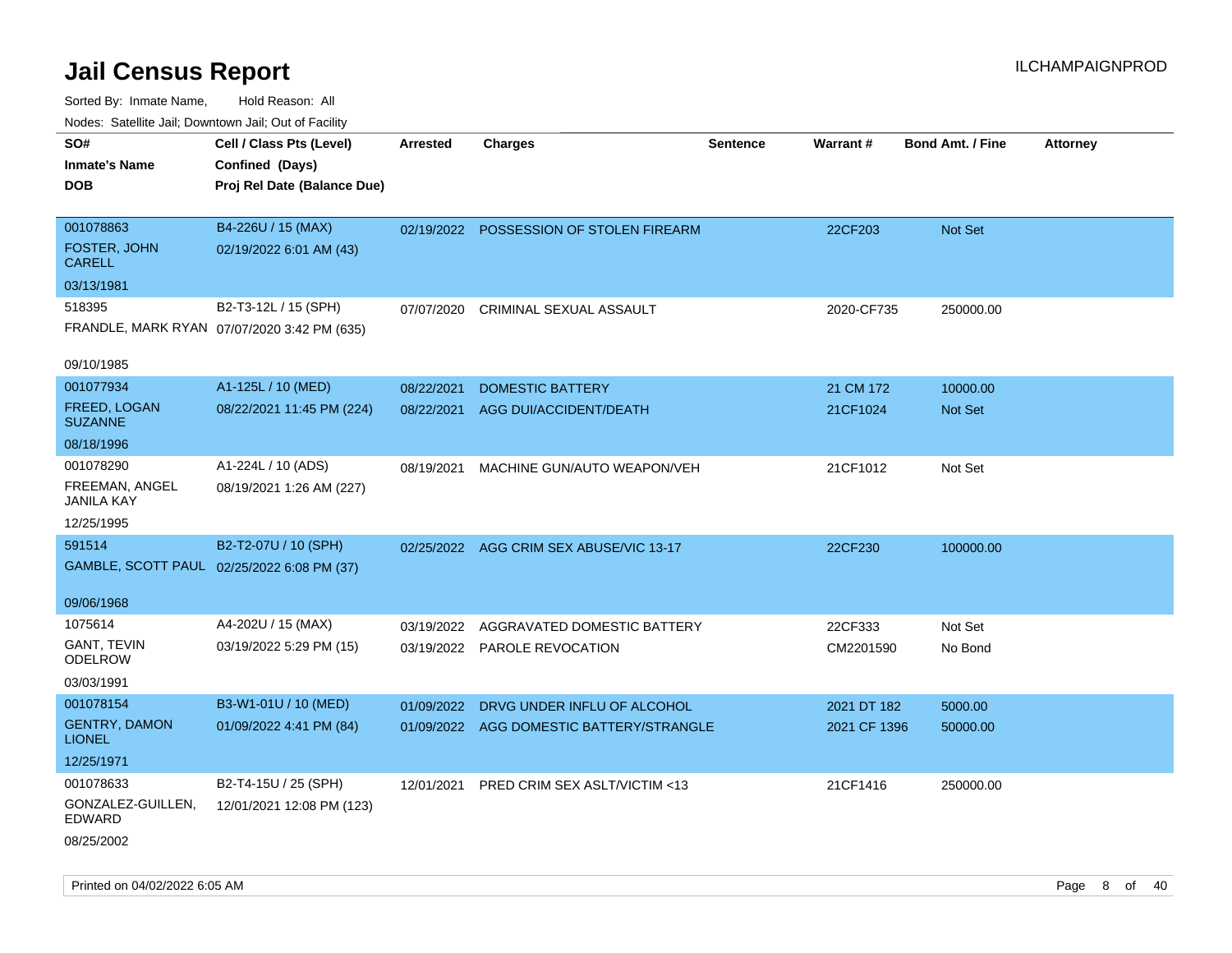Sorted By: Inmate Name, Hold Reason: All Nodes: Satellite Jail; Downtown Jail; Out of Facility

| SO#<br><b>Inmate's Name</b><br><b>DOB</b>        | Cell / Class Pts (Level)<br><b>Confined (Days)</b><br>Proj Rel Date (Balance Due) | Arrested   | <b>Charges</b>                            | <b>Sentence</b> | Warrant#  | <b>Bond Amt. / Fine</b> | <b>Attorney</b> |
|--------------------------------------------------|-----------------------------------------------------------------------------------|------------|-------------------------------------------|-----------------|-----------|-------------------------|-----------------|
|                                                  |                                                                                   |            |                                           |                 |           |                         |                 |
| 001078607                                        | B4-221L / 15 (MAX)                                                                | 11/22/2021 | FELON POSS/USE FIREARM/PAROLE             |                 | 21CF1437  | Not Set                 |                 |
| <b>GRAY, WILLIAM</b><br><b>DA'VON</b>            | 11/22/2021 2:57 PM (132)                                                          | 11/22/2021 | ATTEMPT (FIRST DEGREE MURDER)             |                 | 21CF1435  | <b>Not Set</b>          |                 |
| 04/18/1984                                       |                                                                                   |            |                                           |                 |           |                         |                 |
| 56342                                            | B1-206L / 10 (MED)                                                                | 10/21/2021 | THEFT CONTROL INTENT <\$500               |                 | 17CF1451  | 10000.00                |                 |
| <b>GRIFFIN, NATHAN</b><br><b>EUGENE</b>          | 10/21/2021 4:20 PM (164)                                                          | 10/21/2021 | DRIVING ON REVOKED LICENSE                |                 | 20TR1979  | 3000.00                 |                 |
| 02/24/1969                                       |                                                                                   | 10/21/2021 | ARMED HABITUAL CRIMINAL                   |                 | 21CF1279  | Not Set                 |                 |
| 56594                                            | A4-104U / 10 (MED)                                                                | 03/22/2022 | DRIVING RVK/SUSP DUI/SSS 4-9              |                 | 21CF548   | 440.00                  |                 |
| HARRIS, JOSEPH LEE                               | 03/22/2022 8:39 PM (12)                                                           | 03/22/2022 | DRIVING RVK/SUSP DUI/SSS 4-9              |                 | 20CF910   | 440.00                  |                 |
| 10/30/1982                                       |                                                                                   | 03/22/2022 | <b>VIOLATE/CDL LICENSE SUSPENDED</b>      |                 | 21TR7964  | 190.00                  |                 |
|                                                  |                                                                                   | 03/22/2022 | DRIVING RVK/SUSP DUI/SSS 4-9              |                 | 20CF1018  | 440.00                  |                 |
|                                                  |                                                                                   | 03/22/2022 | AGG BATTERY/PUBLIC PLACE                  |                 | 19CF1521  | 5000.00                 |                 |
|                                                  |                                                                                   | 03/22/2022 | DRVG UNDER INFLU OF ALCOHOL               |                 | 2021CF142 | 7500.00                 |                 |
|                                                  |                                                                                   |            | 03/22/2022 POSS AMT CON SUB EXCEPT(A)/(D) |                 | 2021CF104 | 200000.00               |                 |
| 544770<br><b>HAYES, DEVON</b><br><b>JERMAINE</b> | A4-105U / 10 (MED)<br>08/14/2021 2:56 AM (232)                                    | 08/14/2021 | AGG DOMESTIC BATTERY/STRANGLE             | 7y (DOC)        | 2021CF514 | 25000.00                |                 |
| 11/07/1987                                       |                                                                                   |            |                                           |                 |           |                         |                 |
| 975293                                           | B2-T4-14L / 10 (SPH)                                                              | 07/21/2021 | VIO ORDER/PRIOR VIO OF ORDER              |                 | 21CF914   | No Bond                 |                 |
| <b>HILL, JACOB MILES</b>                         | 07/21/2021 8:43 PM (256)                                                          | 07/21/2021 | <b>STALKING</b>                           |                 | 2021CF863 | <b>Not Set</b>          |                 |
| 02/06/1988                                       |                                                                                   | 07/25/2021 | <b>PAROLE REVOCATION</b>                  |                 | CH2104646 | <b>Not Set</b>          |                 |
|                                                  |                                                                                   | 08/18/2021 | <b>HARASS WITNESS/FAMILY MBR/REP</b>      |                 | 21CF992   | <b>Not Set</b>          |                 |
|                                                  |                                                                                   | 09/09/2021 | AGG STALKING/BODILY HARM                  |                 | 21CF1073  | <b>Not Set</b>          |                 |
| 980939<br>HILL, XAVIER<br><b>LENSHAUN</b>        | A3-214U / 10 (ADS)<br>03/25/2022 11:15 AM (9)                                     | 03/25/2022 | RECEIVE/POSS/SELL STOLEN VEH              |                 | 22CF357   | Not Set                 |                 |

06/18/1988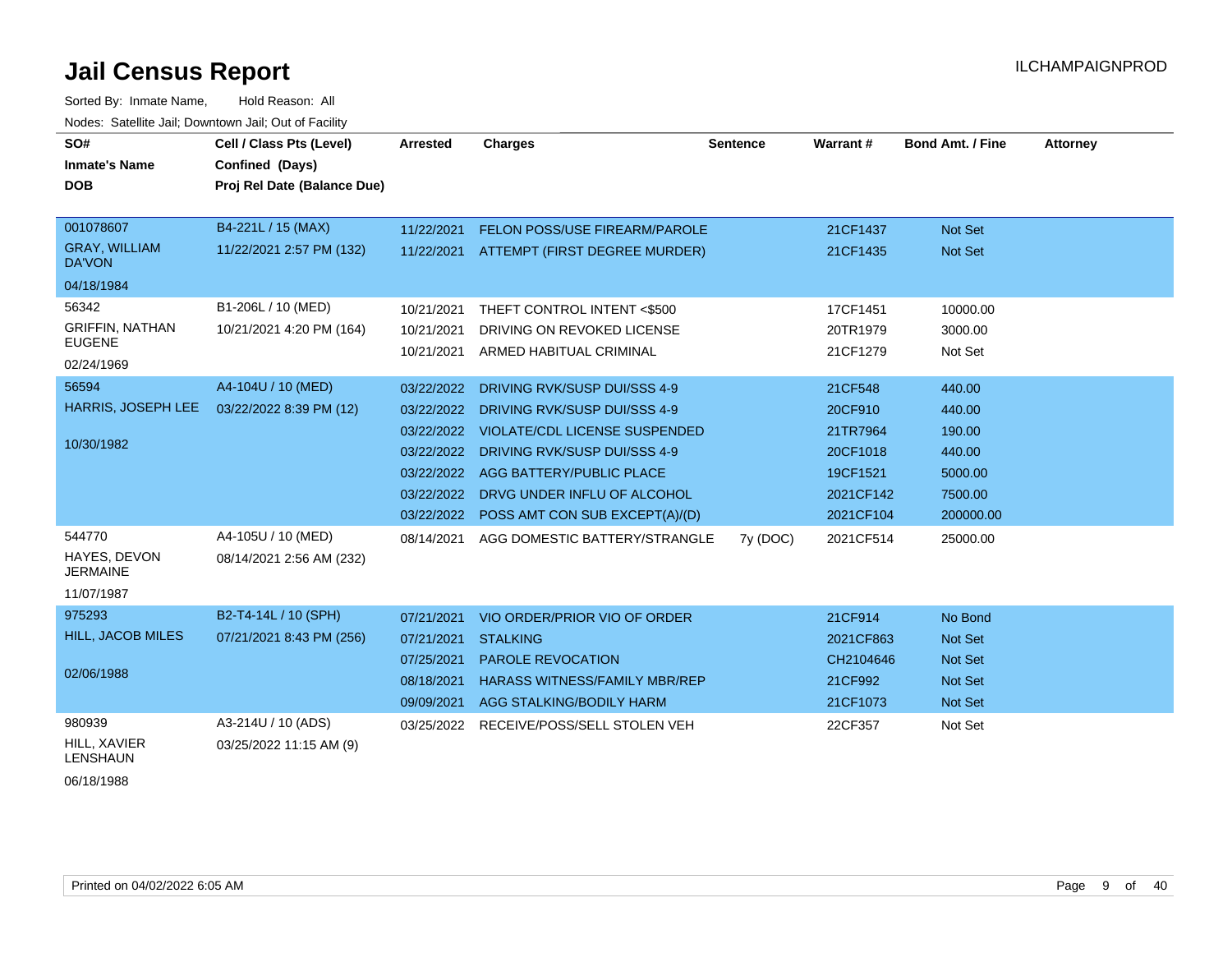Sorted By: Inmate Name, Hold Reason: All

| Nodes: Satellite Jail; Downtown Jail; Out of Facility |                                            |                 |                                           |          |                 |                         |                 |
|-------------------------------------------------------|--------------------------------------------|-----------------|-------------------------------------------|----------|-----------------|-------------------------|-----------------|
| SO#                                                   | Cell / Class Pts (Level)                   | <b>Arrested</b> | <b>Charges</b>                            | Sentence | <b>Warrant#</b> | <b>Bond Amt. / Fine</b> | <b>Attorney</b> |
| <b>Inmate's Name</b>                                  | Confined (Days)                            |                 |                                           |          |                 |                         |                 |
| <b>DOB</b>                                            | Proj Rel Date (Balance Due)                |                 |                                           |          |                 |                         |                 |
|                                                       |                                            |                 |                                           |          |                 |                         |                 |
| 51161                                                 | BOOKH-3                                    |                 | 04/02/2022 DOMESTIC BATTERY               |          | 2022CMAWOW      | No Bond                 |                 |
| HOFFMAN, CHARLES<br><b>JOSEPH</b>                     | 04/02/2022 1:15 AM (1)                     |                 |                                           |          |                 |                         |                 |
| 03/04/1980                                            |                                            |                 |                                           |          |                 |                         |                 |
| 987949                                                | A3-113L / 10 (ADS)                         | 03/29/2022      | FELON POSS/FIREARM                        |          | 22CF365         | Not Set                 |                 |
| HOLT, TERRELL<br><b>VALENTINO</b>                     | 03/29/2022 12:53 AM (5)                    |                 | 03/29/2022 FUGITIVE FROM JUSTICE          |          | 22CF364         | Not Set                 |                 |
| 02/17/1991                                            |                                            |                 |                                           |          |                 |                         |                 |
| 1072876                                               | A1-226U / 5 (MIN)                          |                 | 02/10/2022 METH DELIVERY/5<15 GRAMS       | 4y (DOC) | 21CF143         | No Bond                 |                 |
| <b>BELL</b>                                           | HOUTCHINS, SAVANNA 02/10/2022 5:10 PM (52) |                 |                                           |          |                 |                         |                 |
| 07/10/1996                                            | 2/17/2022 (0.00)                           |                 |                                           |          |                 |                         |                 |
| 001078884                                             | A4-103L / 15 (MAX)                         |                 | 02/27/2022 ARMED VIOLENCE/CATEGORY I      | 6y (DOC) | 22CF234         | Not Set                 |                 |
| HOWARD, TREVON<br><b>TITRESS</b>                      | 02/27/2022 5:07 AM (35)                    |                 |                                           |          |                 |                         |                 |
| 03/20/1999                                            |                                            |                 |                                           |          |                 |                         |                 |
| 51028                                                 | B3-W6-21U / 10 (MED)                       |                 | 02/23/2022 AGG FLEEING/2+ CON DEVICES     |          | 19CF1839        | 50000.00                |                 |
| HUFFMAN, MICHAEL<br><b>LEONARD</b>                    | 02/23/2022 3:14 AM (39)                    |                 |                                           |          |                 |                         |                 |
| 07/24/1980                                            |                                            |                 |                                           |          |                 |                         |                 |
| 1074132                                               | BOOKH-3                                    | 04/01/2022      | DRIVING ON REVOKED LICENSE                |          | 21TR001730      | 7500.00                 |                 |
| HUGHES, KEITH                                         | 04/01/2022 2:46 PM (2)                     | 04/01/2022      | RESIST/OBSTRUCTING A PEACE OFFICEL        |          | 22CMAWOW        | Not Set                 |                 |
| <b>ALONZO</b>                                         |                                            |                 | 04/01/2022 OBSTRUCTING IDENTIFICATION     |          | 22CMAWOW        | Not Set                 |                 |
| 02/11/1999                                            |                                            |                 |                                           |          |                 |                         |                 |
| 1061186                                               | A2-221L / 10 (ADS)                         |                 | 03/16/2022 MURDER/STRONG PROB KILL/INJURE |          | 22CF329         | No Bond                 |                 |
| <b>INGRAM, CHERELL</b><br><b>LETRISE</b>              | 03/16/2022 10:17 PM (18)                   |                 |                                           |          |                 |                         |                 |
| 10/01/1986                                            |                                            |                 |                                           |          |                 |                         |                 |
| 38993                                                 | A4-101L / 15 (MAX)                         | 02/13/2021      | ATTEMPT (FIRST DEGREE MURDER)             |          | 21CF181         | Not Set                 |                 |
| JACKSON, LAMONT<br><b>JEREMIE</b>                     | 02/13/2021 7:45 AM (414)                   |                 |                                           |          |                 |                         |                 |
| 07/31/1973                                            |                                            |                 |                                           |          |                 |                         |                 |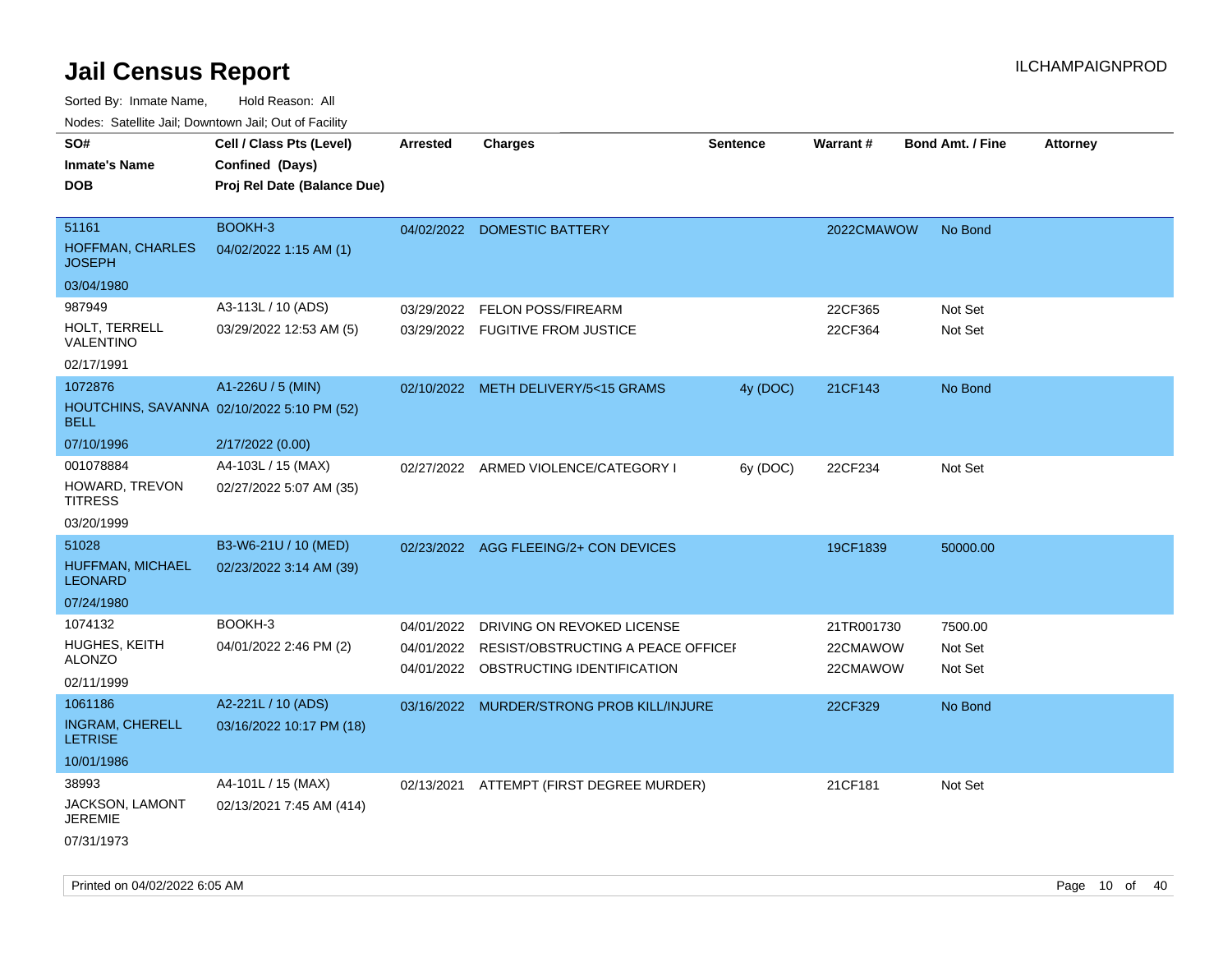Sorted By: Inmate Name, Hold Reason: All Nodes: Satellite Jail; Downtown Jail; Out of Facility

| SO#<br><b>Inmate's Name</b><br><b>DOB</b> | Cell / Class Pts (Level)<br>Confined (Days)<br>Proj Rel Date (Balance Due) | <b>Arrested</b> | <b>Charges</b>                           | Sentence | Warrant#    | <b>Bond Amt. / Fine</b> | <b>Attorney</b> |
|-------------------------------------------|----------------------------------------------------------------------------|-----------------|------------------------------------------|----------|-------------|-------------------------|-----------------|
| 001077487                                 | B3-W8-30L / 10 (MED)                                                       | 12/03/2020      | FELON POSS/USE WEAPON/FIREARM            | 8y (DOC) | 20CF1377    | Not Set                 |                 |
| <b>JACKSON, TERRELL</b><br><b>DANDRE</b>  | 12/03/2020 10:18 AM (486)                                                  | 11/09/2021      | AGG DISCHARGE FIREARM/OCC VEH            | 8y (DOC) | 21CR0331401 | No Bond                 |                 |
| 08/11/1990                                |                                                                            |                 |                                          |          |             |                         |                 |
| 50387                                     | BOOKF-2                                                                    | 04/02/2022      | <b>BURGLARY</b>                          |          | 2022CFAWOW  | No Bond                 |                 |
| JOCELYN, APRIL<br><b>ELIZABETH</b>        | 04/02/2022 12:42 AM (1)                                                    | 04/02/2022      | POSSESSING A CONTROLLED SUBSTANC         |          | 2022CFAWOW  | No Bond                 |                 |
| 01/28/1980                                |                                                                            |                 | 04/02/2022 POSSESS CONTRABAND PENAL INST |          | 2022CFAWOW  | No Bond                 |                 |
| 001078703                                 | A1-225U / 15 (ADS)                                                         | 12/20/2021      | MURDER/INTENT TO KILL/INJURE             |          | 21CF1574    | Not Set                 |                 |
| <b>JOHNS, SHANIQUH</b><br><b>THERESA</b>  | 12/22/2021 6:41 AM (102)                                                   |                 |                                          |          |             |                         |                 |
| 04/03/1992                                |                                                                            |                 |                                          |          |             |                         |                 |
| 1042582                                   | B1-107U / 15 (MAX)                                                         |                 | 03/10/2022 VIOLATE ORDER PROTECTION      |          | 22CM61      | Not Set                 |                 |
| JONES, DEONTA<br>DANTRAL                  | 03/10/2022 4:50 AM (24)                                                    |                 |                                          |          |             |                         |                 |
| 02/01/1993                                |                                                                            |                 |                                          |          |             |                         |                 |
| 001078645                                 | B4-225L / 10 (MED)                                                         | 12/02/2021      | <b>AGG DISCHARGE FIREARM</b>             |          | 21CF1478    | No Bond                 |                 |
| JONES, KELVIN<br><b>KHYRIC</b>            | 12/02/2021 6:56 PM (122)                                                   |                 |                                          |          |             |                         |                 |
| 02/27/2001                                |                                                                            |                 |                                          |          |             |                         |                 |
| 956822                                    | A4-107U / 15 (MAX)                                                         | 11/25/2021      | AGGRAVATED DOMESTIC BATTERY              |          | 21CF1442    | Not Set                 |                 |
| JONES, MARIO<br><b>NATHANIEL</b>          | 11/25/2021 10:37 AM (129)                                                  | 11/25/2021      | PAROLE REVOCATION                        |          | CH2106361   | No Bond                 |                 |
| 10/27/1987                                |                                                                            | 11/25/2021      | UNLAWFUL RESTRAINT                       |          | 21CF1443    | Not Set                 |                 |
| 59668                                     | B2-T1-04L / 10 (SPH)                                                       | 02/11/2022      | FAIL TO RPT CHNG ADDRESS/EMPL            |          | 20 CF 1241  | 75000.00                |                 |
| <b>JONES, MARTELL</b><br><b>DEANGELO</b>  | 02/11/2022 3:19 PM (51)                                                    | 02/11/2022      | AGGRAVATED ARSON/BODILY HARM             |          | 22 CF 169   | 75000.00                |                 |
| 07/11/1983                                |                                                                            |                 |                                          |          |             |                         |                 |
| 1008468                                   | B4-125L / 10 (MED)                                                         | 12/01/2021      | FELON POSS/USE WEAPON/FIREARM            |          | 21CF1472    | Not Set                 |                 |
| JONES, MARTEZ<br><b>LAMONTE</b>           | 12/01/2021 1:28 PM (123)                                                   | 12/02/2021      | PROBATION VIOLATION                      |          | 20CF1151    | Not Set                 |                 |

06/22/1993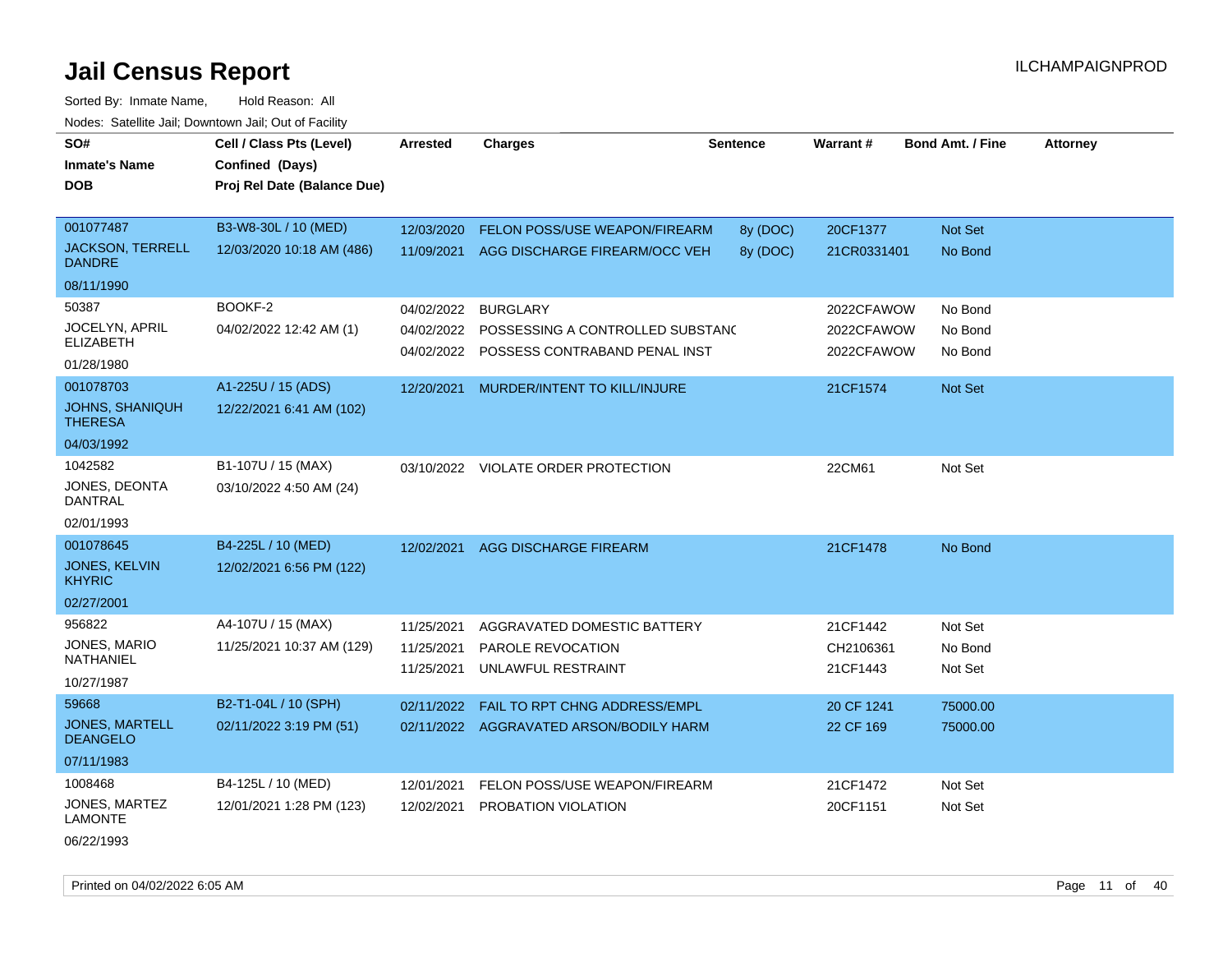| SO#                                   | Cell / Class Pts (Level)    | <b>Arrested</b>      | <b>Charges</b>                           | <b>Sentence</b> | <b>Warrant#</b> | <b>Bond Amt. / Fine</b> | <b>Attorney</b> |
|---------------------------------------|-----------------------------|----------------------|------------------------------------------|-----------------|-----------------|-------------------------|-----------------|
| <b>Inmate's Name</b>                  | Confined (Days)             |                      |                                          |                 |                 |                         |                 |
| <b>DOB</b>                            | Proj Rel Date (Balance Due) |                      |                                          |                 |                 |                         |                 |
|                                       |                             |                      |                                          |                 |                 |                         |                 |
| 1068501                               | B3-W2-06L / 5 (MIN)         | 02/07/2022           | VIO ORDER/NOTICE/PRIOR VIO O/P           | 18m (DOC)       | 22CF156         | No Bond                 |                 |
| <b>KING, JULIUS</b><br><b>EMANUEL</b> | 02/07/2022 7:06 PM (55)     |                      | 03/29/2022 RESIST/OBSTRUCT WITH INJURY   | 18m (DOC)       | 2021CF926       | No Bond                 |                 |
| 04/08/1985                            |                             |                      |                                          |                 |                 |                         |                 |
| 24308                                 | B2-T1-01U / 15 (SPH)        |                      | 03/19/2022 RETAIL THEFT                  | 30m (DOC)       | 20CF79          | No Bond                 |                 |
| <b>KWIATKOWSKI,</b><br>ROBERT JOHN    | 03/19/2022 12:52 PM (15)    |                      |                                          |                 |                 |                         |                 |
| 08/08/1963                            |                             |                      |                                          |                 |                 |                         |                 |
| 1068786                               | B3-W6-22L / 10 (MED)        | 03/04/2022           | DOMESTIC BATTERY/OTHER PRIOR             |                 | 22CF270         | Not Set                 |                 |
| LACY, MALIK SHAKUR                    | 03/04/2022 7:25 PM (30)     | 03/04/2022           | DOMESTIC BATTERY/HARM/VIO O/P            |                 | 18CM478         | 2500.00                 |                 |
|                                       |                             |                      | 03/04/2022 WARRANT OUT OF COUNTY         |                 | 20TR4604        | 3000.00                 |                 |
| 12/01/1996                            |                             |                      |                                          |                 |                 |                         |                 |
| 1041648                               | A4-206U / 15 (MAX)          | 01/11/2022           | PAROLE REVOCATION                        |                 | CH2200221       | Not Set                 |                 |
| LANE, DEMETRIUS<br>LAQUAN             | 01/11/2022 5:27 AM (82)     |                      | 01/11/2022 ARMED HABITUAL CRIMINAL       | 6y (DOC)        | 22CF41          | Not Set                 |                 |
| 07/04/1996                            |                             |                      |                                          |                 |                 |                         |                 |
| 001077710                             | BOOKH-8 / 5 (ADS)           | 03/31/2022           | AGG DOMESTIC BATTERY/STRANGLE            |                 | 21CF212         | No Bond                 |                 |
| LANGE, DEVONTAE<br><b>AND'RE</b>      | 03/31/2022 2:21 PM (3)      |                      | 03/31/2022 AGG BATTERY/PUBLIC PLACE      |                 | 21CF279         | No Bond                 |                 |
| 03/05/1994                            |                             |                      |                                          |                 |                 |                         |                 |
| 1070011                               | B4-121U / 10 (MED)          | 08/03/2021           | AGG DISCH FIREARM/1ST AID PERS           |                 | 21CF929         | Not Set                 |                 |
| LAWS, WILLIAM<br>ZARAK, Third         | 08/03/2021 3:53 PM (243)    |                      |                                          |                 |                 |                         |                 |
| 07/06/1999                            |                             |                      |                                          |                 |                 |                         |                 |
| 548089                                | B1-204U / 15 (MAX)          |                      | 12/04/2020 ATTEMPT (FIRST DEGREE MURDER) |                 | 20CF1378        | <b>Not Set</b>          |                 |
| LEWIS, LAWRENCE<br>PAUL, Third        | 12/04/2020 4:42 AM (485)    |                      |                                          |                 |                 |                         |                 |
| 02/08/1993                            |                             |                      |                                          |                 |                 |                         |                 |
| 1005717                               | A3-115L                     | 03/31/2022 AGG DUI/3 |                                          |                 | 22CF372         | 100000.00               |                 |
| LEWIS, ORLANDO<br><b>DESHONE</b>      | 03/31/2022 1:56 PM (3)      | 03/31/2022 AGG DUI/3 |                                          |                 | 22CF373         | 100000.00               |                 |
| 01/31/1987                            |                             |                      |                                          |                 |                 |                         |                 |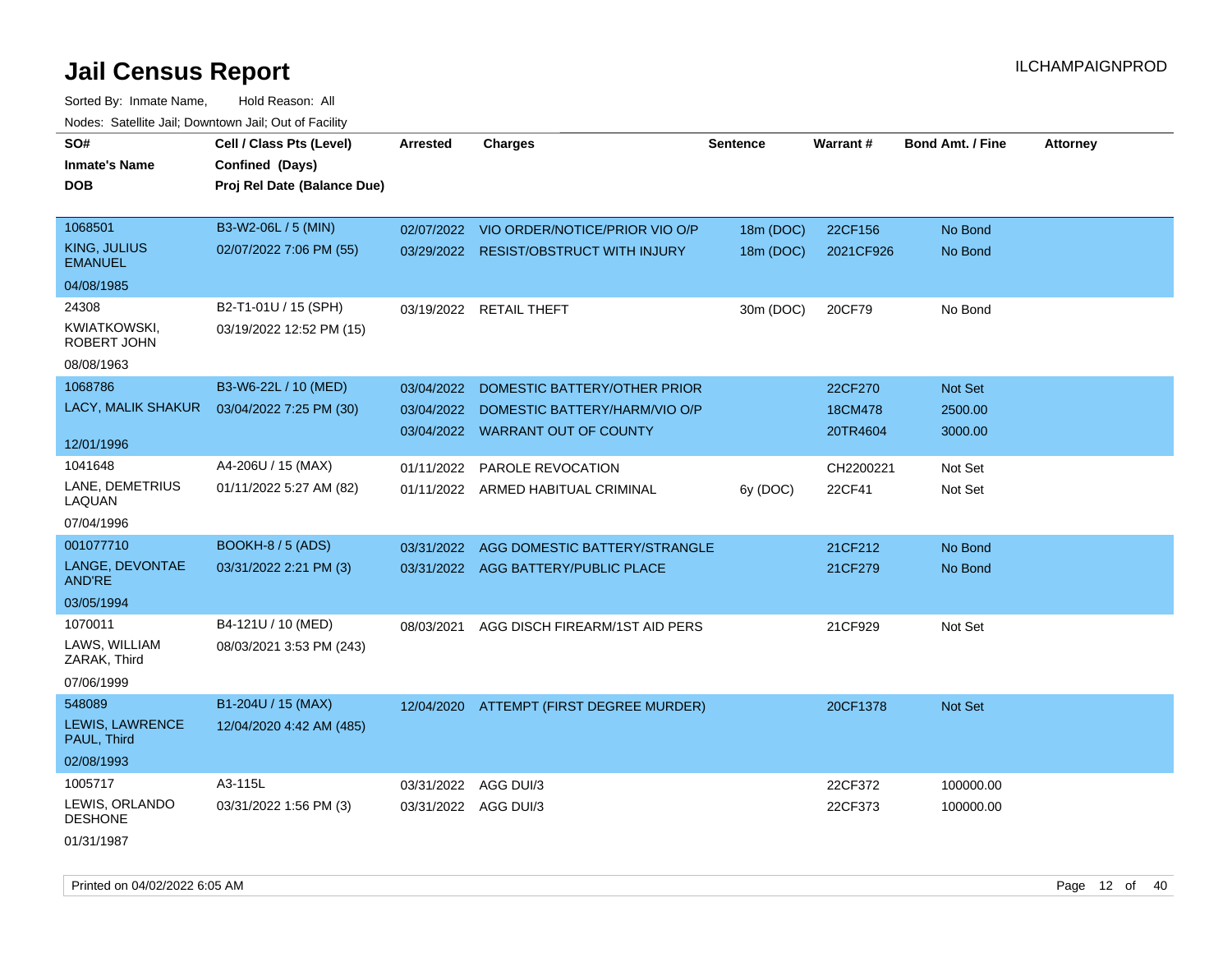| roaco. Calcinio dan, Downtown dan, Cal or Fability |                             |                          |                                                 |                 |                        |                         |                 |
|----------------------------------------------------|-----------------------------|--------------------------|-------------------------------------------------|-----------------|------------------------|-------------------------|-----------------|
| SO#                                                | Cell / Class Pts (Level)    | <b>Arrested</b>          | Charges                                         | <b>Sentence</b> | <b>Warrant#</b>        | <b>Bond Amt. / Fine</b> | <b>Attorney</b> |
| Inmate's Name                                      | Confined (Days)             |                          |                                                 |                 |                        |                         |                 |
| DOB                                                | Proj Rel Date (Balance Due) |                          |                                                 |                 |                        |                         |                 |
|                                                    |                             |                          |                                                 |                 |                        |                         |                 |
| 001078817                                          | B1-206U / 10 (MED)          |                          | 02/03/2022 AGG UUW/PERSON/PREV CONVICTION       |                 | 22CF143                | Not Set                 |                 |
| LIPSCOMB, LADAROL<br><b>ANTHONY</b>                | 02/03/2022 11:33 PM (59)    |                          |                                                 |                 |                        |                         |                 |
| 10/01/2000                                         |                             |                          |                                                 |                 |                        |                         |                 |
| 001078924                                          | A4-205L / 10 (MED)          | 03/09/2022               | DOMESTIC BATTERY/OTHER PRIOR                    |                 | 22CF289                | Not Set                 |                 |
| LIVINGSTON, MASON<br>RICHARD                       | 03/09/2022 4:13 AM (25)     | 03/09/2022               | WARRANT OUT OF COUNTY                           |                 | 2019 CM 230            | 5000.00                 |                 |
| 08/23/1988                                         |                             |                          |                                                 |                 |                        |                         |                 |
| 001077725                                          | <b>BOOKH-8 / 10 (ADS)</b>   | 03/30/2022               | DOM BTRY/CONTACT/1-2 PRECONV                    |                 | 21CF1101               | 10000.00                |                 |
| <b>MARTIN, TERRY LEE</b>                           | 03/30/2022 1:32 AM (4)      |                          |                                                 |                 |                        |                         |                 |
|                                                    |                             |                          |                                                 |                 |                        |                         |                 |
| 03/20/1975                                         |                             |                          |                                                 |                 |                        |                         |                 |
| 1038892                                            | B2-DR / 10 (MED)            | 02/16/2022               | PRED CRIM SEX ASLT/BODILY HARM                  |                 | 22CF199                | No Bond                 |                 |
| MCCAULEY, TIMOTHY<br>WILLIAM                       | 02/16/2022 8:49 PM (46)     |                          |                                                 |                 |                        |                         |                 |
| 03/05/1989                                         |                             |                          |                                                 |                 |                        |                         |                 |
| 48792                                              | B4-127L / 10 (MED)          | 11/19/2021               | AGG BATTERY/DISCHARGE FIREARM                   |                 | 21CF1425               | <b>Not Set</b>          |                 |
| <b>MCCLAIN, HURCHEL</b><br><b>JOSEPH</b>           | 11/20/2021 4:11 AM (134)    |                          |                                                 |                 |                        |                         |                 |
| 05/01/1979                                         |                             |                          |                                                 |                 |                        |                         |                 |
| 1027034                                            | A2-121L / 10 (ADS)          |                          | 03/19/2022 ARMED ROBBERY/ARMED W/FIREARM        |                 | 22CF335                | No Bond                 |                 |
| MCFALL-DORSEY,<br><b>ESSENCE LEANN</b>             | 03/19/2022 1:11 AM (15)     |                          |                                                 |                 |                        |                         |                 |
| 03/20/1994                                         |                             |                          |                                                 |                 |                        |                         |                 |
| 001077938                                          | <b>BOOKH-4 / 15 (ADS)</b>   | 05/10/2021               | AGG KIDNAPING DISCH FIR/HARM                    |                 | 21CF532                | <b>Not Set</b>          |                 |
| MCGAHA,<br>CHRISTOPHER D                           | 05/10/2021 7:02 PM (328)    | 05/11/2021<br>05/27/2021 | <b>MURDER</b><br>ESCAPE FROM DEPT OF CORRECTION |                 | 2021-CF-215<br>21CF600 | No Bond<br>Not Set      |                 |
| 07/27/1991                                         |                             |                          |                                                 |                 |                        |                         |                 |
| 66710                                              | A4-207U / 15 (ADS)          |                          | 01/19/2022 ARMED VIOLENCE/CATEGORY I            |                 | 22CF88                 | Not Set                 |                 |
| <b>MEEKS, CASSARIOUS</b><br>MONTE                  | 01/20/2022 11:40 AM (73)    |                          |                                                 |                 |                        |                         |                 |
| 06/22/1984                                         |                             |                          |                                                 |                 |                        |                         |                 |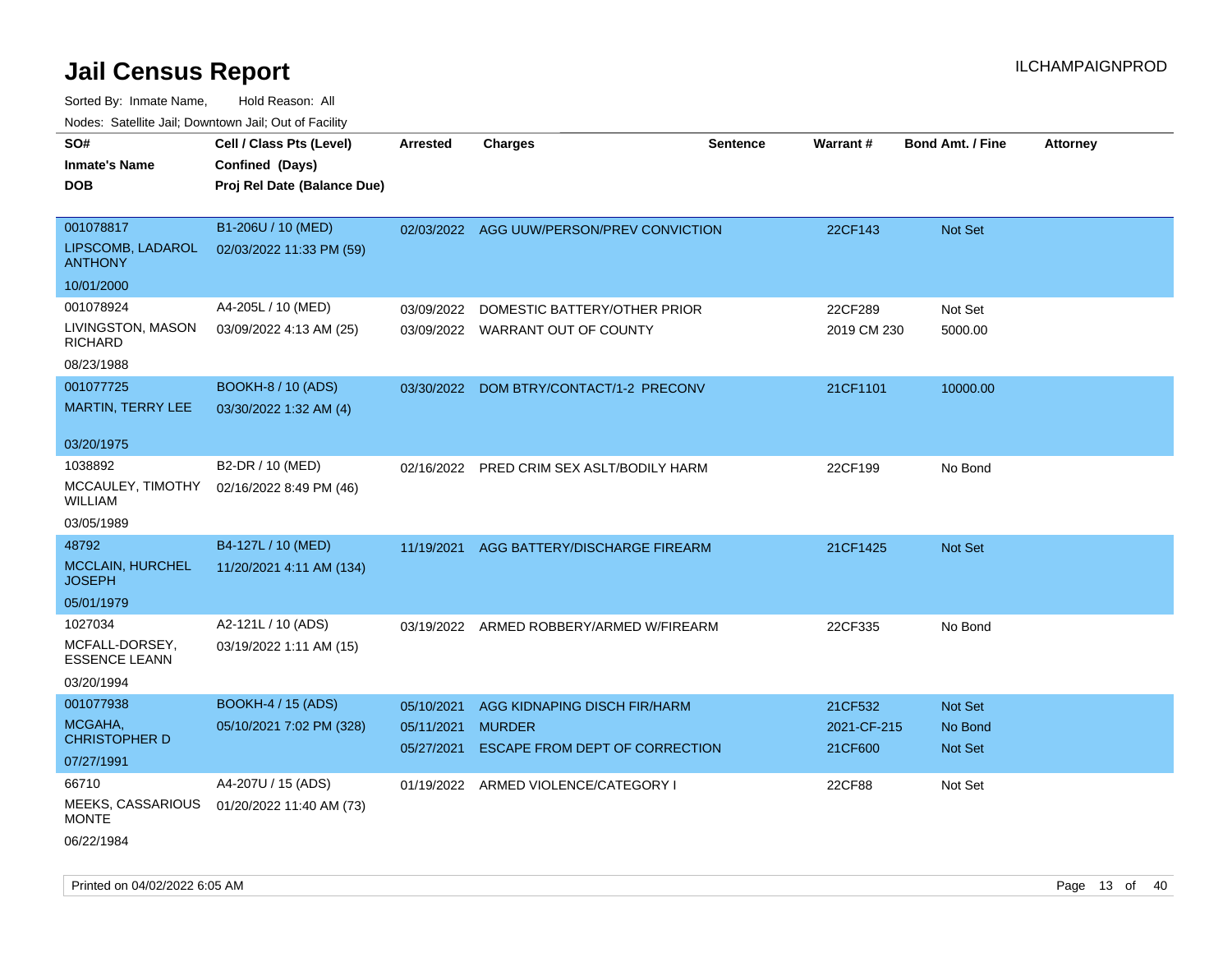| Nodes: Satellite Jail; Downtown Jail; Out of Facility |                                              |                 |                                           |                 |                 |                         |                 |
|-------------------------------------------------------|----------------------------------------------|-----------------|-------------------------------------------|-----------------|-----------------|-------------------------|-----------------|
| SO#                                                   | Cell / Class Pts (Level)                     | <b>Arrested</b> | <b>Charges</b>                            | <b>Sentence</b> | <b>Warrant#</b> | <b>Bond Amt. / Fine</b> | <b>Attorney</b> |
| <b>Inmate's Name</b>                                  | Confined (Days)                              |                 |                                           |                 |                 |                         |                 |
| <b>DOB</b>                                            | Proj Rel Date (Balance Due)                  |                 |                                           |                 |                 |                         |                 |
| 1043071                                               |                                              |                 |                                           |                 |                 |                         |                 |
| MERRELL-                                              | A2-120L / 10 (MED)                           | 11/08/2021      | CRIM DMG/GOVT PROP/<\$500                 |                 | 21CF1378        | Not Set                 |                 |
| SUTHERLAND, ALICIA                                    | 11/08/2021 2:22 AM (146)                     |                 |                                           |                 |                 |                         |                 |
| 11/26/1972                                            |                                              |                 |                                           |                 |                 |                         |                 |
| 41584                                                 | B4-227L / 15 (MAX)                           | 12/01/2021      | ARMED HABITUAL CRIMINAL                   |                 | 21CF1467        | Not Set                 |                 |
|                                                       | MILLER, JOSE LOVELL 12/02/2021 1:04 AM (122) |                 |                                           |                 |                 |                         |                 |
| 10/07/1975                                            |                                              |                 |                                           |                 |                 |                         |                 |
| 39106                                                 | B3-W3-10L / 10 (MED)                         | 10/12/2021      | DOMESTIC BATTERY/OTHER PRIOR              |                 | 21CF1217        | Not Set                 |                 |
| Junior                                                | MOORE, ANDREW LEE, 10/12/2021 1:02 AM (173)  |                 |                                           |                 |                 |                         |                 |
| 04/12/1973                                            | 4/10/2022 (0.00)                             |                 |                                           |                 |                 |                         |                 |
| 1052889                                               | A3-215L / 10 (ADS)                           | 03/31/2022      | AGGRAVATED DOMESTIC BATTERY               |                 | 22CF375         | No Bond                 |                 |
| MOORE, JEREMIAH<br><b>THOMAS</b>                      | 03/31/2022 2:39 AM (3)                       |                 | 03/31/2022 DRIVING ON SUSPENDED LICENSE   |                 | 22MT388         | Not Set                 |                 |
| 07/21/1996                                            |                                              |                 |                                           |                 |                 |                         |                 |
| 539294                                                | B1-205L / 10 (MED)                           | 01/11/2022      | AGG DUI/NO VALID DL                       |                 | 22CF49          | Not Set                 |                 |
| MOSLEY, JAMES                                         | 01/11/2022 9:43 PM (82)                      | 01/11/2022      | PAROLE REVOCATION                         |                 | CH2200227       | No Bond                 |                 |
| <b>CALVIN</b>                                         |                                              |                 |                                           |                 |                 |                         |                 |
| 12/11/1985                                            |                                              |                 |                                           |                 |                 |                         |                 |
| 001078993                                             | BOOKH-5 / 10 (ADS)                           |                 | 03/29/2022 AGG ASLT PEACE OFF/FIRE/ER WRK |                 | 22CM87          | Not Set                 |                 |
| MURPHY, JUSTIN RAY                                    | 03/29/2022 6:40 PM (5)                       |                 |                                           |                 |                 |                         |                 |
| 03/12/1997                                            |                                              |                 |                                           |                 |                 |                         |                 |
| 1012617                                               | A3-216L                                      |                 | 04/01/2022 FELON POSS/USE WEAPON/FIREARM  | $2y$ (CJ)       | 21CF889         | No Bond                 |                 |
| NEAL, ANDRE<br><b>LORENZO</b>                         | 04/01/2022 11:56 AM (2)                      |                 |                                           |                 |                 |                         |                 |
| 10/11/1993                                            |                                              |                 |                                           |                 |                 |                         |                 |
| 001078517                                             |                                              |                 |                                           |                 |                 |                         |                 |
| NELSON, RORY                                          | B1-102L / 15 (MAX)                           | 10/19/2021      | ATTEMPT (FIRST DEGREE MURDER)             |                 | 21CF1267        | Not Set                 |                 |
| <b>DEMOND</b>                                         | 10/19/2021 3:55 AM (166)                     |                 |                                           |                 |                 |                         |                 |
| 08/14/1984                                            |                                              |                 |                                           |                 |                 |                         |                 |
|                                                       |                                              |                 |                                           |                 |                 |                         |                 |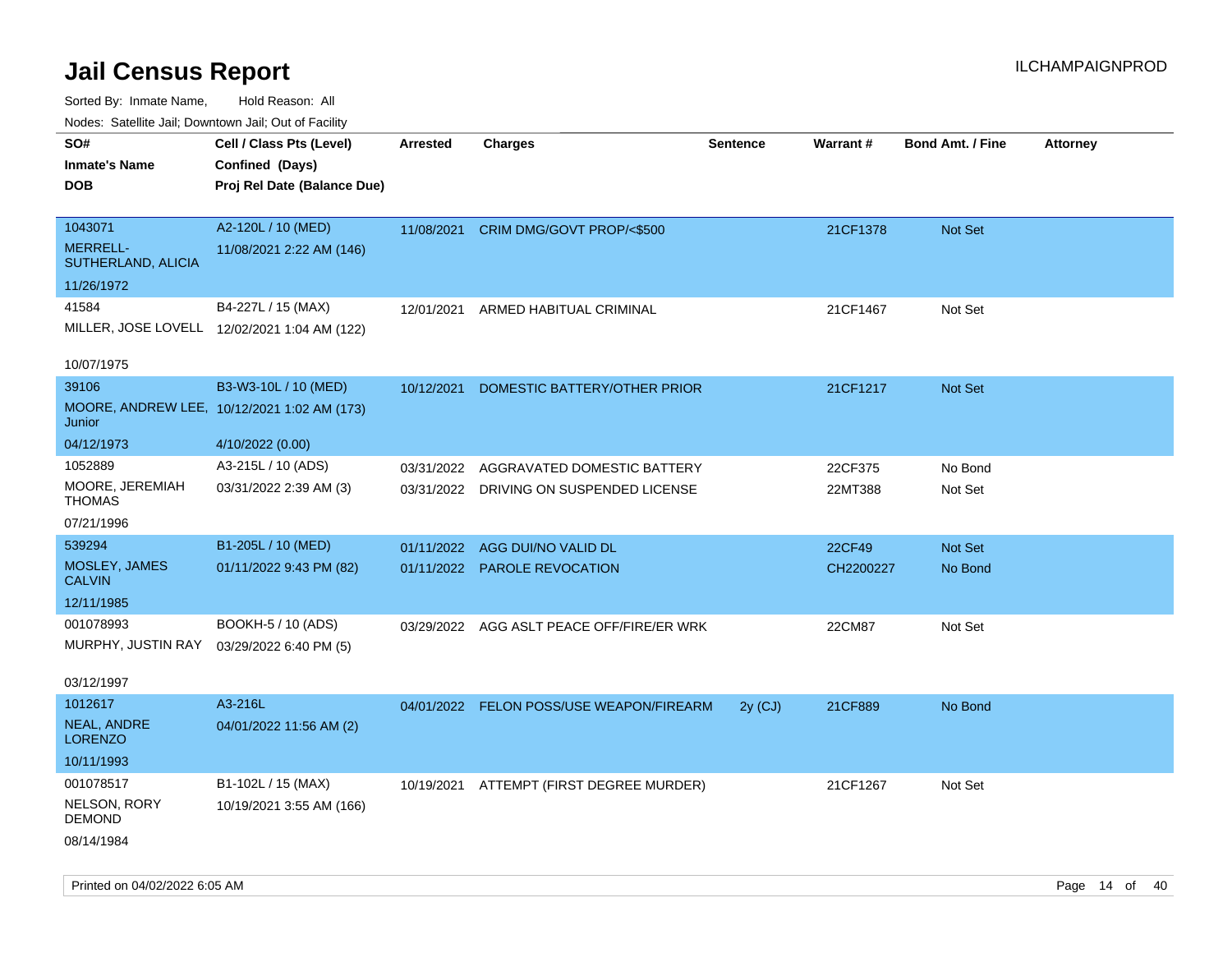| SO#                                   | Cell / Class Pts (Level)                   | <b>Arrested</b> | <b>Charges</b>                              | <b>Sentence</b> | <b>Warrant#</b> | <b>Bond Amt. / Fine</b> | <b>Attorney</b> |
|---------------------------------------|--------------------------------------------|-----------------|---------------------------------------------|-----------------|-----------------|-------------------------|-----------------|
| <b>Inmate's Name</b>                  | Confined (Days)                            |                 |                                             |                 |                 |                         |                 |
| <b>DOB</b>                            | Proj Rel Date (Balance Due)                |                 |                                             |                 |                 |                         |                 |
|                                       |                                            |                 |                                             |                 |                 |                         |                 |
| 1013906                               | A2-222L / 5 (ADS)                          |                 | 03/30/2022 LEAVING THE SCENE INVOLV VEHICLE |                 | 20TR4026        | 470.00                  |                 |
| PARKER, QUDAYJAH                      | 03/30/2022 3:13 AM (4)                     |                 | 03/30/2022 LEAVING THE SCENE INVOLV VEHICLE |                 | 21TR8526        | 470.00                  |                 |
| <b>LASHA</b>                          |                                            |                 | 03/30/2022 AGG ASLT/OP MOTOR VEH/STRUCK     |                 | 21CF1263        | 5000.00                 |                 |
| 11/14/1993                            |                                            |                 |                                             |                 |                 |                         |                 |
| 001078982                             | A3-213U / 15 (ADS)                         | 03/26/2022      | AGG CRIM SX AB/>5 YR OLDER VIC              |                 | 2022CF340       | 50000.00                |                 |
| PASCUAL-PEDRO,<br><b>ALEXANDER</b>    | 03/26/2022 7:47 AM (8)                     |                 |                                             |                 |                 |                         |                 |
| 07/10/2001                            |                                            |                 |                                             |                 |                 |                         |                 |
| 001078854                             | B2-T2-05U / 15 (MAX)                       | 02/15/2022      | AGG BATTERY/DISCHARGE FIREARM               |                 | 2019JD22        | No Bond                 |                 |
| PATNAUDE, MARTY<br><b>WW</b>          | 02/15/2022 5:12 PM (47)                    |                 | 02/15/2022 ARMED VIOLENCE/CATEGORY I        |                 | 22CF190         | <b>Not Set</b>          |                 |
| 08/26/2003                            |                                            |                 |                                             |                 |                 |                         |                 |
| 61251                                 | BOOKF-1 / 15 (ADS)                         | 12/27/2021      | PRED CRIM SEX ASLT/VICTIM <13               |                 | 21CF651         | No Bond                 |                 |
| PETMECKY, JOHN<br><b>ROBERT</b>       | 12/27/2021 1:52 PM (97)                    |                 |                                             |                 |                 |                         |                 |
| 03/09/1983                            |                                            |                 |                                             |                 |                 |                         |                 |
| 1030954                               | B4-223U / 15 (MAX)                         |                 | 01/14/2022 ARMED VIOLENCE/CATEGORY I        |                 | 22CF76          | <b>Not Set</b>          |                 |
| PETTIGREW,<br><b>MALCOME JAMIESON</b> | 01/15/2022 4:35 AM (78)                    |                 | 01/14/2022 MFG/DEL CANNABIS/10-30 GRAMS     |                 | 2020CF9         | 15000.00                |                 |
| 02/20/1995                            |                                            |                 |                                             |                 |                 |                         |                 |
| 1000126                               | BOOKH-3                                    | 04/02/2022      | <b>BURGLARY</b>                             |                 | 2022CFAWOW      | No Bond                 |                 |
| Second                                | PETTWAY, EDGAR LEE, 04/02/2022 5:39 AM (1) |                 | 04/02/2022 UNLAWFUL USE OF A WEAPON         |                 | 2022CFAWOW      | No Bond                 |                 |
| 09/25/1987                            |                                            |                 |                                             |                 |                 |                         |                 |
| 1059394                               | B3-W1-04L / 5 (MIN)                        |                 | 02/16/2022 AGG DUI/NO VALID DL              |                 | 2020CF1396      | No Bond                 |                 |
| PHILLIPS, ISAAC<br><b>TERRELL</b>     | 02/16/2022 9:00 AM (46)                    |                 |                                             |                 |                 |                         |                 |
| 12/27/1996                            | 5/15/2022 (0.00)                           |                 |                                             |                 |                 |                         |                 |
| 1015033                               | B1-203U / 10 (MED)                         | 03/05/2022      | POSSESSION OF STOLEN FIREARM                |                 | 21CF1172        | 500000.00               |                 |
| PICKENS, DANTE<br><b>DEVON</b>        | 03/05/2022 4:01 AM (29)                    |                 | 03/05/2022 POSS AMT CON SUB EXCEPT(A)/(D)   |                 | 20CF109         | 20000.00                |                 |
| 01/05/1993                            |                                            |                 |                                             |                 |                 |                         |                 |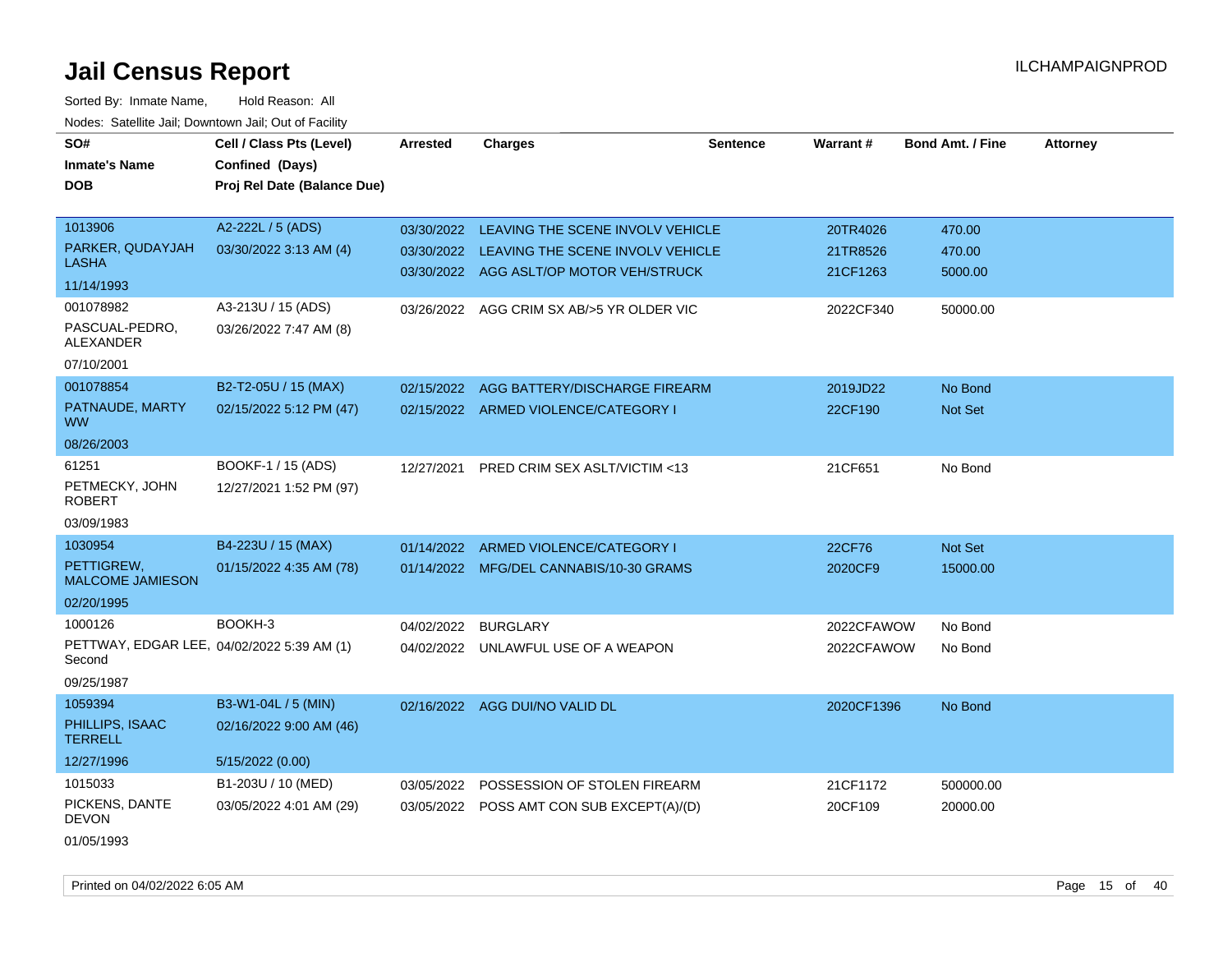| SO#                                 | Cell / Class Pts (Level)    | <b>Arrested</b>     | <b>Charges</b>                     | <b>Sentence</b> | Warrant#     | <b>Bond Amt. / Fine</b> | Attorney |
|-------------------------------------|-----------------------------|---------------------|------------------------------------|-----------------|--------------|-------------------------|----------|
| Inmate's Name                       | Confined (Days)             |                     |                                    |                 |              |                         |          |
| DOB                                 | Proj Rel Date (Balance Due) |                     |                                    |                 |              |                         |          |
|                                     |                             |                     |                                    |                 |              |                         |          |
| 1022441                             | B2-T1-03U / 10 (SPH)        | 10/27/2021          | AGG BATTERY/PEACE OFFICER          |                 | 2021 CF 12   | No Bond                 |          |
| PICKENS, DONTRELL<br><b>DEMAR</b>   | 10/27/2021 1:39 PM (158)    | 10/27/2021          | AGG BATTERY/PEACE OFFICER          |                 | 2020 CF 1488 | No Bond                 |          |
| 12/10/1993                          |                             |                     |                                    |                 |              |                         |          |
| 1069524                             | B3-W5-18L / 10 (MED)        | 08/08/2021          | MFG/DEL CANNABIS/30-500 GRAMS      |                 | 21CF953      | Not Set                 |          |
| RAY-DAVIS, KAMARI<br><b>DAYVON</b>  | 08/09/2021 2:44 AM (237)    |                     |                                    |                 |              |                         |          |
| 03/30/2000                          |                             |                     |                                    |                 |              |                         |          |
| 001078676                           | B1-205U / 10 (MED)          |                     | 03/20/2022 AGG DUI/NO VALID DL     |                 | 22CF334      | No Bond                 |          |
| READUS, LORENZO                     | 03/20/2022 2:38 AM (14)     |                     |                                    |                 |              |                         |          |
| 05/13/1983                          |                             |                     |                                    |                 |              |                         |          |
| 001078482                           | B1-204L / 10 (MED)          | 03/14/2022          | AGG DISCHARGE FIREARM/VEH/SCH      |                 |              | 250000.00               |          |
| REED, MONTRES<br><b>ANTRON</b>      | 03/14/2022 12:06 PM (20)    |                     |                                    |                 |              |                         |          |
| 02/26/2004                          |                             |                     |                                    |                 |              |                         |          |
| 982660                              | A4-203U / 10 (MED)          | 03/22/2022 BURGLARY |                                    |                 | 22CF339      | No Bond                 |          |
| REYNOLDS, DAVID<br><b>ALLEN</b>     | 03/22/2022 4:11 AM (12)     |                     |                                    |                 |              |                         |          |
| 03/27/2002                          |                             |                     |                                    |                 |              |                         |          |
| 979485                              | B2-T4-16L / 15 (SPH)        | 03/12/2021          | PRED CRIM SEX ASLT/VICTIM <13      |                 | 21CF282      | Not Set                 |          |
| RODRIGUEZ, JOSHUA<br><b>ANTHONY</b> | 03/12/2021 1:57 PM (387)    |                     |                                    |                 |              |                         |          |
| 04/06/1990                          |                             |                     |                                    |                 |              |                         |          |
| 61330                               | B4-224L / 15 (MAX)          | 12/01/2021          | ARMED HABITUAL CRIMINAL            |                 | 21CF1473     | Not Set                 |          |
| RUFFIN, JONATHON<br><b>CECIL</b>    | 12/01/2021 5:34 AM (123)    | 12/01/2021          | <b>PAROLE REVOCATION</b>           |                 | CH2107545    | No Bond                 |          |
| 05/10/1984                          |                             |                     |                                    |                 |              |                         |          |
| 1071161                             | B4-124L / 15 (MAX)          | 08/18/2021          | DELIVERY OF OR POSSESSION OF W/INT |                 | 21CF1008     | No Bond                 |          |
| SANDERS, MARKELL<br>LAMAR           | 08/18/2021 6:18 PM (228)    |                     |                                    |                 |              |                         |          |
| 02/02/2000                          |                             |                     |                                    |                 |              |                         |          |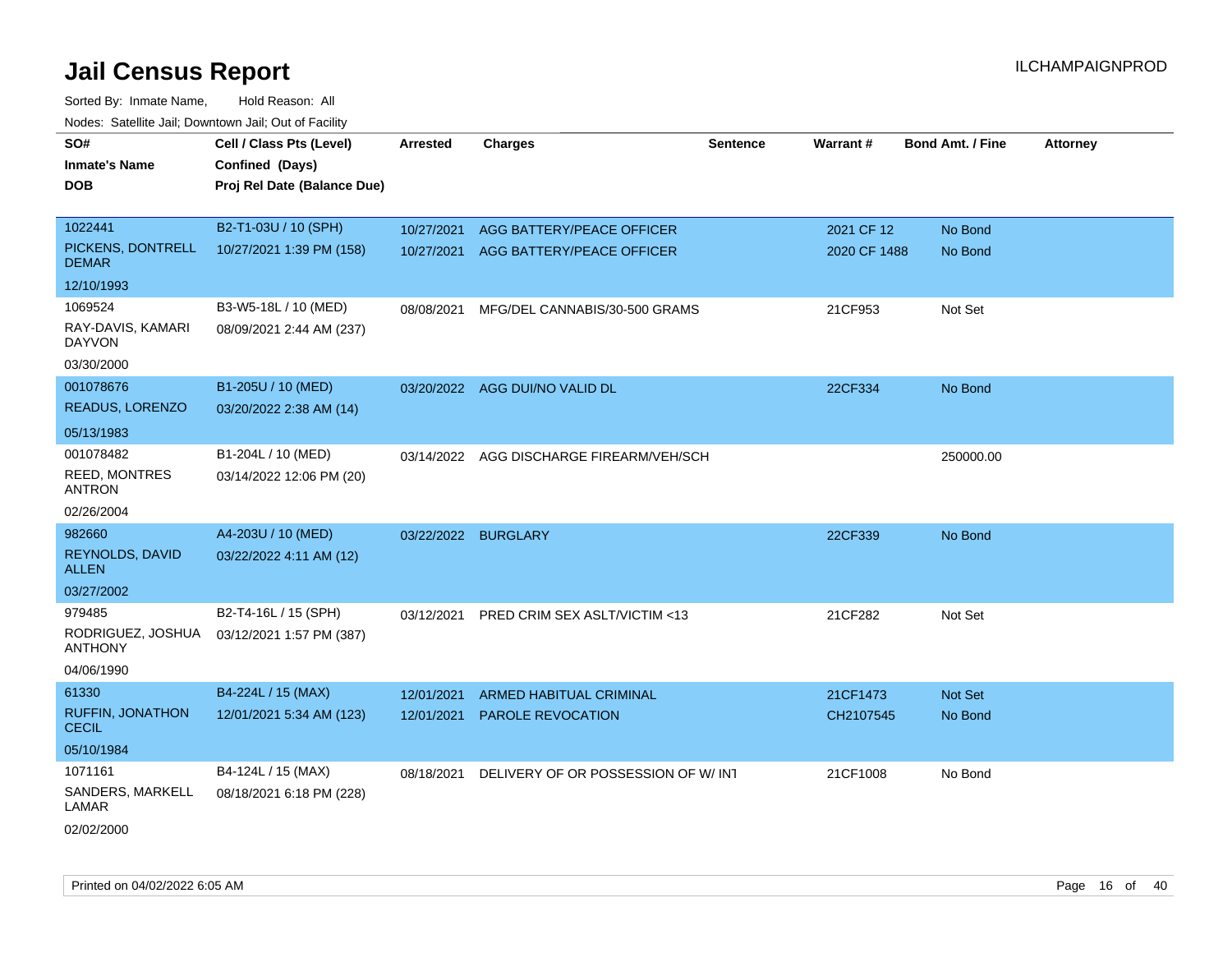| ivouss. Saleline Jali, Downtown Jali, Out of Facility |                             |                     |                                          |                 |            |                         |                 |
|-------------------------------------------------------|-----------------------------|---------------------|------------------------------------------|-----------------|------------|-------------------------|-----------------|
| SO#                                                   | Cell / Class Pts (Level)    | <b>Arrested</b>     | <b>Charges</b>                           | <b>Sentence</b> | Warrant#   | <b>Bond Amt. / Fine</b> | <b>Attorney</b> |
| <b>Inmate's Name</b>                                  | Confined (Days)             |                     |                                          |                 |            |                         |                 |
| DOB                                                   | Proj Rel Date (Balance Due) |                     |                                          |                 |            |                         |                 |
|                                                       |                             |                     |                                          |                 |            |                         |                 |
| 001078898                                             | A4-205U / 15 (MAX)          |                     | 03/02/2022 AGG DISCHARGE FIREARM         |                 | 22CF254    | Not Set                 |                 |
| SAROLAS, JONATHAN<br>Е.                               | 03/02/2022 9:20 AM (32)     |                     |                                          |                 |            |                         |                 |
| 07/16/1988                                            |                             |                     |                                          |                 |            |                         |                 |
| 001078441                                             | BOOKF-3 / 15 (ADS)          | 10/01/2021          | ARMED HABITUAL CRIMINAL                  |                 | 21CF1182   | Not Set                 |                 |
| SINGLETON, CORRIE<br><b>DERRELL</b>                   | 10/01/2021 12:36 PM (184)   | 12/20/2021          | SPEEDING 26-34 MPH OVER LIMIT            |                 | 2021TR2701 | 1000.00                 |                 |
| 05/07/1983                                            |                             |                     |                                          |                 |            |                         |                 |
| 001078765                                             | B4-223L / 10 (MED)          |                     | 01/13/2022 FELON POSS/USE WEAPON/FIREARM |                 | 22CF66     | <b>Not Set</b>          |                 |
| SMITH, COREY ADRIAN 01/13/2022 7:32 PM (80)           |                             |                     |                                          |                 |            |                         |                 |
|                                                       |                             |                     |                                          |                 |            |                         |                 |
| 09/01/1987                                            |                             |                     |                                          |                 |            |                         |                 |
| 62924                                                 | B4-226L / 10 (MED)          | 03/11/2022          | FELON POSS/USE WEAPON/FIREARM            |                 | 22CF294    | Not Set                 |                 |
| STARKS, JUSTIN<br><b>COURTNEY</b>                     | 03/11/2022 2:29 AM (23)     |                     | 03/11/2022 CRIM DMG TO PROP \$500-10K    |                 | 19CF63     | 3000.00                 |                 |
| 08/12/1984                                            |                             |                     |                                          |                 |            |                         |                 |
| 001077770                                             | A1-226L / 5 (MIN)           |                     | 01/06/2022 RESIDENTIAL BURGLARY          |                 | 21CF319    | Not Set                 |                 |
| STOFFLE, KELLY ANNE 01/06/2022 3:14 PM (87)           |                             |                     |                                          |                 |            |                         |                 |
|                                                       |                             |                     |                                          |                 |            |                         |                 |
| 04/12/1989                                            |                             |                     |                                          |                 |            |                         |                 |
| 38305                                                 | B2-T2-06L / 10 (SPH)        |                     | 03/18/2020 CRIMINAL SEXUAL ABUSE         |                 | 20CF-343   | 500000.00               |                 |
| STOVER, JOSH<br>ANDREW                                | 03/18/2020 10:24 AM (746)   |                     |                                          |                 |            |                         |                 |
| 08/18/1973                                            |                             |                     |                                          |                 |            |                         |                 |
| 001078742                                             | BOOKF-2                     | 04/01/2022 BURGLARY |                                          |                 | 22CF33     | 10000.00                |                 |
| <b>TAYLOR, ERIKA LYNN</b>                             | 04/01/2022 10:15 AM (2)     |                     |                                          |                 |            |                         |                 |
|                                                       |                             |                     |                                          |                 |            |                         |                 |
| 04/09/1996                                            |                             |                     |                                          |                 |            |                         |                 |
| 001078471                                             | B4-221U / 10 (MED)          | 10/11/2021          | AGG UUW/VEHICLE/<21                      | 18m (DOC)       | 21CF1210   | 100.00                  |                 |
| THATCH, OMARION<br><b>DIAMONTE</b>                    | 10/11/2021 1:26 AM (174)    |                     |                                          |                 |            |                         |                 |
| 09/05/2003                                            |                             |                     |                                          |                 |            |                         |                 |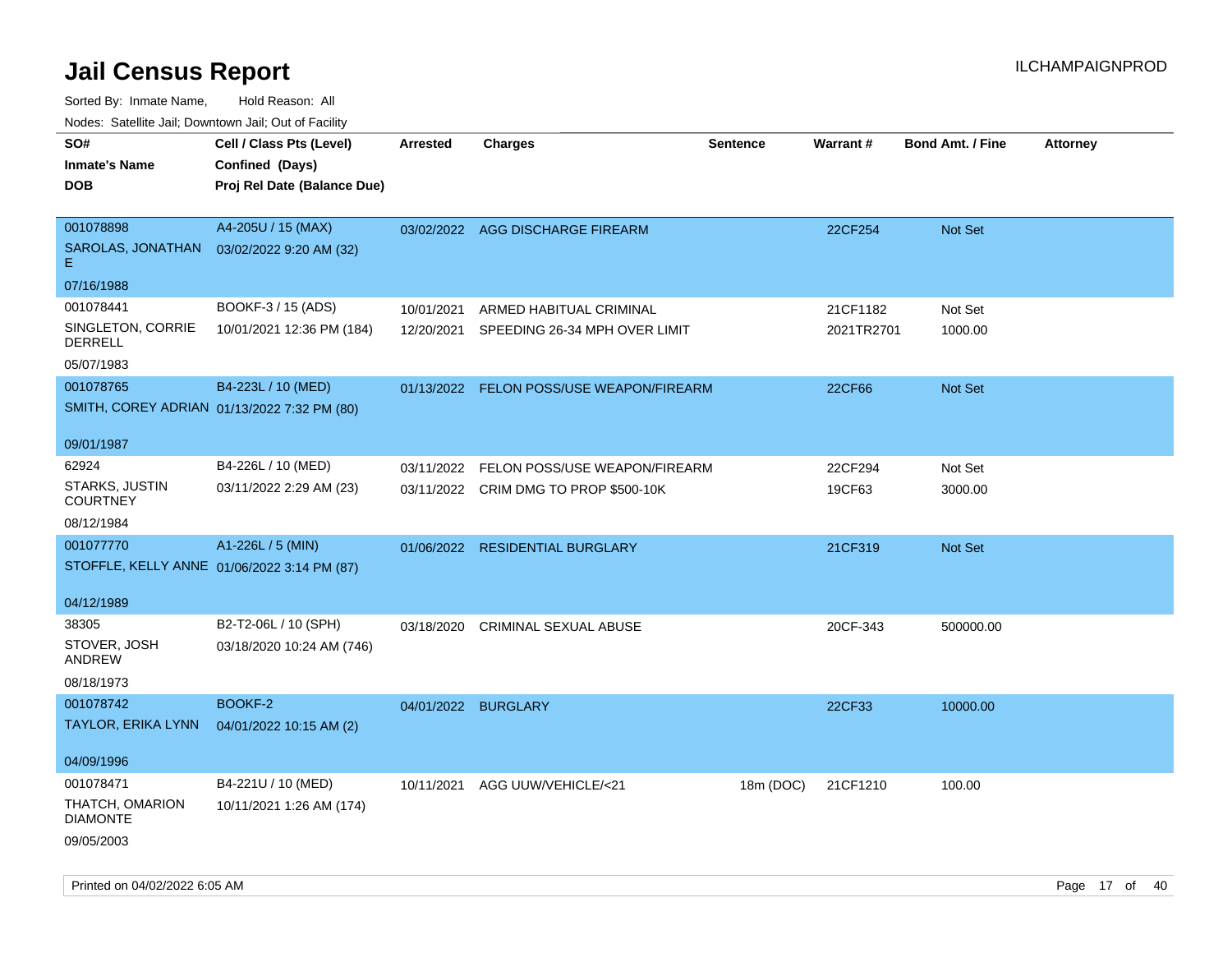Sorted By: Inmate Name, Hold Reason: All

Nodes: Satellite Jail; Downtown Jail; Out of Facility

| SO#<br><b>Inmate's Name</b><br><b>DOB</b><br>001078997<br>THOMAS, THEOPHILUS 03/30/2022 10:52 PM (4) | Cell / Class Pts (Level)<br>Confined (Days)<br>Proj Rel Date (Balance Due)<br>BOOKH-8 | <b>Arrested</b><br>03/30/2022                                             | <b>Charges</b><br>UNLAWFUL USE OF A WEAPON                                                                            | <b>Sentence</b> | Warrant#<br>22CF374                                       | <b>Bond Amt. / Fine</b><br>No Bond                        | <b>Attorney</b> |
|------------------------------------------------------------------------------------------------------|---------------------------------------------------------------------------------------|---------------------------------------------------------------------------|-----------------------------------------------------------------------------------------------------------------------|-----------------|-----------------------------------------------------------|-----------------------------------------------------------|-----------------|
| <b>DEON</b><br>09/17/2003                                                                            |                                                                                       |                                                                           |                                                                                                                       |                 |                                                           |                                                           |                 |
| 32058<br>THOMPSON, STEVEN<br><b>ONEAL</b><br>03/14/1969                                              | B4-123U / 15 (MAX)<br>06/14/2021 6:44 AM (293)                                        | 06/14/2021                                                                | <b>AGG DISCH FIREARM</b>                                                                                              |                 | 21CF690                                                   | Not Set                                                   |                 |
| 001078037<br><b>TOVEY, JAMES</b><br><b>RICHARD</b><br>03/21/1990                                     | A3-212L / 5 (ADS)<br>03/29/2022 10:10 AM (5)<br>4/4/2022 (0.00)                       |                                                                           | 03/29/2022 AGG DUI/ DRUGS                                                                                             |                 | 21CF634                                                   | No Bond                                                   |                 |
| 001078792<br>TRAMBLE, TOM<br><b>MARCUS</b><br>02/28/1985                                             | A3-116L / 15 (ADS)<br>01/24/2022 10:24 AM (69)                                        | 01/24/2022<br>01/24/2022                                                  | <b>FUGITIVE FROM JUSTICE</b><br><b>FUGITIVE FROM JUSTICE</b><br>01/24/2022 ARMED VIOLENCE/CATEGORY I                  |                 | 22CF99<br>22CF100<br>22CF101                              | Not Set<br>Not Set<br>Not Set                             |                 |
| 1076325<br><b>TURNER, PRINTISS</b><br>VASHAWN-DEMAN,<br>11/10/2001                                   | A3-114L / 15 (ADS)<br>03/25/2022 3:15 PM (9)                                          | 03/25/2022<br>03/25/2022 MURDER<br>03/25/2022<br>03/25/2022<br>03/28/2022 | AGG UUW/LOADED/NO FCCA/FOID<br><b>DOMESTIC BATTERY</b><br>AGG UUW/LOADED/NO FCCA/FOID<br><b>FUGITIVE FROM JUSTICE</b> |                 | 2020CF742<br>2021CF1071<br>20CM468<br>21CF1520<br>22CF360 | 25000.00<br>1500000.00<br>1000.00<br>50000.00<br>50000.00 |                 |
| 50548<br><b>VINEYARD, SHORNOR</b><br>JAMAL<br>12/14/1979                                             | A3-111L / 10 (ADS)<br>03/29/2022 8:51 AM (5)<br>5/19/2022 (0.00)                      | 03/29/2022                                                                | AGG UNLAWFUL USE OF WEAPON/VEH                                                                                        |                 | 21CF1067                                                  | No Bond                                                   |                 |
| 001077992<br>WADE, DONTE<br><b>LAMONT</b><br>09/05/1986                                              | A3-217L<br>03/31/2022 1:25 PM (3)                                                     |                                                                           | 03/31/2022 ARMED ROBBERY/NO FIREARM                                                                                   |                 | 21CF590                                                   | 100000.00                                                 |                 |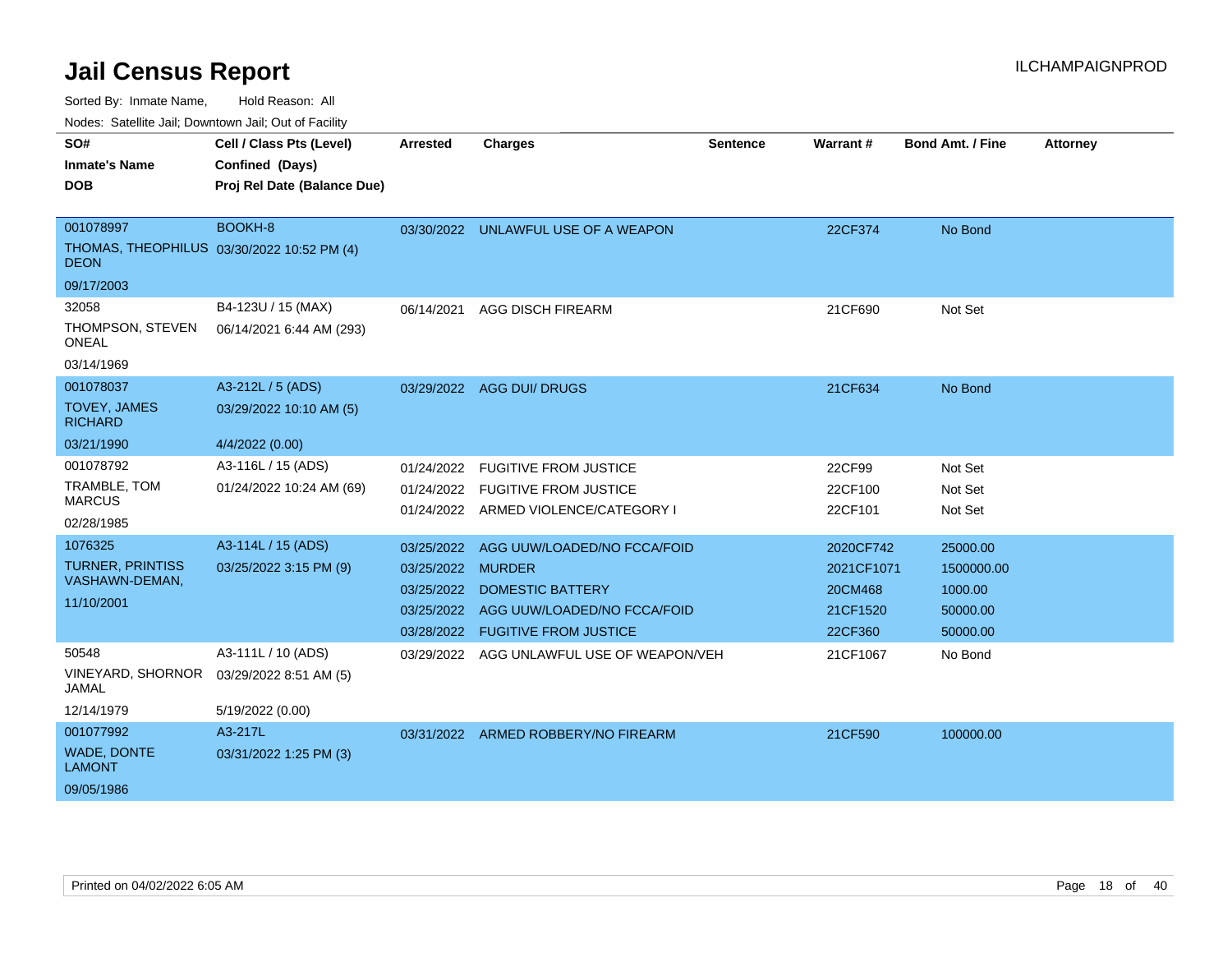| SO#<br><b>Inmate's Name</b><br>DOB            | Cell / Class Pts (Level)<br>Confined (Days)<br>Proj Rel Date (Balance Due) | <b>Arrested</b> | <b>Charges</b>                                | <b>Sentence</b> | Warrant#    | <b>Bond Amt. / Fine</b> | <b>Attorney</b> |
|-----------------------------------------------|----------------------------------------------------------------------------|-----------------|-----------------------------------------------|-----------------|-------------|-------------------------|-----------------|
| 001079004                                     | <b>BOOKH-5</b>                                                             | 04/02/2022      | <b>FELON POSS/USE WEAPON/FIREARM</b>          |                 | 2022CFAWOW  | No Bond                 |                 |
| <b>WALLS, MICHAEL D</b>                       | 04/02/2022 4:16 AM (1)                                                     | 04/02/2022      | POSS FIREARM W/ DEFACED SER NO                |                 | 2022CFAWOW  | Not Set                 |                 |
| 06/21/1991                                    |                                                                            |                 | 04/02/2022 RESIST/OBSTRUCTING A PEACE OFFICEI |                 | 2022CMAWOW  | Not Set                 |                 |
| 996098                                        | B3-W7-28L / 10 (MED)                                                       |                 | 03/25/2022 AGG UUW/PERSON/NO FOID             |                 | 21CF1007    | No Bond                 |                 |
| <b>WASHINGTON,</b><br>DANTAEVIOUS             | 03/25/2022 10:18 AM (9)                                                    |                 |                                               |                 |             |                         |                 |
| 11/14/1991                                    | 4/23/2022 (0.00)                                                           |                 |                                               |                 |             |                         |                 |
| 1070737                                       | A1-126L / 15 (MAX)                                                         | 10/14/2021      | AGG KIDNAPG/<13/INTEL DISABL                  | (DHS)           | 2020CF418   | 250000.00               |                 |
| <b>WASHINGTON,</b><br><b>JASTINA VIRGINIA</b> | 10/14/2021 12:02 PM (171)                                                  |                 |                                               |                 |             |                         |                 |
| 04/11/2000                                    |                                                                            |                 |                                               |                 |             |                         |                 |
| 977140                                        | B1-203L / 10 (MED)                                                         | 10/24/2021      | ARMED HABITUAL CRIMINAL                       |                 | 21CF1289    | Not Set                 |                 |
| WEBSTER, DERRIAL<br><b>DEVON</b>              | 10/24/2021 2:46 AM (161)                                                   |                 |                                               |                 |             |                         |                 |
| 01/14/1990                                    |                                                                            |                 |                                               |                 |             |                         |                 |
| 44836                                         | <b>BOOKH-7 / 10 (MED)</b>                                                  | 03/31/2022      | <b>RETAIL THEFT</b>                           |                 | 22CF386     | 100.00                  |                 |
| <b>WESLEY, FRANK</b><br><b>LADELL</b>         | 03/31/2022 9:09 AM (3)                                                     |                 | 03/31/2022 CRIMINAL TRESPASS BUILDING         |                 | 22CM90      | <b>Not Set</b>          |                 |
| 09/17/1977                                    |                                                                            |                 |                                               |                 |             |                         |                 |
| 001078328                                     | B1-105L / 15 (MAX)                                                         | 08/30/2021      | <b>FELON POSS/USE WEAPON/FIREARM</b>          |                 | 21CF1045    | Not Set                 |                 |
| WHITE, JUSTIN<br><b>STEVEN</b>                | 08/30/2021 10:48 AM (216)                                                  |                 |                                               |                 |             |                         |                 |
| 10/25/1995                                    |                                                                            |                 |                                               |                 |             |                         |                 |
| 638552                                        | B2-T2-08L / 5 (SPH)                                                        | 10/07/2021      | CHILD PORNOGRAPHY/PHOTOGRAPH                  |                 | 2021CF1207  | No Bond                 |                 |
| <b>WILLIAMS, MICHAEL</b><br>JAMES             | 10/07/2021 12:20 PM (178)                                                  |                 |                                               |                 |             |                         |                 |
| 03/29/1964                                    |                                                                            |                 |                                               |                 |             |                         |                 |
| 1066370                                       | B1-101L / 15 (MAX)                                                         | 07/28/2021      | ARMED VIOLENCE/CATEGORY III                   |                 | 2021 CF 882 | Not Set                 |                 |
| WILLIAMS, REONTE<br>REMIR                     | 07/28/2021 5:40 AM (249)                                                   |                 |                                               |                 |             |                         |                 |
| 05/14/1999                                    |                                                                            |                 |                                               |                 |             |                         |                 |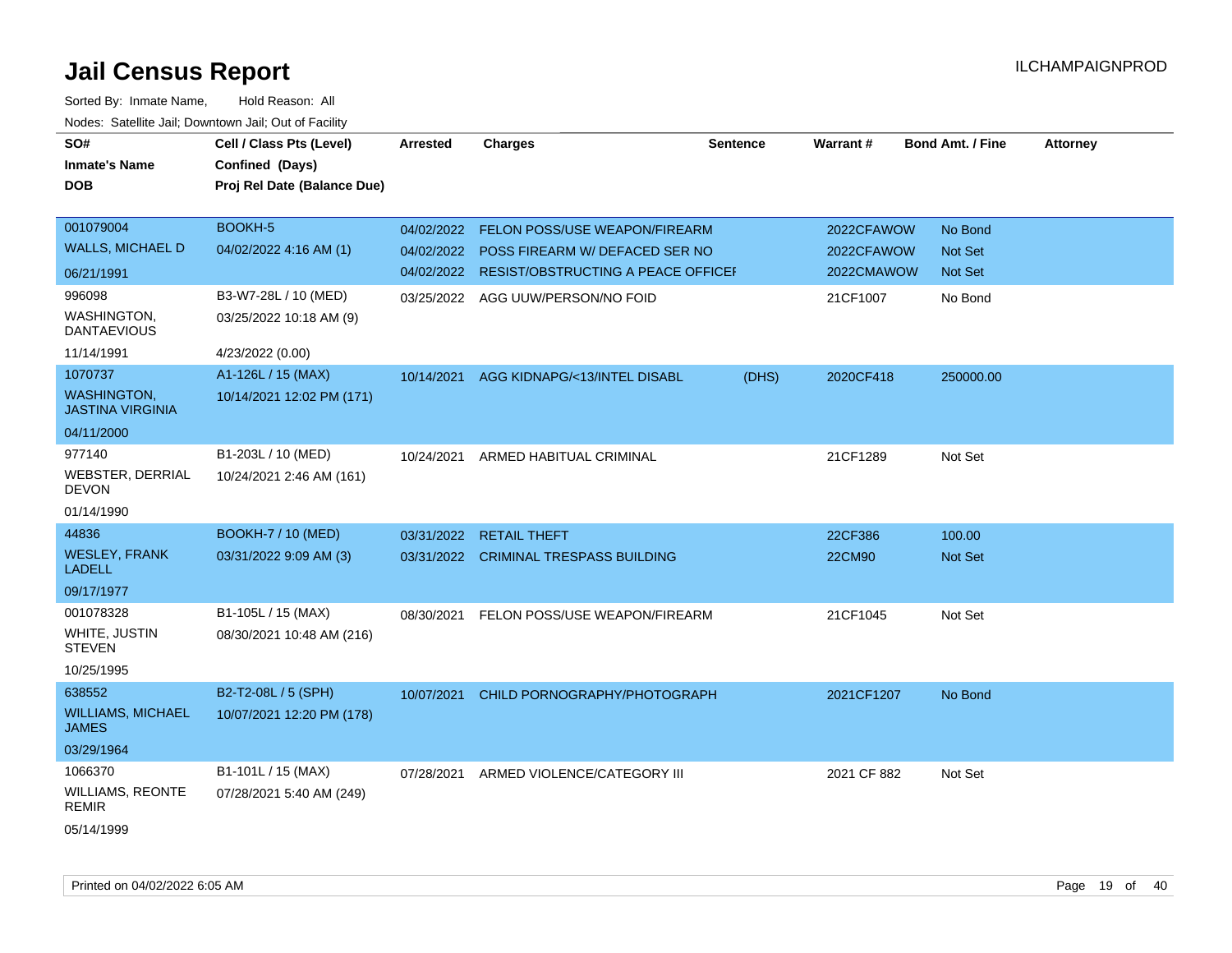| SO#                                       | Cell / Class Pts (Level)    | Arrested   | <b>Charges</b>                 | <b>Sentence</b> | Warrant # | <b>Bond Amt. / Fine</b> | <b>Attorney</b> |
|-------------------------------------------|-----------------------------|------------|--------------------------------|-----------------|-----------|-------------------------|-----------------|
| <b>Inmate's Name</b>                      | Confined (Days)             |            |                                |                 |           |                         |                 |
| <b>DOB</b>                                | Proj Rel Date (Balance Due) |            |                                |                 |           |                         |                 |
|                                           |                             |            |                                |                 |           |                         |                 |
| 1051953                                   | A1-124U / 10 (ADS)          | 02/02/2022 | DOMESTIC BATTERY/OTHER PRIOR   |                 | 22CF144   | Not Set                 |                 |
| <b>WINSTON, ALYSSIA</b><br><b>LETEECE</b> | 02/02/2022 4:29 AM (60)     | 03/28/2022 | AGG ROBBERY/INDICATE ARM W/FIR |                 | 22CF353   | Not Set                 |                 |
| 03/17/1996                                |                             |            |                                |                 |           |                         |                 |
| 001078995                                 | A3-111U / 5 (ADS)           | 03/29/2022 | METH DELIVERY<5 GRAMS          |                 | 22CF371   | Not Set                 |                 |
| ZINK, PRESTIN L                           | 03/29/2022 11:33 PM (5)     | 03/29/2022 | <b>FUGITIVE FROM JUSTICE</b>   |                 | 22CF370   | Not Set                 |                 |
| 08/19/1997                                |                             |            |                                |                 |           |                         |                 |
| <b>Total Satellite Jail: 149</b>          |                             | Males: 129 | Females: 20<br>Unknown: 0      |                 |           |                         |                 |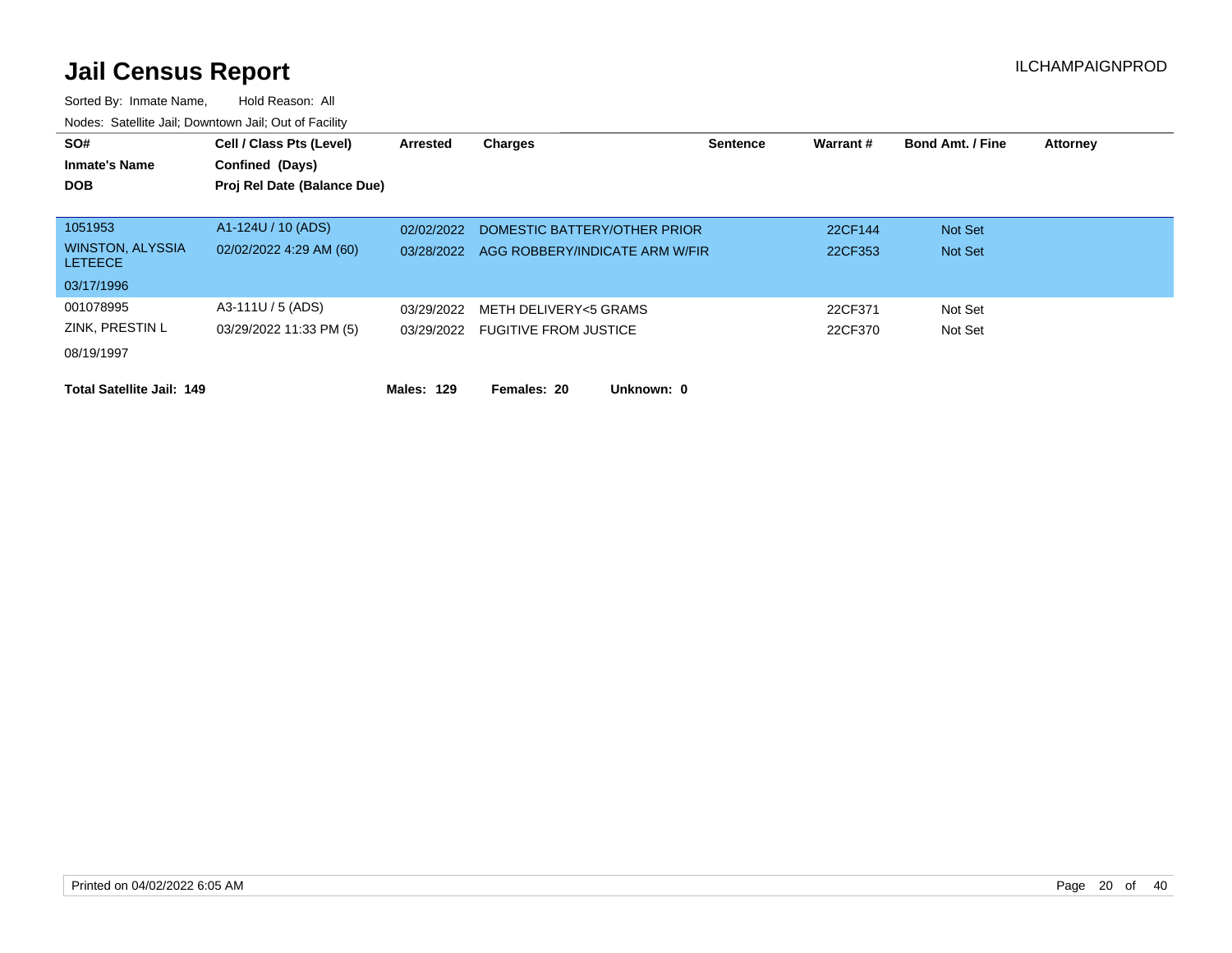Sorted By: Inmate Name, Hold Reason: All Nodes: Satellite Jail; Downtown Jail; Out of Facility

| <b>Downtown Jail</b><br>SO#<br><b>Inmate's Name</b><br><b>DOB</b> | Cell / Class Pts (Level)<br>Confined (Days)<br>Proj Rel Date (Balance Due) | <b>Arrested</b> | <b>Charges</b>                        | <b>Sentence</b> | Warrant#  | <b>Bond Amt. / Fine</b> | <b>Attorney</b> |
|-------------------------------------------------------------------|----------------------------------------------------------------------------|-----------------|---------------------------------------|-----------------|-----------|-------------------------|-----------------|
| 983810                                                            | C7L / 15 (ADS)                                                             | 12/14/2021      | <b>ARMED HABITUAL CRIMINAL</b>        |                 | 21CF1526  | Not Set                 |                 |
| AKINS, KEVIN IVAN                                                 | 12/14/2021 5:34 PM (110)                                                   |                 |                                       |                 |           |                         |                 |
| 09/23/1990                                                        |                                                                            |                 |                                       |                 |           |                         |                 |
| 952871                                                            | G3U / 5 (MIN)                                                              |                 | 03/13/2022 METH DELIVERY/5<15 GRAMS   |                 | 22CF300   | No Bond                 |                 |
| AUTEBERRY, JOSHUA<br><b>DAVID</b>                                 | 03/13/2022 7:24 PM (21)                                                    |                 |                                       |                 |           |                         |                 |
| 12/28/1984                                                        |                                                                            |                 |                                       |                 |           |                         |                 |
| 001077899                                                         | G7U / 5 (MIN)                                                              | 03/20/2022      | <b>BURGLARY</b>                       |                 | 21CF593   | 20000.00                |                 |
| <b>BARKSDALE, RAY</b><br><b>SHAWN</b>                             | 03/20/2022 2:40 PM (14)                                                    | 03/20/2022      | POSSESSION OF METH/5<15 GRAMS         |                 | 21CF655   | 20000.00                |                 |
| 10/31/1990                                                        |                                                                            | 03/20/2022      | POSS STOLEN VEHICLE                   |                 | 21CF505   | 20000.00                |                 |
| 517915                                                            | C <sub>2</sub> L $/$ 5 (MIN)                                               | 08/03/2021      | <b>BURGLARY</b>                       |                 | 21CF289   | 20000.00                |                 |
| BOXLEY, CHARLES<br><b>OMAR</b>                                    | 08/03/2021 2:18 PM (243)                                                   | 08/03/2021      | <b>BURGLARY</b>                       |                 | 21CF679   | 20000.00                |                 |
| 01/10/1985                                                        |                                                                            | 08/03/2021      | FORGERY/ISSUE/DELIVER DOCUMENT        |                 |           | No Bond                 |                 |
| 47897                                                             | J5L / 15 (ADS)                                                             | 01/19/2022      | <b>VIOLATE ORDER PROTECTION</b>       |                 | 22CF85    | Not Set                 |                 |
| <b>BRANAMAN</b>                                                   | 01/19/2022 9:21 PM (74)                                                    | 01/19/2022      | DRVG REVOKED/2+/PERS INJ/DEATH        |                 | 22CF84    | Not Set                 |                 |
| <b>CLIFFORD EARL</b>                                              |                                                                            | 01/19/2022      | PAROLE REVOCATION                     |                 | VA2201139 | No Bond                 |                 |
| 03/09/1975                                                        |                                                                            |                 | 02/08/2022 DRIVE REVOKED/RECK HOMIC/3 |                 | 21CF1280  | <b>Not Set</b>          |                 |
|                                                                   |                                                                            | 02/08/2022      | DRIVING ON REVOKED LICENSE            |                 | 21TR8305  | Not Set                 |                 |
| 1027929                                                           | F6L / 15 (MAX)                                                             | 12/18/2021      | HOME INVASION/CAUSE INJURY            |                 | 21CF1560  | No Bond                 |                 |
| <b>BROUGHTON, MARK</b><br>ANTHONY, Junior                         | 12/18/2021 2:55 AM (106)                                                   |                 |                                       |                 |           |                         |                 |
| 02/15/1990                                                        |                                                                            |                 |                                       |                 |           |                         |                 |
| 1067476                                                           | F7U / 10 (MED)                                                             | 11/13/2021      | AGG DOMESTIC BATTERY/STRANGLE         |                 | 20CF575   | 5000.00                 |                 |
| <b>BROWN, JAMES</b><br><b>BRONELL</b>                             | 11/13/2021 2:35 AM (141)                                                   | 11/13/2021      | <b>RESIDENTIAL BURGLARY</b>           |                 | 21CF385   | 25000.00                |                 |
| 01/08/1996                                                        |                                                                            |                 |                                       |                 |           |                         |                 |

Printed on 04/02/2022 6:05 AM Page 21 of 40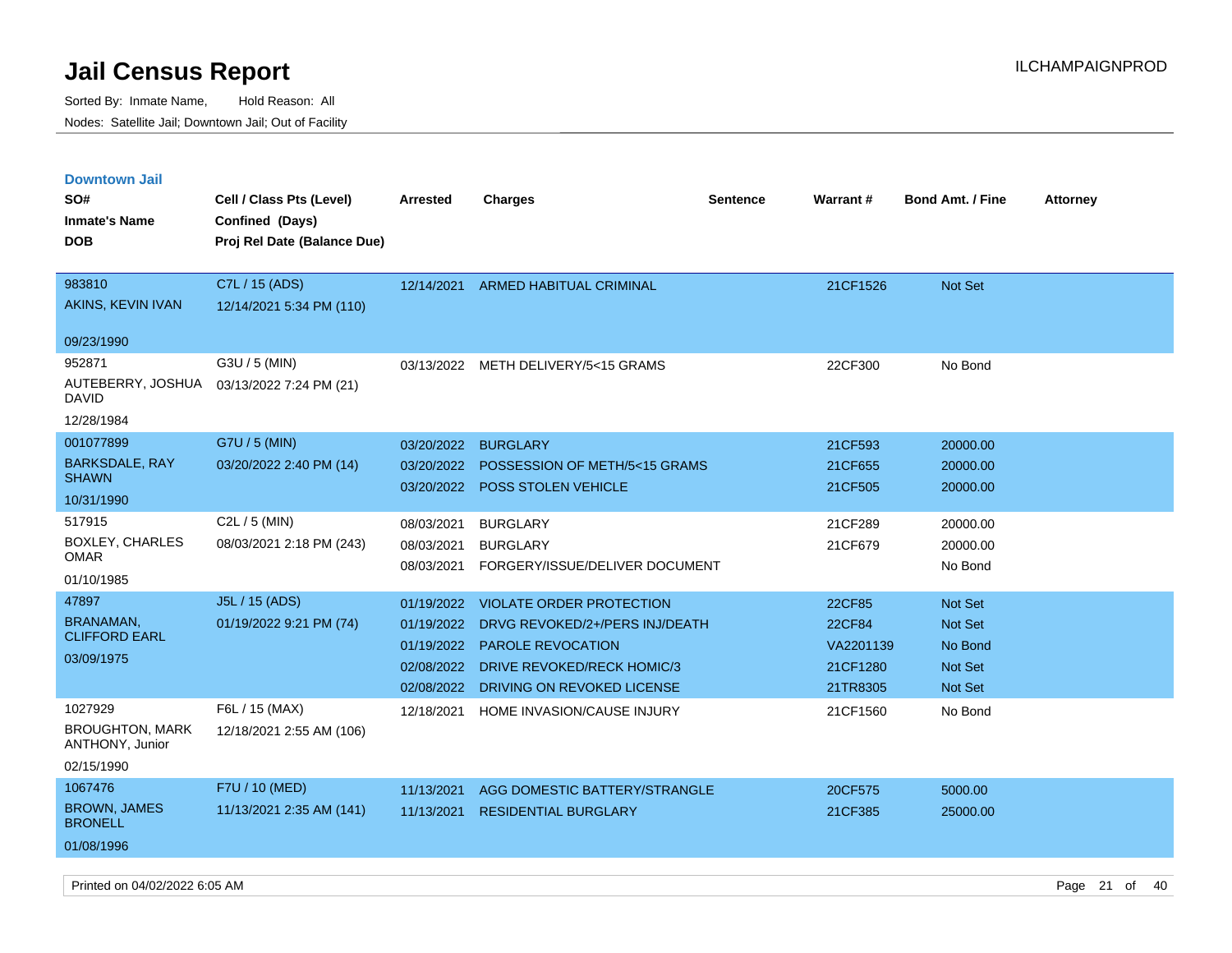| rouco. Calcinic Jan, Downtown Jan, Out of Facility                        |                                                                            |                 |                                         |                 |                 |                         |                 |
|---------------------------------------------------------------------------|----------------------------------------------------------------------------|-----------------|-----------------------------------------|-----------------|-----------------|-------------------------|-----------------|
| SO#<br>Inmate's Name<br><b>DOB</b>                                        | Cell / Class Pts (Level)<br>Confined (Days)<br>Proj Rel Date (Balance Due) | <b>Arrested</b> | <b>Charges</b>                          | <b>Sentence</b> | <b>Warrant#</b> | <b>Bond Amt. / Fine</b> | <b>Attorney</b> |
| 995432<br><b>BROWN, JAVON</b><br><b>SHANTEZ</b>                           | H5L / 10 (ADS)<br>12/20/2021 2:06 AM (104)                                 | 12/20/2021      | FAIL TO RPT WKLY/NO FIXED ADDR          |                 | 21CF1559        | Not Set                 |                 |
| 10/14/1991                                                                |                                                                            |                 |                                         |                 |                 |                         |                 |
| 001078900<br>BYRD, ANDREW<br>DARNELL<br>12/30/2003                        | J7L / 15 (ADS)<br>03/02/2022 11:59 PM (32)                                 |                 | 03/02/2022 MURDER/INTENT TO KILL/INJURE |                 | 22CF252         | Not Set                 |                 |
| 001077954                                                                 | C4L / 10 (MED)<br>CALKINS, STEVEN RAY 12/21/2021 6:35 AM (103)             | 12/21/2021      | <b>RESIDENTIAL BURGLARY</b>             |                 | 21CF1570        | <b>Not Set</b>          |                 |
| 01/01/1992<br>001078092<br>WILLIAM                                        | H <sub>2</sub> U / 10 (ADS)<br>CHOUNARD, STANLEY 12/27/2021 10:47 PM (97)  | 12/27/2021      | AGG BATTERY/PUBLIC PLACE                |                 | 2021CF1042      | 5000.00                 |                 |
| 06/25/1986                                                                |                                                                            |                 |                                         |                 |                 |                         |                 |
| 56241<br><b>CLARK, DAMON</b><br><b>GILLMORE</b>                           | E2U / 5 (MIN)<br>01/13/2022 4:36 AM (80)                                   |                 | 01/13/2022 VIOLATE ORDER/PRIOR DOM BTRY |                 | 22CF59          | <b>Not Set</b>          |                 |
| 12/21/1976                                                                |                                                                            |                 |                                         |                 |                 |                         |                 |
| 001078838<br><b>CLAYTON, KAREEM</b><br>JAMAL<br>02/03/1974                | D <sub>2</sub> / 15 (ADS)<br>02/12/2022 8:55 AM (50)                       | 02/12/2022      | PRED CRIM SEX ASLT/BODILY HARM          |                 | 21CF30          | 150000.00               |                 |
| 1075361<br><b>COWART, TORREY</b><br><b>BENJAMEN, Junior</b><br>11/22/1987 | $15/5$ (ADS)<br>04/16/2021 9:17 PM (352)                                   | 04/16/2021      | <b>BURGLARY</b>                         |                 | 21CF414         | <b>Not Set</b>          |                 |
| 1067370<br>DAVIS, AUSTIN<br>CHRISTOPHER<br>08/11/1997                     | E6L / 15 (ADS)<br>11/06/2021 12:23 AM (148)                                | 11/05/2021      | FIREARM/FOID INVALID/NOT ELIG           | 2y (DOC)        | 21CF1370        | Not Set                 |                 |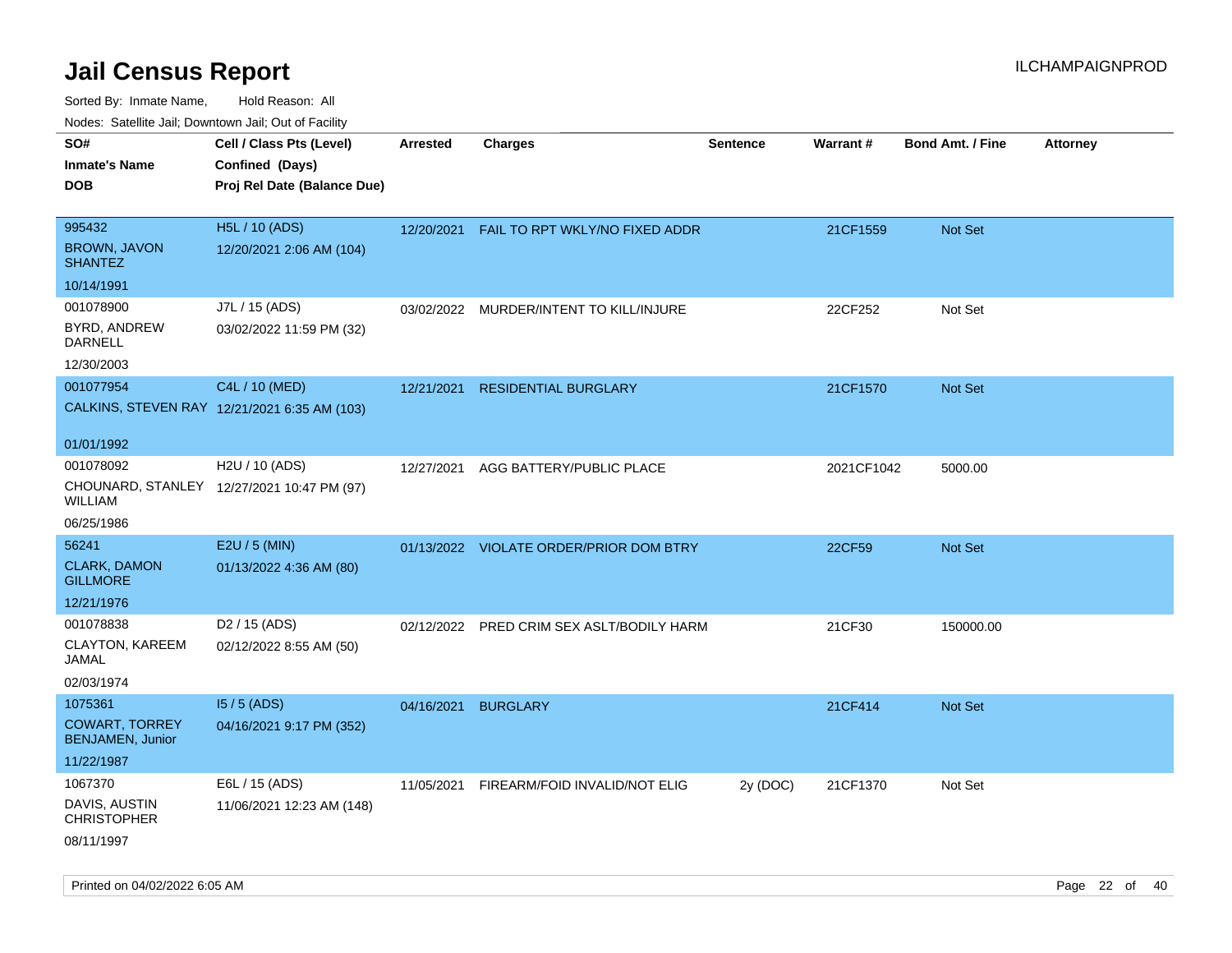Sorted By: Inmate Name, Hold Reason: All Nodes: Satellite Jail; Downtown Jail; Out of Facility

| Nuuts. Saltiille Jall, Duwilluwii Jall, Oul of Facility |                             |                   |                                         |                 |                 |                         |                 |
|---------------------------------------------------------|-----------------------------|-------------------|-----------------------------------------|-----------------|-----------------|-------------------------|-----------------|
| SO#                                                     | Cell / Class Pts (Level)    | Arrested          | <b>Charges</b>                          | <b>Sentence</b> | <b>Warrant#</b> | <b>Bond Amt. / Fine</b> | <b>Attorney</b> |
| <b>Inmate's Name</b>                                    | Confined (Days)             |                   |                                         |                 |                 |                         |                 |
| <b>DOB</b>                                              | Proj Rel Date (Balance Due) |                   |                                         |                 |                 |                         |                 |
|                                                         |                             |                   |                                         |                 |                 |                         |                 |
| 001077214                                               | F8L / 15 (MAX)              | 12/20/2021 MURDER |                                         |                 | 21CF1572        | Not Set                 |                 |
| DAVIS-MURDOCK,<br><b>ERION VASSHAD</b>                  | 12/21/2021 10:13 AM (103)   |                   |                                         |                 |                 |                         |                 |
| 06/22/1998                                              |                             |                   |                                         |                 |                 |                         |                 |
| 64070                                                   | C3L / 10 (MED)              | 02/18/2022        | <b>BURGLARY</b>                         |                 | 21CF1176        | 20000.00                |                 |
| DECKER, ANTHONY V                                       | 02/18/2022 6:52 PM (44)     |                   | 02/18/2022 POSSESSION OF METH< 5 GRAMS  |                 | 21CF1205        | 15000.00                |                 |
|                                                         |                             |                   |                                         |                 |                 |                         |                 |
| 11/27/1982                                              |                             |                   |                                         |                 |                 |                         |                 |
| 001078223                                               | G6L / 5 (MIN)               | 11/09/2021        | AGG DUI/NO VALID DL                     |                 | 21CF1382        | <b>Not Set</b>          |                 |
| DIEGO-MATEO,<br><b>JOAQUIN</b>                          | 11/09/2021 10:52 PM (145)   |                   |                                         |                 |                 |                         |                 |
| 01/23/2002                                              |                             |                   |                                         |                 |                 |                         |                 |
| 571307                                                  | J3L / 15 (ADS)              | 09/14/2020        | CRIM SEXUAL ABUSE/CONSENT               |                 | 2020CF1026      | Not Set                 |                 |
| DOMINGO-<br>CASTANEDA,                                  | 09/14/2020 11:19 PM (566)   | 09/14/2020        | <b>PRED CRIM SEX ASLT/VICTIM &lt;13</b> |                 | 2020CF1025      | Not Set                 |                 |
| 09/29/1989                                              |                             |                   |                                         |                 |                 |                         |                 |
| 527379                                                  | D6 / 15 (ADS)               | 10/25/2021        | ARMED HABITUAL CRIMINAL                 |                 | 21CF1297        | <b>Not Set</b>          |                 |
| DRAKE, MARCELL<br><b>DEON</b>                           | 10/25/2021 5:05 PM (160)    | 10/27/2021        | AGG DOMESTIC BATTERY/STRANGLE           |                 | 21CF1245        | <b>Not Set</b>          |                 |
| 04/20/1987                                              |                             |                   |                                         |                 |                 |                         |                 |
| 959292                                                  | K1 / 15 (ADS)               | 04/01/2021        | ATTEMPT (FIRST DEGREE MURDER)           |                 | 2020CF565       | 2000000.00              |                 |
| DUNCAN, COREYON<br><b>ANTHONY</b>                       | 04/01/2021 8:46 PM (367)    | 12/17/2021        | MURDER                                  |                 | 21CF1542        | Not Set                 |                 |
| 01/17/1989                                              |                             |                   |                                         |                 |                 |                         |                 |
| 1053207                                                 | K3 / 15 (SPH)               | 06/06/2019        | MURDER/INTENT TO KILL/INJURE            |                 | 2019-CF849      | 2000000.00              |                 |
| FAUST, JAQUAVEON<br>LAVELL                              | 06/06/2019 2:24 PM (1,032)  |                   |                                         |                 |                 |                         |                 |
| 07/25/1996                                              |                             |                   |                                         |                 |                 |                         |                 |
| 527081                                                  | C8L / 10 (MED)              | 09/06/2021        | ARSON/REAL/PERSONAL PROP>\$150          |                 | 2021 CF 797     | 25000.00                |                 |
| FERGUSON,<br><b>CHRISTOPHER</b>                         | 09/06/2021 1:18 PM (209)    |                   |                                         |                 |                 |                         |                 |
| 12/21/1981                                              |                             |                   |                                         |                 |                 |                         |                 |

Printed on 04/02/2022 6:05 AM Page 23 of 40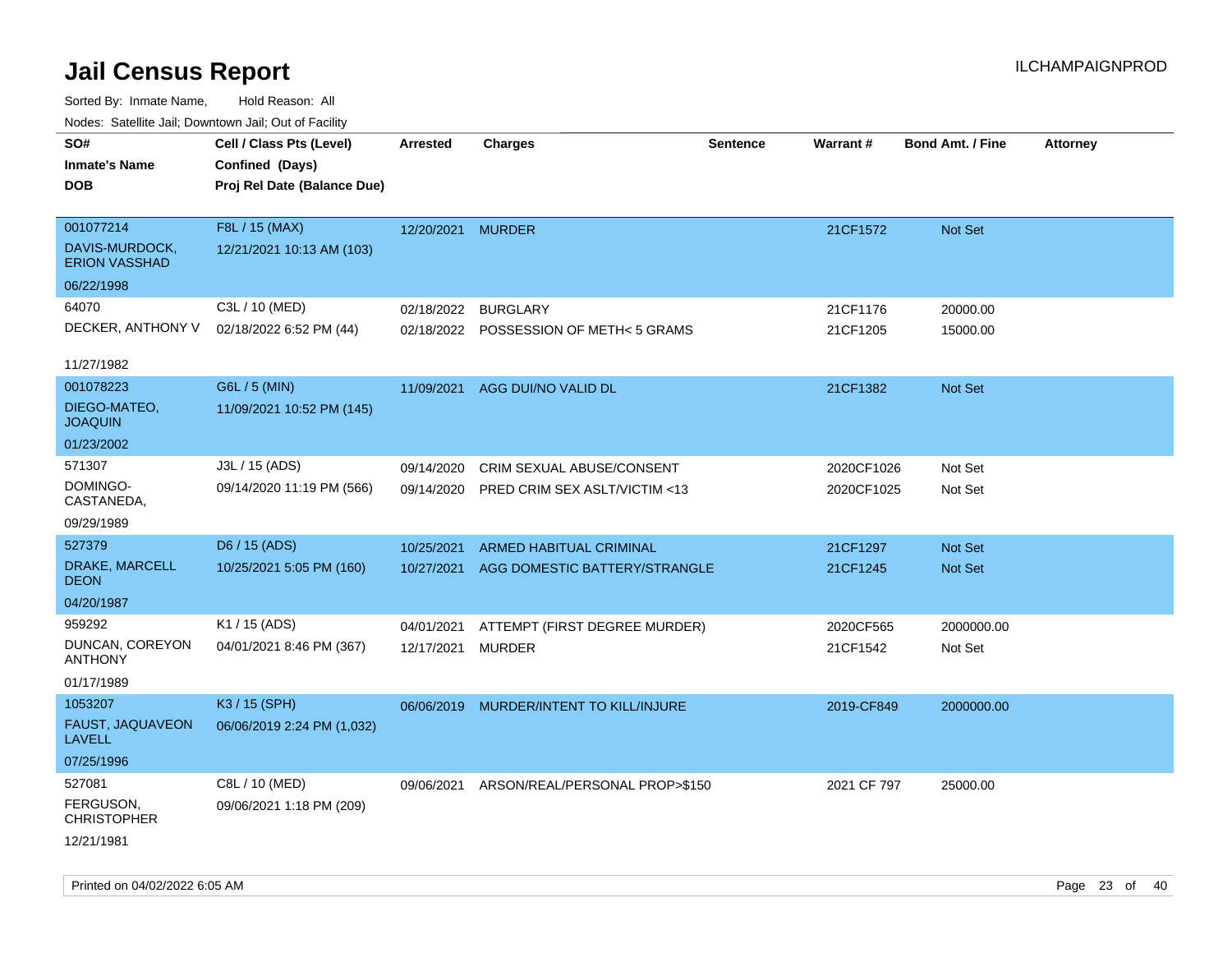| roaco. Calcinio dan, Downtown dan, Cal or Fability |                                           |                  |                                           |                 |                 |                         |                 |
|----------------------------------------------------|-------------------------------------------|------------------|-------------------------------------------|-----------------|-----------------|-------------------------|-----------------|
| SO#                                                | Cell / Class Pts (Level)                  | <b>Arrested</b>  | Charges                                   | <b>Sentence</b> | <b>Warrant#</b> | <b>Bond Amt. / Fine</b> | <b>Attorney</b> |
| Inmate's Name                                      | Confined (Days)                           |                  |                                           |                 |                 |                         |                 |
| <b>DOB</b>                                         | Proj Rel Date (Balance Due)               |                  |                                           |                 |                 |                         |                 |
|                                                    |                                           |                  |                                           |                 |                 |                         |                 |
| 524764                                             | G3L / 5 (MIN)                             |                  | 09/18/2021 METH DELIVERY/15<100 GRAMS     |                 | 21CF627         | 50000.00                |                 |
| <b>FISCUS, ROBERT</b><br>LOWELL                    | 09/18/2021 10:50 AM (197)                 |                  |                                           |                 |                 |                         |                 |
| 02/17/1986                                         |                                           |                  |                                           |                 |                 |                         |                 |
| 1063104                                            | G1U / 5 (MIN)                             | 01/10/2022       | VIOLATE ORDER PROTECTION                  |                 | 21CF1258        | Not Set                 |                 |
| FUSON, KEITH<br>EDWARD                             | 01/10/2022 9:14 PM (83)                   |                  | 03/31/2022 PHONE HARASSMENT/VICTIM <13    |                 |                 | No Bond                 |                 |
| 05/07/1987                                         | 6/20/2022 (0.00)                          |                  |                                           |                 |                 |                         |                 |
| 1068917                                            | $11/5$ (ADS)                              |                  | 08/11/2021 VIO ORDER/PRIOR VIO OF ORDER   |                 | 21CF965         | <b>Not Set</b>          |                 |
| <b>GARCIA, JUAN</b><br>CARLOS                      | 08/11/2021 9:24 PM (235)                  |                  |                                           |                 |                 |                         |                 |
| 10/21/1997                                         |                                           |                  |                                           |                 |                 |                         |                 |
| 32913<br>GROB, WARREN A,<br>Junior                 | B1 / 15 (ADS)<br>12/03/2021 4:24 PM (121) | 12/03/2021       | PRED CRIM SEX ASLT/VICTIM <13             |                 | 21CF1481        | Not Set                 |                 |
| 12/07/1950                                         |                                           |                  |                                           |                 |                 |                         |                 |
| 001078871                                          | G9U / 5 (ADS)                             | 02/22/2022       | <b>ESCAPE/VIOLATE ELEC MONITORING</b>     |                 | 22CF316         | 150000.00               |                 |
| <b>HARRIS, MARTELL</b>                             | 02/22/2022 3:44 PM (40)                   | 02/22/2022       | <b>RESIDENTIAL BURGLARY</b>               |                 | 2020JD14        | No Bond                 |                 |
| TE'SHAWN                                           |                                           |                  | 02/22/2022 INDIRECT CRIMINAL CONTEMPT     |                 | 2020CC9         | 20000.00                |                 |
| 07/02/2003                                         |                                           |                  |                                           |                 |                 |                         |                 |
| 001078868                                          | $H4L / 5$ (ADS)                           |                  | 02/24/2022 STALKING/CAUSE FEAR FOR SAFETY |                 | 22CF227         | 150000.00               |                 |
| HARRIS-MINER.<br>NICHOLAS                          | 02/24/2022 3:56 PM (38)                   |                  |                                           |                 |                 |                         |                 |
| 07/08/1998                                         |                                           |                  |                                           |                 |                 |                         |                 |
| 1073611                                            | G4L / 5 (MIN)                             | 02/09/2021       | MFG 15>100 GR ECSTASY/ANALOG              |                 | 21CF121         | 500000.00               |                 |
| <b>HAYES, CAMERON</b><br>TAYLOR MALEEK             | 02/09/2021 3:10 PM (418)                  | 02/09/2021       | DELIVERY OF OR POSSESSION OF W/INT        |                 | 21CF160         | <b>Not Set</b>          |                 |
| 08/10/1998                                         |                                           |                  |                                           |                 |                 |                         |                 |
| 518711                                             | G5L / 5 (MIN)                             | 01/30/2022 THEFT |                                           |                 | 22CF133         | Not Set                 |                 |
| <b>INGERSON, LUCUS</b><br>JAMES                    | 01/30/2022 4:57 PM (63)                   |                  |                                           |                 |                 |                         |                 |
| 09/16/1979                                         |                                           |                  |                                           |                 |                 |                         |                 |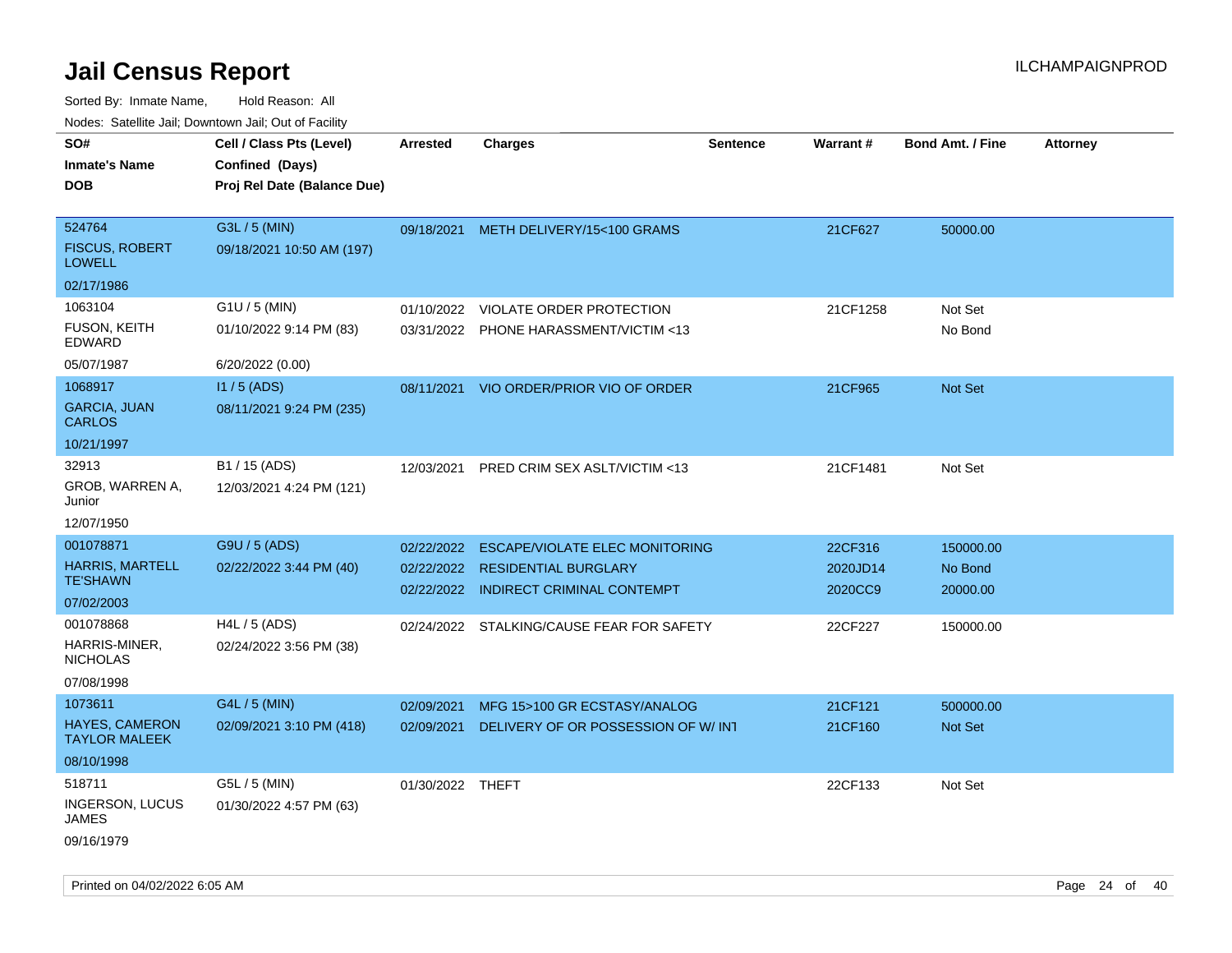| SO#<br><b>Inmate's Name</b><br><b>DOB</b>                           | Cell / Class Pts (Level)<br>Confined (Days)<br>Proj Rel Date (Balance Due) | <b>Arrested</b>                        | <b>Charges</b>                                                      | <b>Sentence</b>      | Warrant#                      | <b>Bond Amt. / Fine</b>              | <b>Attorney</b> |
|---------------------------------------------------------------------|----------------------------------------------------------------------------|----------------------------------------|---------------------------------------------------------------------|----------------------|-------------------------------|--------------------------------------|-----------------|
| 001078766<br>JOHNSON, IYONZI<br>07/16/1994                          | I3 / 5 (ADS)<br>02/08/2022 11:56 AM (54)                                   | 02/08/2022<br>02/08/2022 BURGLARY      | <b>AGGRAVATED BATTERY</b>                                           |                      | 22CF160<br>22CF63             | Not Set<br>3000.00                   |                 |
| 001078818<br>KINSEL, EVERAL<br><b>MICHAEL WILLIAM</b><br>10/16/1985 | D3 / 10 (MED)<br>02/04/2022 7:37 PM (58)                                   | 02/04/2022                             | DOMESTIC BATTERY/OTHER PRIOR                                        |                      | 22CF148                       | Not Set                              |                 |
| 527447<br>KIRKWOOD, TYLER<br><b>JAMES</b><br>10/04/1985             | J1L / 10 (ADS)<br>02/22/2022 10:47 AM (40)                                 | 02/22/2022<br>02/22/2022<br>02/23/2022 | <b>BURGLARY</b><br>AGG BATTERY/GREAT BODILY HARM<br><b>BURGLARY</b> |                      | 22CF224<br>22CF223<br>22CF152 | Not Set<br>Not Set<br><b>Not Set</b> |                 |
| 29681<br>LENOIR, JOHN<br><b>CHRISTOPHER</b><br>04/20/1966           | J2L / 15 (ADS)<br>07/14/2020 12:51 PM (628)                                | 07/14/2020                             | PREDATORY CRIMINAL SEX ASSLT/CHILD                                  |                      | 20CF-781                      | 250000.00                            |                 |
| 001078797<br>LEVIN, DANIEL DAVID<br>08/08/1984                      | 14 / 10 (ADS)<br>01/26/2022 3:00 PM (67)                                   |                                        | 01/26/2022 VIO STALKING NO CONTACT ORDER                            |                      | 22CM31                        | Not Set                              |                 |
| 45113<br>MARTIN, JEREMIAH<br><b>FRANCIS</b><br>01/18/1977           | 12<br>11/20/2021 1:18 AM (134)                                             | 11/20/2021                             | ARMED HABITUAL CRIMINAL                                             | 6y/6m (DOC) 21CF1424 |                               | No Bond                              |                 |
| 1063030<br>02/22/1991                                               | D4 / 15 (ADS)<br>MASON, RYAN ONEIAL 12/21/2021 9:30 AM (103)               | 12/20/2021<br>12/22/2021               | <b>MURDER</b><br><b>PAROLE REVOCATION</b>                           |                      | 21CF1571<br>CH2107979         | <b>Not Set</b><br><b>Not Set</b>     |                 |
| 1066623<br>MATA-OROZCO,<br><b>OLEGARIO</b><br>03/06/1995            | G6U / 5 (MIN)<br>11/17/2021 5:08 PM (137)                                  | 11/17/2021                             | MFG/DEL 15<100 GR COCA/ANALOG                                       |                      | 17CF1093                      | 75000.00                             |                 |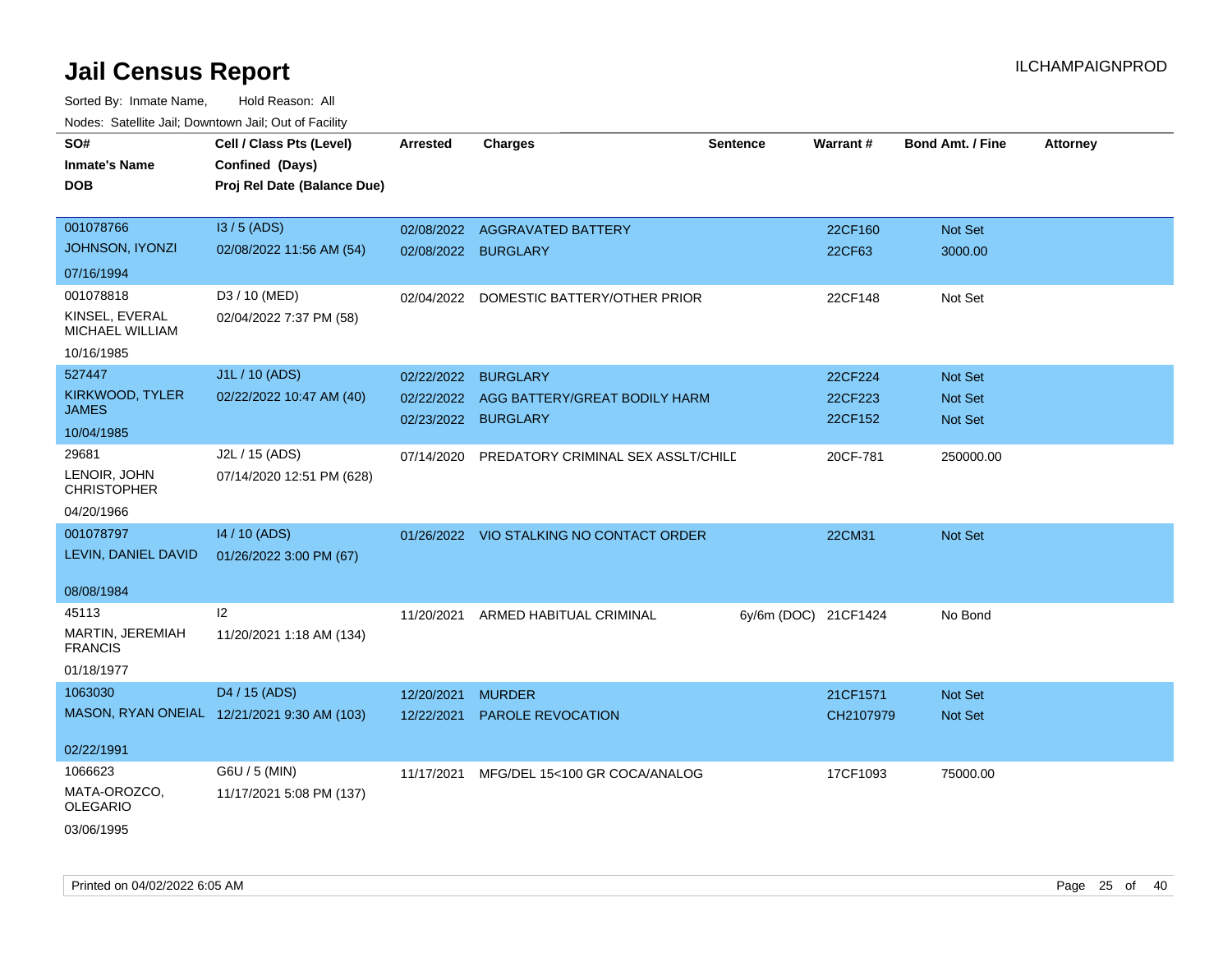| SO#<br><b>Inmate's Name</b><br><b>DOB</b>    | Cell / Class Pts (Level)<br>Confined (Days)<br>Proj Rel Date (Balance Due) | <b>Arrested</b>          | <b>Charges</b>                                          | <b>Sentence</b> | Warrant#            | <b>Bond Amt. / Fine</b> | <b>Attorney</b> |
|----------------------------------------------|----------------------------------------------------------------------------|--------------------------|---------------------------------------------------------|-----------------|---------------------|-------------------------|-----------------|
| 1076591                                      | G8U / 5 (MIN)                                                              | 02/22/2022               | DELIVERY OF OR POSSESSION OF W/INT                      |                 | 20CF961             | 500000.00               |                 |
| MATTHEWS,<br><b>CHRISTIAN ANTHONY</b>        | 02/22/2022 7:42 PM (40)                                                    |                          | 02/23/2022 MAIL FRAUD                                   |                 | 2:21CR173           | No Bond                 |                 |
| 03/15/1989                                   |                                                                            |                          |                                                         |                 |                     |                         |                 |
| 40235                                        | G9L / 5 (MIN)                                                              | 10/04/2021               | AGG DUI/4                                               |                 | 2021CF1145          | 35000.00                |                 |
| MERRIWEATHER,<br><b>MARCUS TODD</b>          | 10/04/2021 4:41 PM (181)                                                   |                          |                                                         |                 |                     |                         |                 |
| 11/28/1967                                   |                                                                            |                          |                                                         |                 |                     |                         |                 |
| 1040273                                      | E5U / 15 (ADS)                                                             | 09/30/2021               | PRED CRIM SEX ASLT/VICTIM <13                           |                 | 21CF329             | 500000.00               |                 |
| METCALFE, LANELL<br><b>JARON</b>             | 09/30/2021 11:32 PM (185)                                                  |                          |                                                         |                 |                     |                         |                 |
| 09/22/1988                                   |                                                                            |                          |                                                         |                 |                     |                         |                 |
| 1075635                                      | K <sub>2</sub> / 10 (ADS)                                                  | 05/11/2021               | AGG DISCHARGE FIREARM/OCC VEH                           |                 | 21CF538             | Not Set                 |                 |
| MILES, DEVLON VON,<br>Junior                 | 05/11/2021 10:39 PM (327)                                                  | 05/11/2021<br>02/23/2022 | MFG/DEL CANNABIS/30-500 GRAMS<br>MURDER                 |                 | 20CF1402<br>22CF219 | 100000.00<br>Not Set    |                 |
| 11/04/2000                                   |                                                                            |                          |                                                         |                 |                     |                         |                 |
| 1042168                                      | G2L / 5 (MIN)                                                              | 02/26/2022               | AGG DUI/4                                               |                 | 22CF238             | <b>Not Set</b>          |                 |
| MONTALVO, ANTONIO                            | 02/26/2022 6:14 AM (36)                                                    |                          |                                                         |                 |                     |                         |                 |
| 05/03/1976                                   |                                                                            |                          |                                                         |                 |                     |                         |                 |
| 1069209                                      | H <sub>1</sub> L / 10 (ADS)                                                | 04/07/2021               | AGG BATTERY/GREAT BODILY HARM                           |                 | 21CF376             | Not Set                 |                 |
| MOORE, DEVONTE<br>JAMAL                      | 04/07/2021 6:25 PM (361)                                                   |                          |                                                         |                 |                     |                         |                 |
| 09/24/1995                                   |                                                                            |                          |                                                         |                 |                     |                         |                 |
| 1067146                                      | G7L / 5 (MIN)                                                              |                          | 03/23/2022 LEAVING SCENE-ACCIDENT/DEATH/INJUF 13y (DOC) |                 | 2020CF1197          | No Bond                 |                 |
| <b>OMALLEY, ROBERT</b><br><b>FRED</b>        | 03/23/2022 5:10 PM (11)                                                    |                          |                                                         |                 |                     |                         |                 |
| 04/30/1979                                   |                                                                            |                          |                                                         |                 |                     |                         |                 |
| 001078357                                    | A2L / 15 (SPH)                                                             | 09/17/2021               | ARMED ROBBERY/ARMED W/FIREARM                           |                 | 21CF1128            | Not Set                 |                 |
| PETTIGREW, CAREY<br><b>CORNITRIAS DEOBLO</b> | 09/17/2021 9:56 AM (198)                                                   | 09/17/2021               | ARMED ROBBERY/ARMED W/FIREARM                           |                 | 21CF1129            | Not Set                 |                 |
| 08/31/1986                                   |                                                                            | 09/17/2021               | ARMED ROBBERY/ARMED W/FIREARM                           |                 | 21CF1230            | Not Set                 |                 |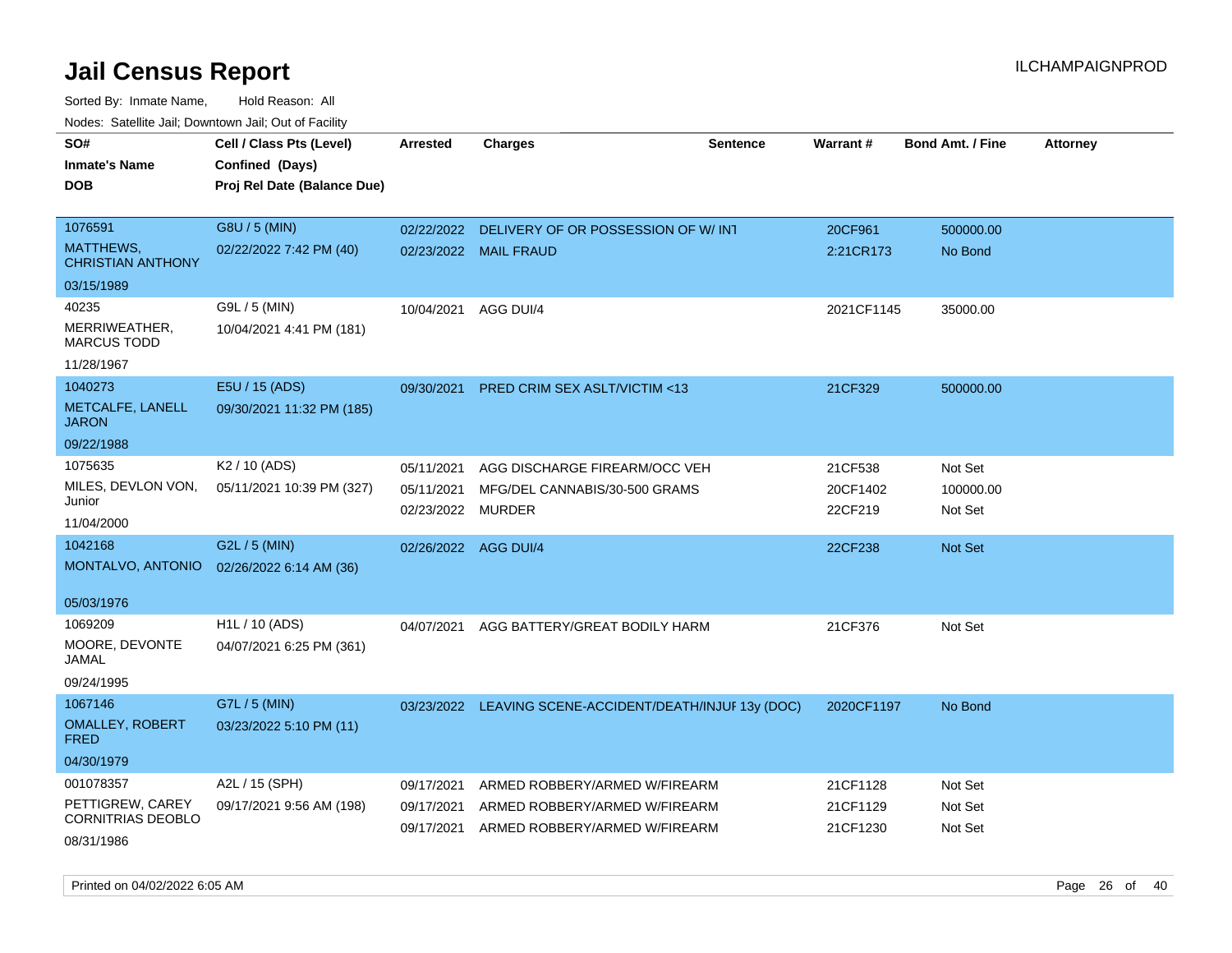Sorted By: Inmate Name, Hold Reason: All Nodes: Satellite Jail; Downtown Jail; Out of Facility

| nouco. Calcinio can, Downlown can, Out of Fabilit           |                                            |                    |                                          |                 |            |                         |                 |
|-------------------------------------------------------------|--------------------------------------------|--------------------|------------------------------------------|-----------------|------------|-------------------------|-----------------|
| SO#                                                         | Cell / Class Pts (Level)                   | <b>Arrested</b>    | <b>Charges</b>                           | <b>Sentence</b> | Warrant#   | <b>Bond Amt. / Fine</b> | <b>Attorney</b> |
| <b>Inmate's Name</b>                                        | Confined (Days)                            |                    |                                          |                 |            |                         |                 |
| DOB                                                         | Proj Rel Date (Balance Due)                |                    |                                          |                 |            |                         |                 |
|                                                             |                                            |                    |                                          |                 |            |                         |                 |
| 1008308                                                     | F2L / 10 (MED)                             | 01/30/2022 ASSAULT |                                          |                 | 19CM364    | 4000.00                 |                 |
| PETTIGREW, MARIO<br><b>TRAVINIO</b>                         | 01/30/2022 6:15 AM (63)                    |                    | 01/30/2022 AGG BTRY/GREAT BOD HARM/60+   |                 | 22CF131    | No Bond                 |                 |
| 08/11/1992                                                  |                                            |                    |                                          |                 |            |                         |                 |
| 1070610                                                     | J6L / 10 (ADS)                             |                    | 03/03/2022 AGG BATTERY/PUBLIC PLACE      |                 | 21CF930    | Not Set                 |                 |
| PHILLIS, AARON<br><b>MONTRELL</b>                           | 03/03/2022 2:49 PM (31)                    |                    | 03/03/2022 AGG BATTERY/GREAT BODILY HARM |                 | 21CF482    | 5000.00                 |                 |
| 03/26/1999                                                  |                                            |                    |                                          |                 |            |                         |                 |
| 001078005                                                   | E4L / 10 (MED)                             | 03/08/2022         | HOME INVASION/CAUSE INJURY               |                 | 22CF280    | Not Set                 |                 |
| PINEX, MARCHELLO D                                          | 03/08/2022 2:54 AM (26)                    |                    | 03/08/2022 AGGRAVATED BATTERY/STRANGLE   |                 | 19CR605101 | No Bond                 |                 |
|                                                             |                                            |                    |                                          |                 |            |                         |                 |
| 12/25/1991                                                  |                                            |                    |                                          |                 |            |                         |                 |
| 001078942                                                   | G2U / 5 (MIN)                              |                    | 03/13/2022 MFG/DEL CANNABIS/500<2000 GR  |                 | 22CF307    | Not Set                 |                 |
| <b>QATTOUM, ADHAM M</b>                                     | 03/13/2022 11:31 PM (21)                   |                    |                                          |                 |            |                         |                 |
| 07/22/1994                                                  |                                            |                    |                                          |                 |            |                         |                 |
| 001077783                                                   | H6L / 10 (ADS)                             |                    | 01/05/2022 AGGRAVATED BATTERY            |                 | 21CF325    | <b>Not Set</b>          |                 |
| RIVERA, DARYL<br><b>ANTONIO</b>                             | 01/05/2022 4:20 PM (88)                    |                    |                                          |                 |            |                         |                 |
| 11/14/1981                                                  |                                            |                    |                                          |                 |            |                         |                 |
| 1072114                                                     | A1U / 15 (SPH)                             | 01/17/2021         | ATTEMPT (FIRST DEGREE MURDER)            |                 | 2021CF65   | Not Set                 |                 |
|                                                             | ROBINSON, DONNELL 01/17/2021 2:40 PM (441) | 01/17/2021         | ARMED ROBBERY/NO FIREARM                 |                 | 2020CF824  | 75000.00                |                 |
| <b>LEVON</b>                                                |                                            | 02/17/2021         | <b>AGGRAVATED BATTERY</b>                | 4y (DOC)        |            | 250000.00               |                 |
| 10/23/2000                                                  |                                            |                    |                                          |                 |            |                         |                 |
| 1000820                                                     | F2U / 15 (MAX)                             | 01/24/2022         | FELON POSS/USE WEAPON/FIREARM            |                 | 22CF105    | Not Set                 |                 |
| SCHNEIDER, SONGAN 01/24/2022 8:20 AM (69)<br><b>MICHAEL</b> |                                            |                    | 01/24/2022 AGGRAVATED DOMESTIC BATTERY   |                 | 21CF1433   | 25000.00                |                 |
| 08/18/1992                                                  |                                            |                    |                                          |                 |            |                         |                 |
| 47195                                                       | G8L / 5 (MIN)                              | 12/27/2021         | <b>RESIDENTIAL BURGLARY</b>              |                 | 2020CF1222 | 10000.00                |                 |
| SIMMONS, JAMES<br><b>ROBERT</b>                             | 12/27/2021 8:42 AM (97)                    | 12/28/2021         | <b>RESIDENTIAL BURGLARY</b>              |                 | 2021CF1596 | Not Set                 |                 |

03/13/1975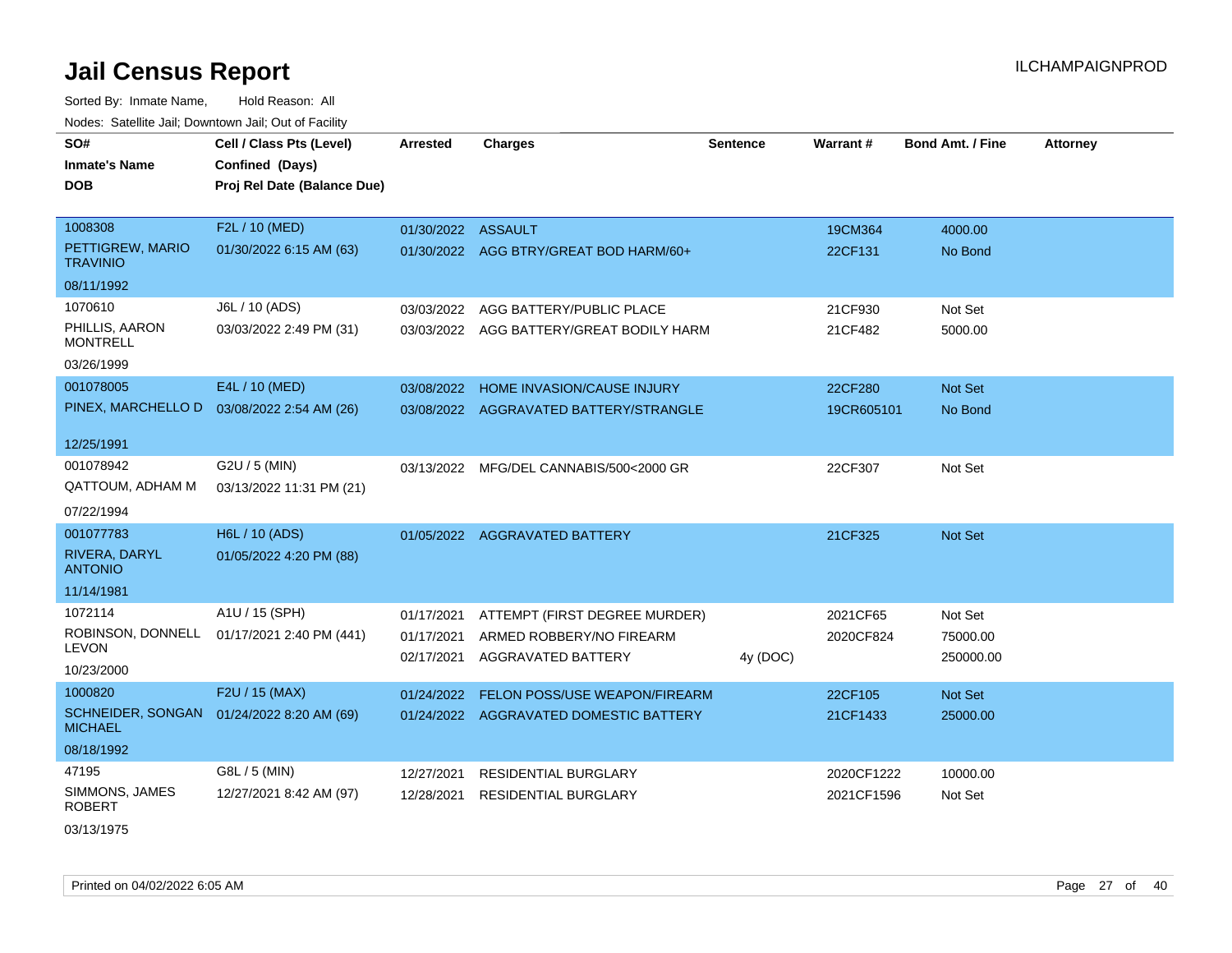| rougs. Calcing Jan, Downtown Jan, Out of Facility |                             |                   |                                         |                 |           |                         |                 |
|---------------------------------------------------|-----------------------------|-------------------|-----------------------------------------|-----------------|-----------|-------------------------|-----------------|
| SO#                                               | Cell / Class Pts (Level)    | <b>Arrested</b>   | <b>Charges</b>                          | <b>Sentence</b> | Warrant#  | <b>Bond Amt. / Fine</b> | <b>Attorney</b> |
| <b>Inmate's Name</b>                              | Confined (Days)             |                   |                                         |                 |           |                         |                 |
| <b>DOB</b>                                        | Proj Rel Date (Balance Due) |                   |                                         |                 |           |                         |                 |
|                                                   |                             |                   |                                         |                 |           |                         |                 |
| 1064798                                           | B3 / 15 (ADS)               | 01/17/2022 MURDER |                                         |                 | 2021CF695 | 1500000.00              |                 |
| STENNIS, BRUCE<br><b>DEONTAY</b>                  | 01/17/2022 1:29 PM (76)     |                   | 01/17/2022 MFG/DEL 1<15 GR COCAINE/ANLG |                 | 21CF520   | 50000.00                |                 |
| 08/12/1998                                        |                             |                   |                                         |                 |           |                         |                 |
| 1036650                                           | F4U / 10 (MED)              |                   | 02/16/2022 ARMED VIOLENCE/CATEGORY I    | 10y (DOC)       | 21CF845   | 250000.00               |                 |
| TAYLOR, KORRION<br>VELEZ                          | 02/16/2022 4:33 PM (46)     |                   |                                         |                 |           |                         |                 |
| 03/18/1997                                        |                             |                   |                                         |                 |           |                         |                 |
| 1056971                                           | B2 / 10 (SPH)               | 08/07/2021        | FELON POSS/USE WEAPON/FIREARM           |                 | 21CF948   | No Bond                 |                 |
| TRAVIS, DENZEL<br><b>DANTRELL</b>                 | 08/07/2021 7:36 AM (239)    | 08/08/2021        | AGG BATTERY/PUBLIC PLACE                |                 | 2020CF647 | 25000.00                |                 |
| 03/21/1993                                        |                             |                   |                                         |                 |           |                         |                 |
| 001078250                                         | C9L / 10 (ADS)              | 08/07/2021        | FELON POSS WEAPON/BODY ARMOR            |                 | 21CF950   | Not Set                 |                 |
| TRAVIS, JORDAN<br><b>TESHAUN</b>                  | 08/07/2021 10:27 AM (239)   |                   |                                         |                 |           |                         |                 |
| 03/03/1996                                        |                             |                   |                                         |                 |           |                         |                 |
| 512160                                            | F1L / 15 (MAX)              | 03/10/2022        | ARMED HABITUAL CRIMINAL                 |                 | 22CF296   | <b>Not Set</b>          |                 |
| <b>TURNER, CHARLES</b><br><b>EDWARD</b>           | 03/10/2022 12:00 PM (24)    |                   | 03/11/2022 PAROLE REVOCATION            |                 | CH2201422 | No Bond                 |                 |
| 09/05/1986                                        |                             |                   |                                         |                 |           |                         |                 |
| 30108                                             | J4L / 15 (ADS)              | 07/30/2021 MURDER |                                         |                 | 21CF902   | 2000000.00              |                 |
| VANDYKE, DARYL<br><b>ANTHONY</b>                  | 07/30/2021 8:29 PM (247)    |                   |                                         |                 |           |                         |                 |
| 10/04/1965                                        |                             |                   |                                         |                 |           |                         |                 |
| 968681                                            | D <sub>5</sub> / 15 (ADS)   | 08/27/2021        | AGG CRIM SX AB/VIC 13<18/TRUST          |                 | 2020CF499 | 250000.00               |                 |
| <b>WADE, DEMETRIUS</b><br><b>DARYL</b>            | 08/27/2021 2:25 AM (219)    | 08/27/2021        | INDIRECT CRIMINAL CONTEMPT              | 3y (DOC)        | 2021CC16  | No Bond                 |                 |
| 01/07/1987                                        |                             |                   |                                         |                 |           |                         |                 |
| 1035462                                           | C7U / 15 (ADS)              |                   | 03/25/2022 ARMED HABITUAL CRIMINAL      |                 | 22CF186   | 750000.00               |                 |
| <b>WASHINGTON, MARK</b><br><b>ANTHONY</b>         | 03/25/2022 8:47 AM (9)      |                   |                                         |                 |           |                         |                 |
| 01/06/1994                                        |                             |                   |                                         |                 |           |                         |                 |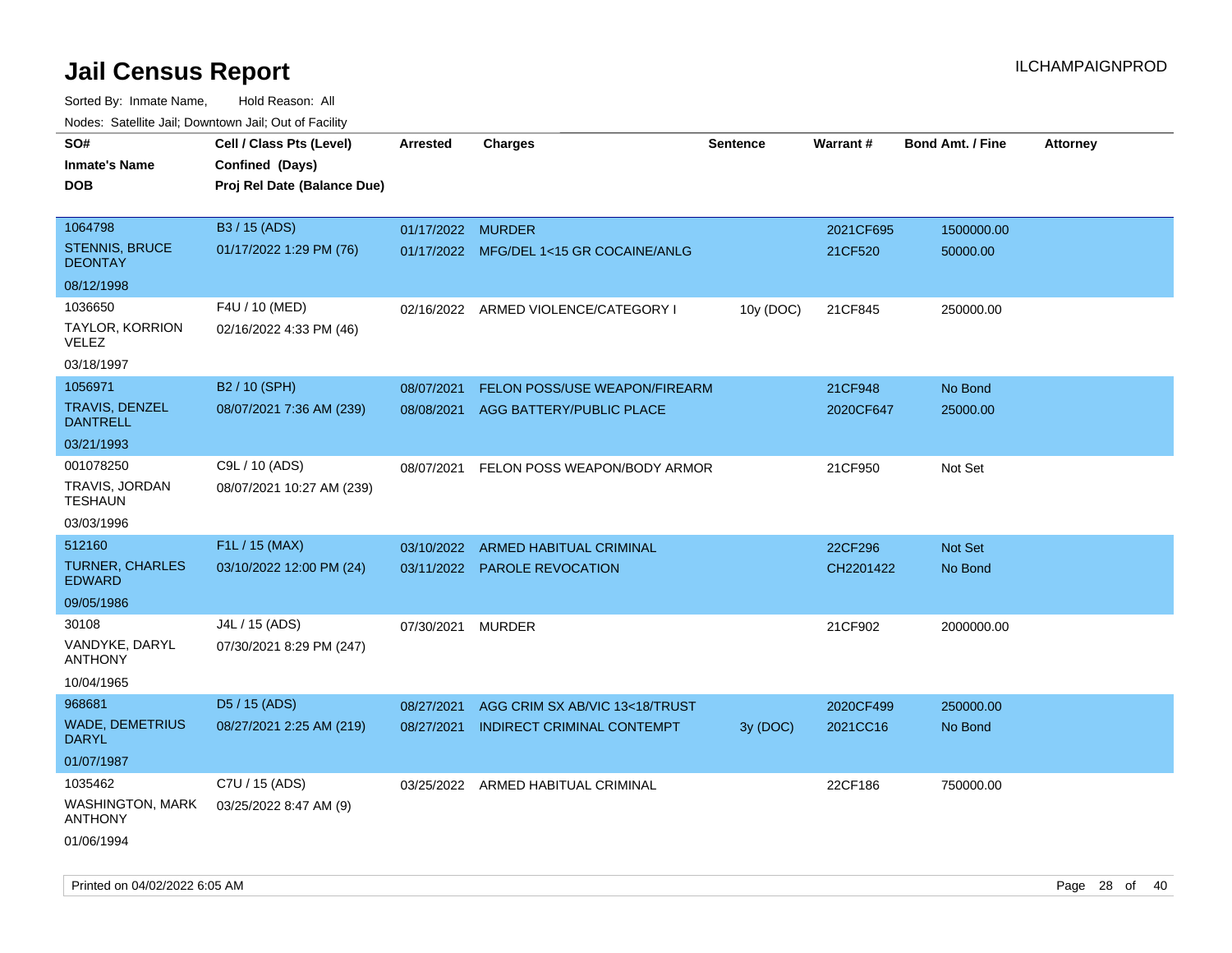| SO#                                        | Cell / Class Pts (Level)    | <b>Arrested</b> | <b>Charges</b>                       | <b>Sentence</b> | Warrant#  | <b>Bond Amt. / Fine</b> | <b>Attorney</b> |
|--------------------------------------------|-----------------------------|-----------------|--------------------------------------|-----------------|-----------|-------------------------|-----------------|
| <b>Inmate's Name</b>                       | Confined (Days)             |                 |                                      |                 |           |                         |                 |
| <b>DOB</b>                                 | Proj Rel Date (Balance Due) |                 |                                      |                 |           |                         |                 |
|                                            |                             |                 |                                      |                 |           |                         |                 |
| 1070971                                    | H3L / 5 (ADS)               |                 |                                      |                 |           |                         |                 |
|                                            |                             | 12/07/2021      | <b>IDENTITY THEFT/&lt;\$300</b>      |                 | 20CF922   | Not Set                 |                 |
| <b>WEIR, CLINTON</b><br><b>HOWARD</b>      | 12/08/2021 3:45 AM (116)    | 12/07/2021      | <b>RECKLESS DRIVING</b>              |                 | 19TR2348  | Not Set                 |                 |
| 03/15/1983                                 |                             |                 |                                      |                 |           |                         |                 |
| 54212                                      | E3U / 10 (ADS)              | 12/21/2021      | ARMED VIOLENCE/CATEGORY I            |                 | 21CF1576  | Not Set                 |                 |
| <b>WHITLOCK, GEORGE</b>                    | 12/21/2021 1:20 PM (103)    | 12/21/2021      | RECEIVE/POSS/SELL STOLEN VEH         |                 | 2021CF669 | 10000.00                |                 |
| ABRAM                                      |                             | 12/21/2021      | VIOLATE ORDER PROTECTION             |                 | 2021CM391 | 1000.00                 |                 |
| 11/10/1978                                 |                             |                 |                                      |                 |           |                         |                 |
| 001077917                                  | G4U / 5 (MIN)               |                 | 03/15/2022 RESIDENTIAL BURGLARY      |                 | 2022CF311 | Not Set                 |                 |
| <b>WILLIAMS, EDDIE SIM</b>                 | 03/15/2022 3:17 AM (19)     |                 |                                      |                 |           |                         |                 |
| 02/04/1972                                 |                             |                 |                                      |                 |           |                         |                 |
|                                            |                             |                 |                                      |                 |           |                         |                 |
| 1058072                                    | A2U / 15 (SPH)              | 02/25/2021      | ARMED HABITUAL CRIMINAL              |                 |           | Not Set                 |                 |
| <b>WILLIAMS, KENNETH</b><br><b>BERNARD</b> | 02/25/2021 3:24 PM (402)    |                 |                                      |                 |           |                         |                 |
| 10/04/1985                                 |                             |                 |                                      |                 |           |                         |                 |
| 1020914                                    | F3L / 10 (MED)              | 03/06/2022      | <b>FELON POSS/USE WEAPON/FIREARM</b> |                 | 21CF1337  | 250000.00               |                 |
| <b>WILSON, BRANDON</b><br><b>LARON</b>     | 03/06/2022 11:46 AM (28)    |                 |                                      |                 |           |                         |                 |
| 07/05/1994                                 |                             |                 |                                      |                 |           |                         |                 |
| <b>Total Downtown Jail: 68</b>             |                             | Males: 68       | Females: 0<br>Unknown: 0             |                 |           |                         |                 |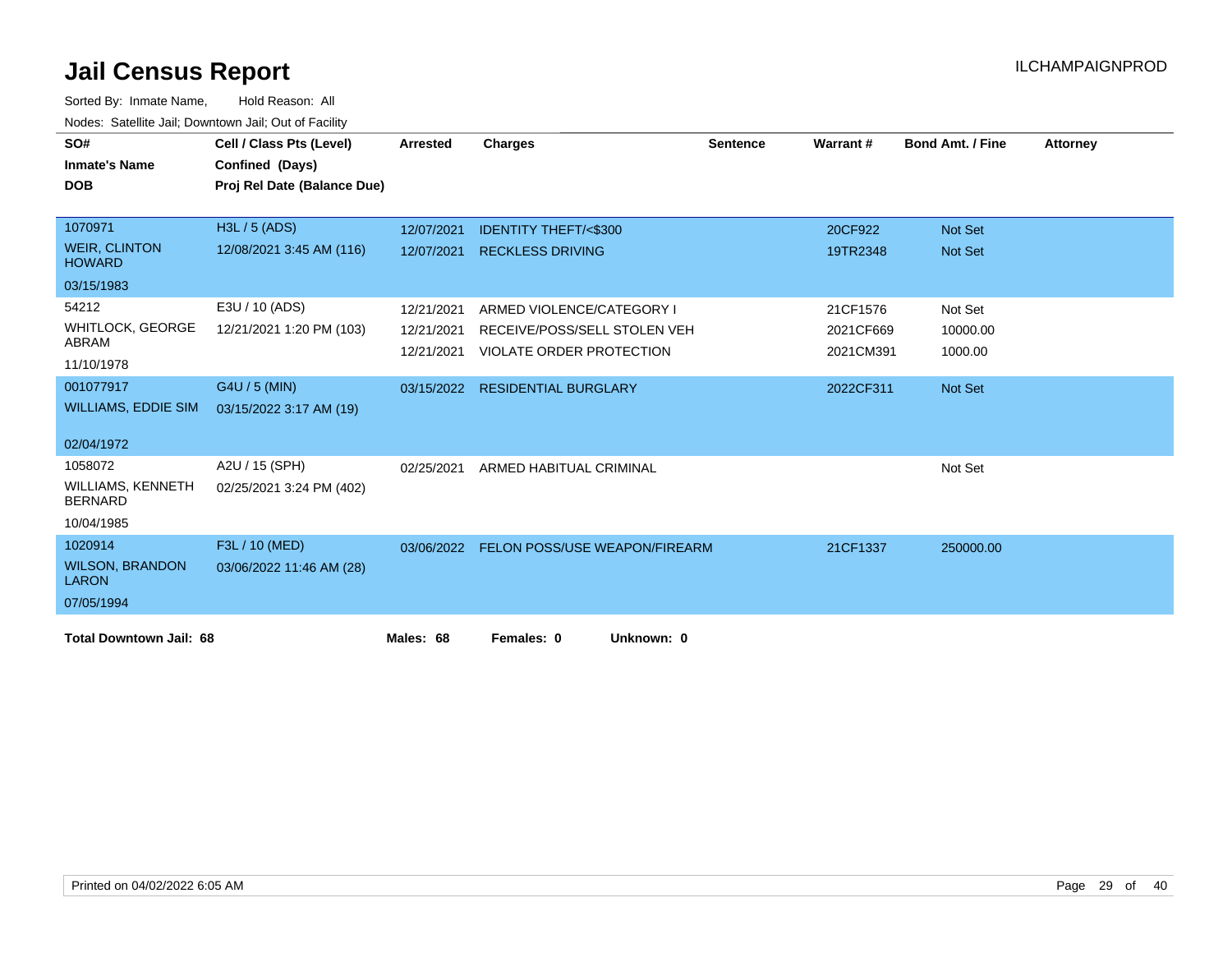Sorted By: Inmate Name, Hold Reason: All Nodes: Satellite Jail; Downtown Jail; Out of Facility

| <b>Out of Facility</b><br>SO#<br><b>Inmate's Name</b><br><b>DOB</b> | Cell / Class Pts (Level)<br>Confined (Days)<br>Proj Rel Date (Balance Due) | <b>Arrested</b>          | <b>Charges</b>                                   | <b>Sentence</b> | Warrant#             | <b>Bond Amt. / Fine</b> | <b>Attorney</b> |
|---------------------------------------------------------------------|----------------------------------------------------------------------------|--------------------------|--------------------------------------------------|-----------------|----------------------|-------------------------|-----------------|
| 001078273                                                           | <b>EHD</b>                                                                 | 03/29/2022               | DRIVING ON SUSPENDED LICENSE                     |                 | 2022TR30             | <b>Not Set</b>          |                 |
| AHMED, ALVI YUSUF                                                   | 03/29/2022 9:53 AM (5)                                                     |                          |                                                  |                 |                      |                         |                 |
| 08/10/2001                                                          | 4/7/2022 (0.00)                                                            |                          |                                                  |                 |                      |                         |                 |
| 001078621                                                           | KAN / 10 (MED)                                                             | 12/23/2021               | <b>RESIDENTIAL BURGLARY</b>                      |                 | 21CF1582             | Not Set                 |                 |
|                                                                     | BAILEY, DANIEL SCOTT 12/23/2021 9:44 AM (101)                              | 01/14/2022               | PROBATION VIOLATION                              |                 | 21CF1445             | Not Set                 |                 |
| 05/09/1999                                                          |                                                                            |                          |                                                  |                 |                      |                         |                 |
| 548350                                                              | <b>EHD</b>                                                                 |                          | 03/29/2022 AGG DUI/NO VALID DL                   |                 | 2020CF268            | Not Set                 |                 |
| <b>BAILEY, NORBERT</b><br><b>WILLIAM</b>                            | 03/29/2022 9:11 AM (5)                                                     |                          |                                                  |                 |                      |                         |                 |
| 02/14/1992                                                          | 5/23/2022 (0.00)                                                           |                          |                                                  |                 |                      |                         |                 |
| 19971                                                               | <b>EHD</b>                                                                 | 11/09/2021               | DRIVING RVK/SUSP DUI/SSS 4-9                     |                 | 2021CF968            | Not Set                 |                 |
| <b>LYNN</b>                                                         | BARNESKE, RAYMOND 11/09/2021 9:32 AM (145)                                 |                          |                                                  |                 |                      |                         |                 |
| 08/17/1961                                                          | 5/6/2022 (0.00)                                                            |                          |                                                  |                 |                      |                         |                 |
| 516062                                                              | <b>KAN / 15 (MAX)</b>                                                      | 02/22/2021               | AGG DISCH FIR/VEH/PC OFF/FRMAN                   |                 | 21CF210              | No Bond                 |                 |
| <b>BENNETT, JOHN</b><br><b>MICHAEL</b>                              | 02/22/2021 10:47 AM (405)                                                  | 02/22/2021               | <b>PHONE HARASSMENT/2+</b>                       |                 | 20CF194              | 5000.00                 |                 |
| 04/30/1986                                                          |                                                                            |                          |                                                  |                 |                      |                         |                 |
| 33993                                                               | KAN / 10 (MED)                                                             | 06/14/2021               | POSSESSING A CONTROLLED SUBSTANC                 |                 | 21CF657              | Not Set                 |                 |
| <b>BOOKER, STEPHON</b><br><b>MONTELL</b>                            | 06/14/2021 7:42 PM (293)                                                   | 06/14/2021<br>06/14/2021 | AGGRAVATED DOMESTIC BATTERY<br>PAROLE REVOCATION |                 | 21CF688<br>CH2103612 | Not Set<br>No Bond      |                 |
| 06/11/1971                                                          |                                                                            |                          |                                                  |                 |                      |                         |                 |

BRADLEY, **CHRISTOPHER** 38273 EHD 02/23/2022 9:14 AM (39) 02/24/1974 4/7/2022 (0.00) 02/23/2022 AGG DUI/NO VALID DL 2020CF1371 Not Set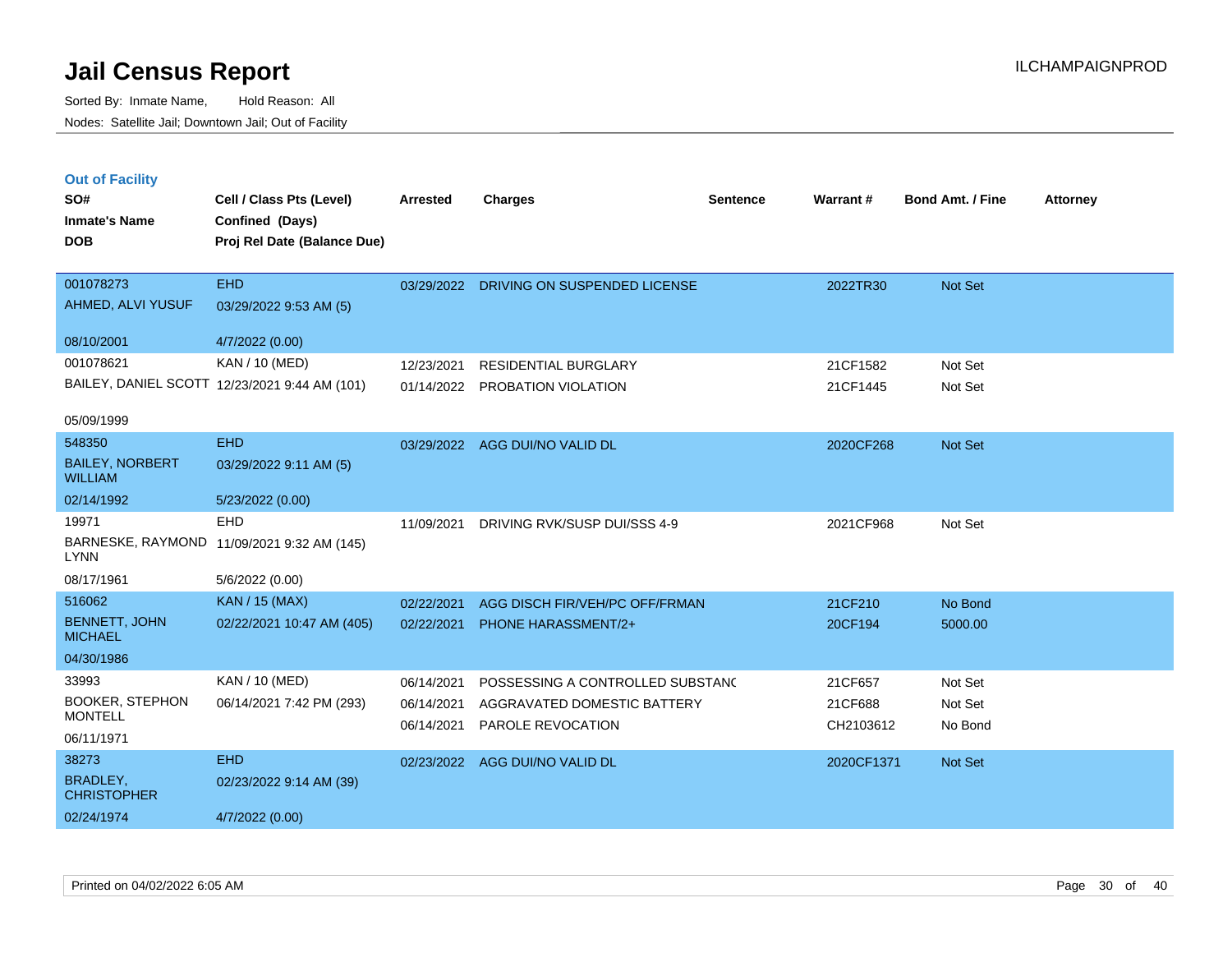| SO#<br><b>Inmate's Name</b><br>DOB                 | Cell / Class Pts (Level)<br>Confined (Days)<br>Proj Rel Date (Balance Due) | <b>Arrested</b> | <b>Charges</b>                           | <b>Sentence</b> | <b>Warrant#</b> | <b>Bond Amt. / Fine</b> | <b>Attorney</b> |
|----------------------------------------------------|----------------------------------------------------------------------------|-----------------|------------------------------------------|-----------------|-----------------|-------------------------|-----------------|
| 1074315<br><b>BRIGGS, PATRICK</b><br><b>MONTAY</b> | <b>KAN / 15 (MAX)</b><br>08/03/2021 4:56 PM (243)                          | 07/27/2021      | AGG DISCHARGE FIREARM/VEH/SCH            |                 | 21CF927         | Not Set                 |                 |
| 08/05/2001                                         |                                                                            |                 |                                          |                 |                 |                         |                 |
| 001078880                                          | KAN / 15 (MAX)                                                             | 02/25/2022      | ARMED VIOLENCE/CATEGORY I                |                 | 22CF237         | Not Set                 |                 |
| <b>BROACH, CAREU</b>                               | 02/25/2022 3:58 PM (37)                                                    | 02/25/2022      | AGG DISCHARGE FIREARM/BLDG/SCH           |                 | 22600096201     | No Bond                 |                 |
| 02/27/2003                                         |                                                                            | 02/25/2022      | PAROLE REVOCATION                        |                 | HN-2200660      | No Bond                 |                 |
| 001078065                                          | <b>KAN / 10 (ADS)</b>                                                      | 06/17/2021      | AGG BATTERY/DISCHARGE FIREARM            |                 | 21CF704         | 1000000.00              |                 |
| <b>BROWN, CHARMAN</b><br><b>LAKEEF</b>             | 06/17/2021 12:32 PM (290)                                                  |                 |                                          |                 |                 |                         |                 |
| 11/30/2002                                         |                                                                            |                 |                                          |                 |                 |                         |                 |
| 001078008                                          | KAN / 15 (MAX)                                                             |                 | 02/15/2022 AGG BATTERY/DISCHARGE FIREARM |                 | 21CF1090        | 500000.00               |                 |
| BROWN, CODY<br><b>RUSSELL</b>                      | 02/15/2022 9:17 AM (47)                                                    |                 |                                          |                 |                 |                         |                 |
| 02/15/2004                                         |                                                                            |                 |                                          |                 |                 |                         |                 |
| 1038554                                            | KAN / 15 (MAX)                                                             | 08/18/2021      | <b>ARMED HABITUAL CRIMINAL</b>           |                 | 21CF1162        | <b>Not Set</b>          |                 |
| <b>BROWN, CORRION</b><br><b>DEVONTAE</b>           | 08/18/2021 5:40 PM (228)                                                   | 08/18/2021      | DELIVERY OF OR POSSESSION OF W/INT       |                 | 21CF1009        | No Bond                 |                 |
| 04/19/1995                                         |                                                                            |                 |                                          |                 |                 |                         |                 |
| 1038579                                            | KAN / 15 (MAX)                                                             | 08/18/2021      | FELON POSS/USE WEAPON/FIREARM            |                 | 21CF1010        | Not Set                 |                 |
| <b>BROWN, MARKEL</b><br>rikki                      | 08/18/2021 2:05 PM (228)                                                   |                 |                                          |                 |                 |                         |                 |
| 01/06/1995                                         |                                                                            |                 |                                          |                 |                 |                         |                 |
| 1003006                                            | <b>KAN / 15 (MAX)</b>                                                      | 08/19/2021      | FELON POSS/USE MACHINE GUN               |                 | 21CF1011        | No Bond                 |                 |
| <b>BROWN, ROCKEITH</b><br><b>JAVONTE</b>           | 08/19/2021 12:55 AM (227)                                                  |                 |                                          |                 |                 |                         |                 |
| 07/23/1991                                         |                                                                            |                 |                                          |                 |                 |                         |                 |
| 1068812                                            | KAN / 15 (MAX)                                                             | 12/21/2021      | AGG DISCHARGE FIREARM/OCC VEH            |                 | 21CF741         | Not Set                 |                 |
| BRYANT, DANNY<br><b>EUGENE</b>                     | 12/21/2021 1:50 PM (103)                                                   | 12/21/2021      | FELON POSS/USE FIREARM PRIOR             |                 | 21CF1568        | Not Set                 |                 |
| 11/22/1989                                         |                                                                            |                 |                                          |                 |                 |                         |                 |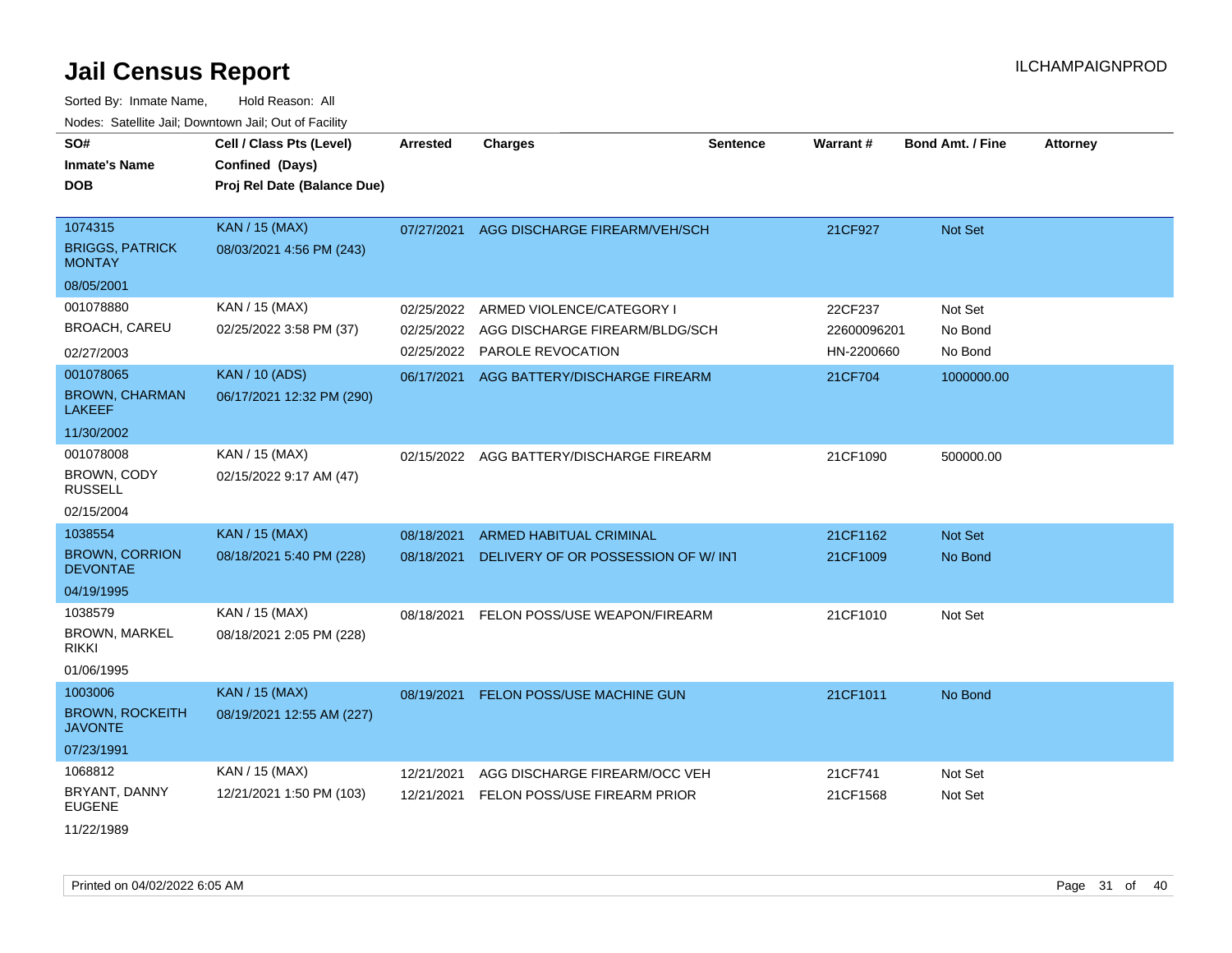Sorted By: Inmate Name, Hold Reason: All Nodes: Satellite Jail; Downtown Jail; Out of Facility

| SO#<br><b>Inmate's Name</b><br><b>DOB</b>        | Cell / Class Pts (Level)<br>Confined (Days)<br>Proj Rel Date (Balance Due) | <b>Arrested</b> | <b>Charges</b>                           | <b>Sentence</b> | <b>Warrant#</b> | <b>Bond Amt. / Fine</b> | <b>Attorney</b> |
|--------------------------------------------------|----------------------------------------------------------------------------|-----------------|------------------------------------------|-----------------|-----------------|-------------------------|-----------------|
|                                                  |                                                                            |                 |                                          |                 |                 |                         |                 |
| 987334<br><b>CAIN, ISAIAH</b><br><b>DEPRIEST</b> | <b>KAN / 15 (MAX)</b><br>03/10/2021 2:22 PM (389)                          |                 | 03/10/2021 ATTEMPT (FIRST DEGREE MURDER) |                 | 19CF689         | Not Set                 |                 |
| 12/23/1990                                       |                                                                            |                 |                                          |                 |                 |                         |                 |
| 992962                                           | KAN / 15 (ADS)                                                             | 05/25/2021      | MURDER/INTENT TO KILL/INJURE             |                 | 2018CF1045      | 1000000.00              |                 |
| CAMPBELL, KEITH<br><b>KNAQEEB</b>                | 05/25/2021 1:19 PM (313)                                                   |                 |                                          |                 |                 |                         |                 |
| 07/22/1991                                       |                                                                            |                 |                                          |                 |                 |                         |                 |
| 001078576                                        | <b>KAN / 15 (MAX)</b>                                                      | 11/09/2021      | UNLAWFUL USE OF A WEAPON                 |                 | 21CF1383        | <b>Not Set</b>          |                 |
| <b>CARTER, DEMONDRE</b><br><b>DAVON</b>          | 11/09/2021 6:01 PM (145)                                                   |                 |                                          |                 |                 |                         |                 |
| 05/27/2001                                       |                                                                            |                 |                                          |                 |                 |                         |                 |
| 1064992                                          | KAN / 15 (MAX)                                                             | 09/20/2021      | ARMED VIOLENCE/CATEGORY I                |                 | 21CF1137        | Not Set                 |                 |
| CARTER, KEJUAN<br><b>JAVONTE</b>                 | 09/20/2021 11:42 PM (195)                                                  |                 |                                          |                 |                 |                         |                 |
| 06/27/1998                                       |                                                                            |                 |                                          |                 |                 |                         |                 |
| 001078729                                        | <b>KAN / 15 (ADS)</b>                                                      | 01/02/2022      | MURDER/INTENT TO KILL/INJURE             |                 | 20CF396         | 1000000.00              |                 |
| <b>CARTER, TROY</b><br><b>DEMON</b>              | 01/02/2022 10:29 AM (91)                                                   |                 |                                          |                 |                 |                         |                 |
| 01/02/2004                                       |                                                                            |                 |                                          |                 |                 |                         |                 |
| 001078461                                        | KAN / 10 (MED)                                                             | 10/07/2021      | AGG UNLAWFUL USE WEAPON/PERSON           |                 | 2021CF1209      | No Bond                 |                 |
| COLE, ERIC JOSE                                  | 10/08/2021 12:25 AM (177)                                                  | 10/07/2021      | AGG DOMESTIC BATTERY/STRANGLE            |                 | 2021CF1208      | Not Set                 |                 |
| 01/24/2002                                       |                                                                            |                 |                                          |                 |                 |                         |                 |
| 1048488                                          | <b>KAN / 10 (ADS)</b>                                                      | 12/30/2021      | ARMED VIOLENCE/CATEGORY I                |                 | 2022CF4         | <b>Not Set</b>          |                 |
| <b>COLSON, WAYNE</b><br><b>ARTHUR, Third</b>     | 12/30/2021 8:27 AM (94)                                                    |                 |                                          |                 |                 |                         |                 |
| 10/14/1995                                       |                                                                            |                 |                                          |                 |                 |                         |                 |
| 57733                                            | KAN / 15 (SPH)                                                             | 02/25/2020      | <b>HOMICIDE</b>                          |                 | 2020-CF250      | 2000000.00              |                 |
| <b>CRAIG, ANTOINE</b><br>DARRELL                 | 02/25/2020 4:08 PM (768)                                                   | 02/25/2020      | FELON POSS/USE WEAPON/FIREARM            |                 | 19CF-1827       | 80000.00                |                 |

10/09/1982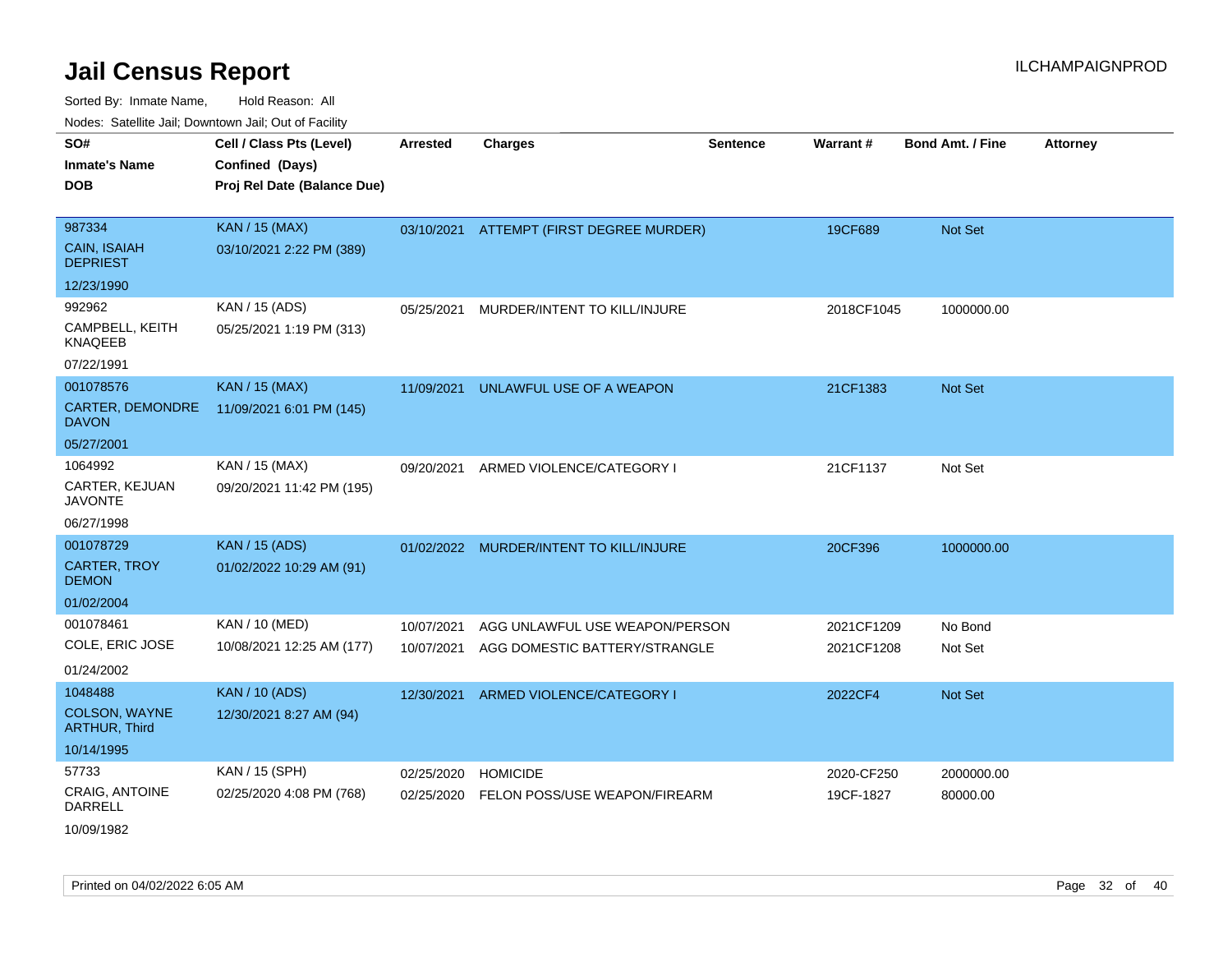Sorted By: Inmate Name, Hold Reason: All Nodes: Satellite Jail; Downtown Jail; Out of Facility

| SO#<br><b>Inmate's Name</b><br><b>DOB</b> | Cell / Class Pts (Level)<br>Confined (Days)<br>Proj Rel Date (Balance Due) | Arrested   | <b>Charges</b>                      | Sentence | <b>Warrant#</b> | <b>Bond Amt. / Fine</b> | <b>Attorney</b> |
|-------------------------------------------|----------------------------------------------------------------------------|------------|-------------------------------------|----------|-----------------|-------------------------|-----------------|
| 001077939                                 | <b>KAN / 10 (MED)</b>                                                      | 05/10/2021 | FIREARM/FOID INVALID/NOT ELIG       |          | 21CF526         | No Bond                 |                 |
| <b>CROSS, PATRICK</b><br><b>DONTRELLE</b> | 05/10/2021 7:31 PM (328)                                                   | 06/02/2021 | POSS STOLEN VEHICLE > \$25,000      |          | 21CF612         | Not Set                 |                 |
| 11/07/2001                                |                                                                            |            |                                     |          |                 |                         |                 |
| 25022                                     | EHD / 10 (MED)                                                             | 02/17/2022 | AGG DUI/2/PASS <16                  |          | 2021CF560       | No Bond                 |                 |
| CRUMP, ROBERT<br><b>ANTHONY</b>           | 02/17/2022 11:48 AM (45)                                                   |            |                                     |          |                 |                         |                 |
| 02/06/1966                                | 5/14/2022 (0.00)                                                           |            |                                     |          |                 |                         |                 |
| 001078538                                 | <b>KAN / 10 (ADS)</b>                                                      | 10/26/2021 | <b>CRIM SEX ASSAULT/FORCE</b>       |          | 21CF1301        | Not Set                 |                 |
| <b>DAWKINS, LEN</b>                       | 10/26/2021 8:18 PM (159)                                                   |            |                                     |          |                 |                         |                 |
| 03/23/1987                                |                                                                            |            |                                     |          |                 |                         |                 |
| 1061304                                   | KAN / 15 (MAX)                                                             | 10/11/2021 | ARMED HABITUAL CRIMINAL             |          | 21CF1226        | No Bond                 |                 |
| DORRIS, KEMION<br><b>DAETOCE</b>          | 10/11/2021 7:30 PM (174)                                                   | 10/11/2021 | ARMED HABITUAL CRIMINAL             |          | 21CF1227        | No Bond                 |                 |
| 11/19/1997                                |                                                                            | 10/11/2021 | HOME INVASION/FIREARM               |          | 21CF1228        | No Bond                 |                 |
| 1013012                                   | <b>KAN</b> / 15 (MAX)                                                      | 07/08/2021 | ATTEMPT (FIRST DEGREE MURDER)       |          | 2021CF790       | 1000000.00              |                 |
|                                           | GARY, XAVIER LAMAR  07/08/2021 9:24 AM (269)                               | 07/08/2021 | <b>FELON POSS/USE FIREARM PRIOR</b> |          | 2020CF650       | 25000.00                |                 |
| 12/14/1991                                |                                                                            | 07/08/2021 | FELON POSS/USE FIREARM PRIOR        |          | 21CF798         | Not Set                 |                 |
| 1065946                                   | <b>KAN / 10 (MED)</b>                                                      | 09/04/2021 | AGG BATTERY/DISCHARGE FIREARM       |          | 21CF1057        | 750000.00               |                 |
| GODBOLT, DESMOND<br><b>DEVONTAE</b>       | 09/04/2021 1:17 AM (211)                                                   | 09/04/2021 | RESIST/OBSTRUCTING A PEACE OFFICEI  |          | 21CM407         | Not Set                 |                 |
| 11/15/1997                                |                                                                            |            |                                     |          |                 |                         |                 |
| 1070118                                   | KAN / 15 (MAX)                                                             | 08/31/2021 | AGGRAVATED DOMESTIC BATTERY         |          | 21CF1049        | No Bond                 |                 |
| <b>GRAHAM, CORTEZ</b><br><b>LAMON</b>     | 08/31/2021 9:32 PM (215)                                                   | 09/02/2021 | PROBATION VIOLATION                 |          | 21CF55          | Not Set                 |                 |
| 03/31/1976                                |                                                                            |            |                                     |          |                 |                         |                 |
| 1076506                                   | KAN / 15 (MAX)                                                             | 09/17/2021 | AGG UUW/PERSON/CM THREAT VIOL       |          | 21CF1131        | Not Set                 |                 |
|                                           | GRAY, JAMARH EMERE 09/17/2021 10:41 AM (198)                               | 09/20/2021 | <b>DOMESTIC BATTERY</b>             |          | 21CM430         | Not Set                 |                 |

06/21/2003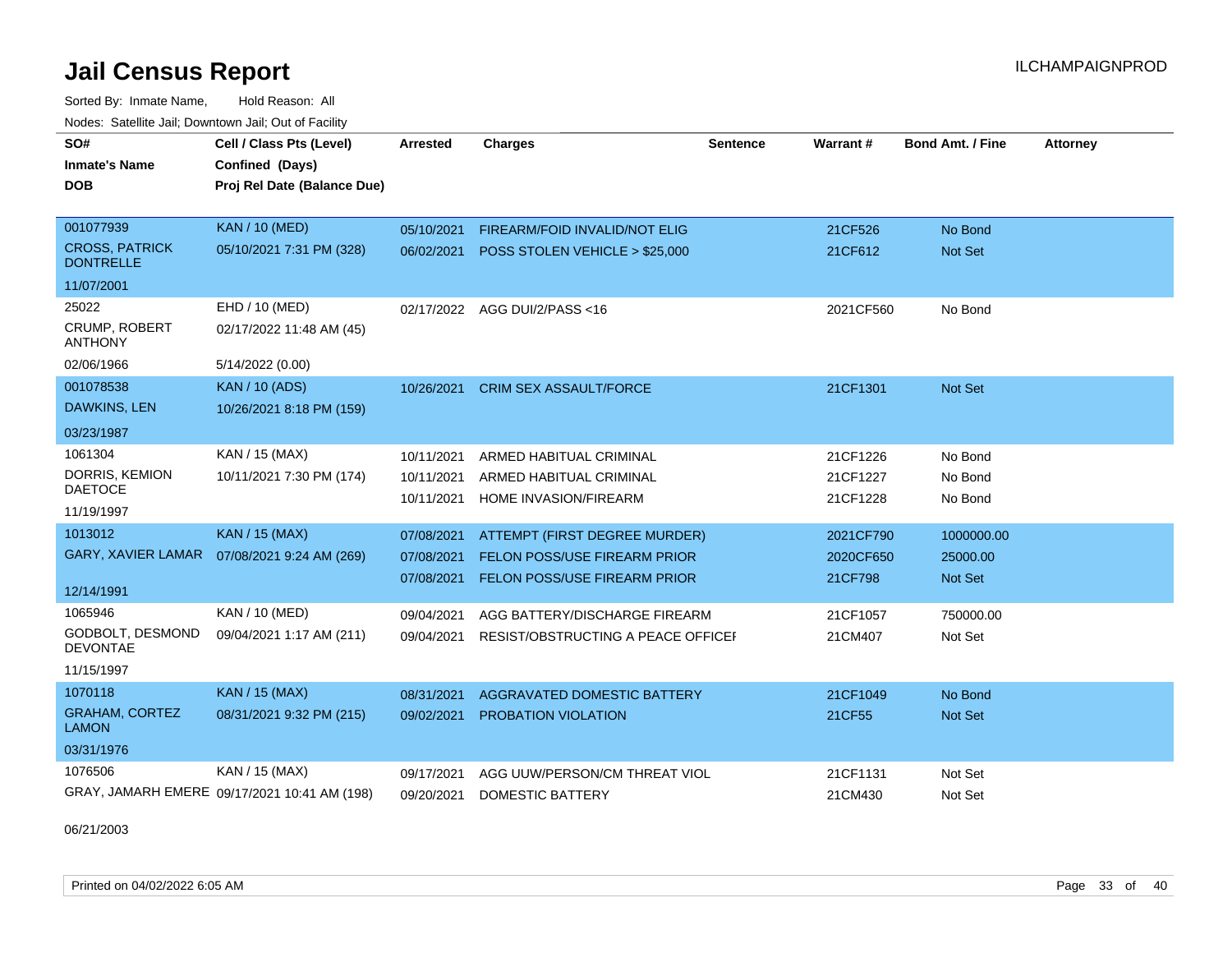| SO#                                     | Cell / Class Pts (Level)                       | <b>Arrested</b>   | <b>Charges</b>                       | <b>Sentence</b> | Warrant#   | <b>Bond Amt. / Fine</b> | <b>Attorney</b> |
|-----------------------------------------|------------------------------------------------|-------------------|--------------------------------------|-----------------|------------|-------------------------|-----------------|
| <b>Inmate's Name</b><br><b>DOB</b>      | Confined (Days)<br>Proj Rel Date (Balance Due) |                   |                                      |                 |            |                         |                 |
|                                         |                                                |                   |                                      |                 |            |                         |                 |
| 1055117                                 | <b>EHD</b>                                     |                   | 02/15/2022 AGG BATTERY/PUBLIC PLACE  |                 | 2021CM47   | Not Set                 |                 |
| <b>GREAM, JOHN</b><br><b>ROBERT LEE</b> | 02/15/2022 10:44 AM (47)                       |                   |                                      |                 |            |                         |                 |
| 08/23/1996                              | 6/13/2022 (0.00)                               |                   |                                      |                 |            |                         |                 |
| 1037683                                 | EHD                                            | 02/23/2022        | AGG DUI/LIC SUSP OR REVOKED          |                 | 2020CF350  | Not Set                 |                 |
| HARRISON, HAROLD<br><b>RAY</b>          | 02/23/2022 10:01 AM (39)                       | 02/23/2022        | AGG DUI/3                            |                 | 2020CF1351 | Not Set                 |                 |
| 11/30/1963                              | 5/22/2022 (0.00)                               |                   |                                      |                 |            |                         |                 |
| 1045186                                 | KAN / 15 (MAX)                                 | 08/16/2021        | ARMED VIOLENCE/CATEGORY I            |                 | 21CF934    | 1000000.00              |                 |
| <b>HOLBROOK, JOHNNIE</b>                | 08/16/2021 11:07 AM (230)                      | 08/16/2021        | <b>FELON POSS/USE WEAPON/FIREARM</b> |                 | 19CF968    | Not Set                 |                 |
| <b>MATHIS</b>                           |                                                | 08/16/2021        | AGG FLEEING POLICE/21 MPH OVER       |                 | 21CF988    | <b>Not Set</b>          |                 |
| 07/19/1996                              |                                                | 08/16/2021        | <b>FELON POSS/USE WEAPON/FIREARM</b> |                 | 21CF989    | <b>Not Set</b>          |                 |
|                                         |                                                | 03/30/2022 MURDER |                                      |                 |            | 2000000.00              |                 |
| 972300                                  | KAN / 10 (MED)                                 | 12/22/2021        | <b>RESIDENTIAL BURGLARY</b>          |                 | 18CF1691   | 25000.00                |                 |
| HOLT, MICHAEL<br><b>TERRELL</b>         | 12/22/2021 8:36 AM (102)                       | 12/22/2021        | AGG CRIM SEX ABUSE/VICTIM <9         |                 | 19CF1277   | 250000.00               |                 |
| 12/25/1989                              |                                                |                   |                                      |                 |            |                         |                 |
| 001078146                               | <b>KAN / 15 (MAX)</b>                          | 07/09/2021        | AGG BATTERY/DISCHARGE FIREARM        |                 | 21CF795    | 1000000.00              |                 |
| <b>HUNT. TEIGAN</b><br><b>JAZAIREO</b>  | 07/09/2021 12:41 PM (268)                      | 07/09/2021        | ARMED ROBBERY/ARMED W/FIREARM        |                 | 21CF806    | <b>Not Set</b>          |                 |
| 05/14/2003                              |                                                |                   |                                      |                 |            |                         |                 |
| 989743                                  | KAN / 15 (ADS)                                 | 04/13/2021        | AGGRAVATED DOMESTIC BATTERY          |                 | 21CF399    | Not Set                 |                 |
| JACKSON, STEVE<br><b>ALLEN</b>          | 04/13/2021 2:45 AM (355)                       |                   |                                      |                 |            |                         |                 |
| 06/04/1991                              |                                                |                   |                                      |                 |            |                         |                 |
| 001078788                               | <b>KAN / 5 (ADS)</b>                           |                   | 01/21/2022 AGGRAVATED BATTERY        |                 | 22CF93     | Not Set                 |                 |
| JOHNSON, BRENTON<br>ZAE.                | 01/21/2022 8:33 PM (72)                        |                   |                                      |                 |            |                         |                 |
| 08/07/1987                              |                                                |                   |                                      |                 |            |                         |                 |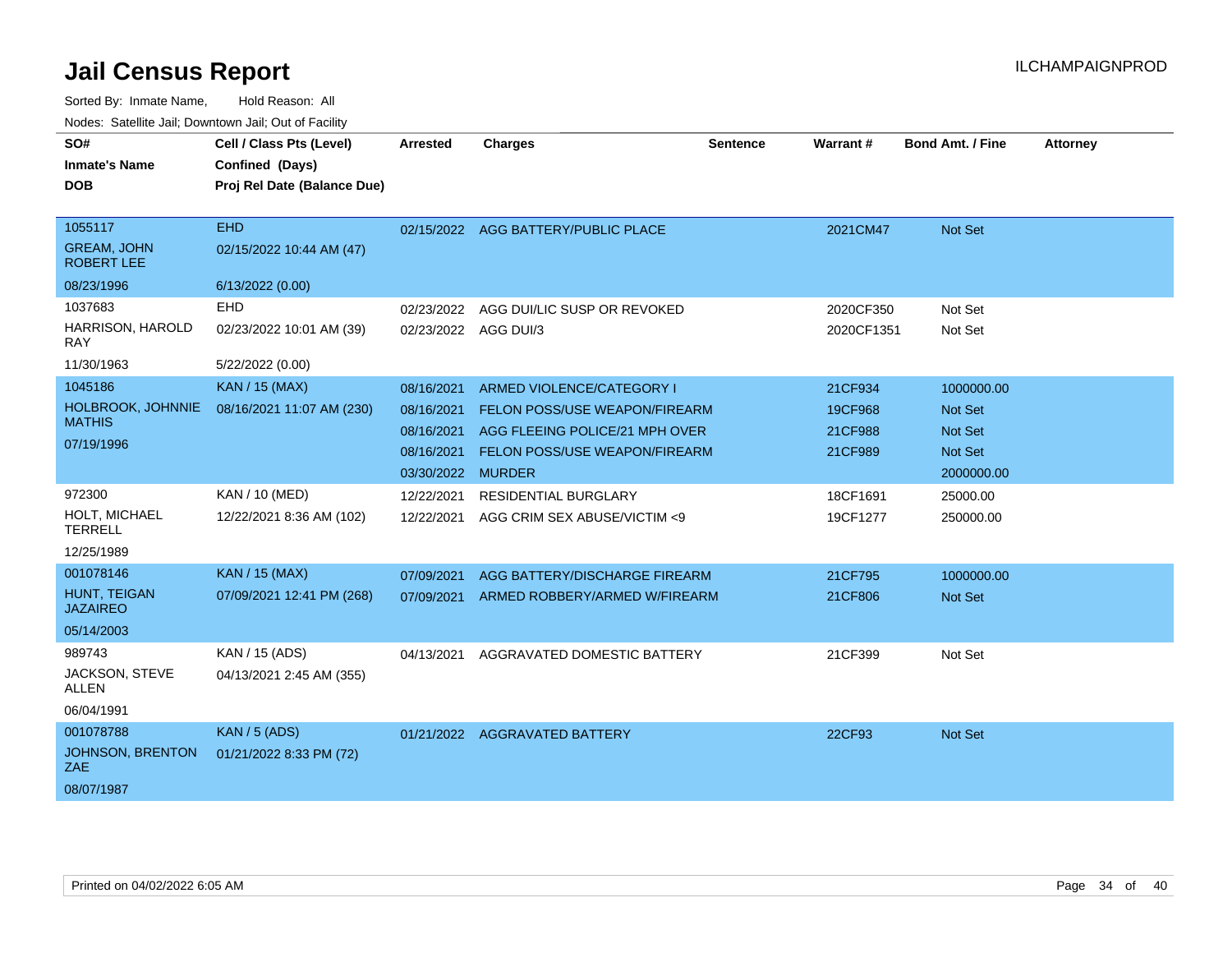Sorted By: Inmate Name, Hold Reason: All Nodes: Satellite Jail; Downtown Jail; Out of Facility

| SO#<br><b>Inmate's Name</b><br><b>DOB</b>                        | Cell / Class Pts (Level)<br>Confined (Days)<br>Proj Rel Date (Balance Due) | <b>Arrested</b>                        | <b>Charges</b>                                                                                 | <b>Sentence</b> | Warrant#                         | <b>Bond Amt. / Fine</b>          | <b>Attorney</b> |
|------------------------------------------------------------------|----------------------------------------------------------------------------|----------------------------------------|------------------------------------------------------------------------------------------------|-----------------|----------------------------------|----------------------------------|-----------------|
| 57271<br><b>KEYS, CAPREE</b>                                     | <b>EHD</b><br>03/08/2022 9:17 AM (26)                                      | 03/08/2022                             | DRIVING RVK/SUSP DUI/SSS 4-9<br>03/08/2022 DRIVING RVK/SUSP DUI/SSS 4-9                        |                 | 2021CF34<br>2020CF1116           | Not Set<br><b>Not Set</b>        |                 |
| <b>REMONE</b><br>11/23/1982                                      | 9/3/2022(0.00)                                                             |                                        |                                                                                                |                 |                                  |                                  |                 |
| 1064445<br>LARUE, TERENCE<br><b>TRAMEL</b><br>12/23/1998         | KAN / 15 (MAX)<br>04/23/2021 11:18 AM (345)                                | 04/23/2021<br>04/23/2021<br>04/23/2021 | AGG DISCHARGE FIREARM/OCC VEH<br>POSSESS 15<100 GRAMS COCAINE<br>FELON POSS/USE FIREARM/PAROLE |                 | 2021CF295<br>19CF1052<br>21CF899 | 500000.00<br>10000.00<br>Not Set |                 |
| 001078237<br><b>LAWS, TERON</b><br><b>RAMONTE</b><br>04/03/2001  | <b>KAN / 15 (ADS)</b><br>08/03/2021 6:29 PM (243)                          | 08/03/2021                             | AGG DISCHARGE FIREARM/OCC VEH                                                                  |                 | 21CF928                          | No Bond                          |                 |
| 001078470<br>LEE, AMAHRION<br><b>JA'MERE</b><br>11/05/2002       | KAN / 15 (MAX)<br>10/10/2021 1:23 PM (175)                                 | 10/10/2021                             | MURDER/INTENT TO KILL/INJURE                                                                   |                 | 21CF1221                         | Not Set                          |                 |
| 56792<br>LILLARD, LAWRENCE<br><b>TYRONE</b><br>10/20/1982        | <b>KAN / 10 (MED)</b><br>02/02/2021 2:11 PM (425)                          | 02/02/2021<br>02/22/2021               | <b>ARMED HABITUAL CRIMINAL</b><br>DRIVING ON REVOKED LICENSE                                   |                 | 2021CF141<br>21TR426             | 500000.00<br>5000.00             |                 |
| 40877<br>MABRY-HALL,<br><b>REBECCA SUE</b><br>03/21/1971         | EHD<br>02/01/2022 9:32 AM (61)<br>5/1/2022 (0.00)                          | 02/01/2022 AGG DUI/3                   |                                                                                                |                 | 2020CF986                        | Not Set                          |                 |
| 001078896<br>MANN, DAVID<br><b>WILBERT, Junior</b><br>04/02/1976 | KAN / 15 (MAX)<br>03/01/2022 4:35 AM (33)                                  |                                        | 03/01/2022 ARMED HABITUAL CRIMINAL                                                             |                 | 22CF239                          | Not Set                          |                 |
| 1004137                                                          | KAN / 15 (MAX)<br>MCDONALD, DAVON D 02/14/2022 4:21 PM (48)                |                                        | 02/14/2022 AGG CRIM SEX ABUSE/VIC 13-17                                                        |                 | 22CF165                          | 250000.00                        |                 |

11/08/1992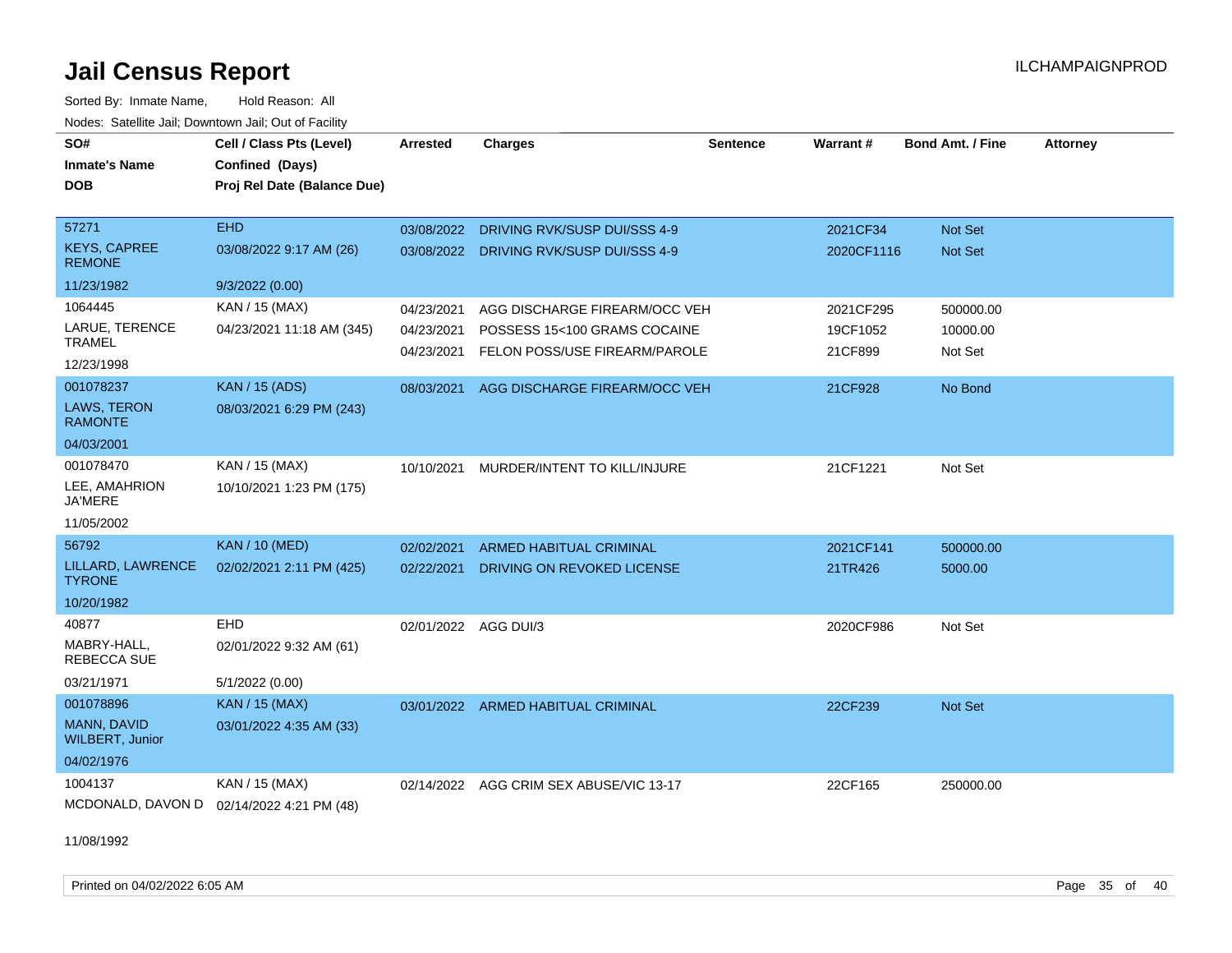Sorted By: Inmate Name, Hold Reason: All Nodes: Satellite Jail; Downtown Jail; Out of Facility

| nouco. Calcinio can, Downlown can, Out of Fabilit |                                               |                 |                                |                 |                 |                         |                 |
|---------------------------------------------------|-----------------------------------------------|-----------------|--------------------------------|-----------------|-----------------|-------------------------|-----------------|
| SO#                                               | Cell / Class Pts (Level)                      | <b>Arrested</b> | <b>Charges</b>                 | <b>Sentence</b> | <b>Warrant#</b> | <b>Bond Amt. / Fine</b> | <b>Attorney</b> |
| <b>Inmate's Name</b>                              | Confined (Days)                               |                 |                                |                 |                 |                         |                 |
| DOB                                               | Proj Rel Date (Balance Due)                   |                 |                                |                 |                 |                         |                 |
|                                                   |                                               |                 |                                |                 |                 |                         |                 |
| 001078575                                         | <b>KAN / 10 (MED)</b>                         | 11/09/2021      | <b>GUNRUNNING</b>              |                 | 21CF1330        | 750000.00               |                 |
| <b>MCLAURIN, KEYON A</b>                          | 11/09/2021 12:41 PM (145)                     |                 |                                |                 |                 |                         |                 |
| 11/19/2002                                        |                                               |                 |                                |                 |                 |                         |                 |
| 1011046                                           | KAN / 15 (ADS)                                | 04/10/2021      | ATTEMPT (FIRST DEGREE MURDER)  |                 | 21CF392         | Not Set                 |                 |
| MILES, DARRION<br><b>ANTONIO KEVONTA</b>          | 04/11/2021 12:46 AM (357)                     | 03/24/2022      | <b>MURDER</b>                  |                 | 22CF346         | Not Set                 |                 |
| 03/18/1990                                        |                                               |                 |                                |                 |                 |                         |                 |
| 001077278                                         | <b>KAN / 15 (MAX)</b>                         | 10/06/2020      | MURDER/INTENT TO KILL/INJURE   |                 | 2020CF146       | 2000000.00              |                 |
| MILLER, D'ANDRE                                   | 10/06/2020 12:49 PM (544)                     | 10/06/2020      | AGG FLEEING POLICE/21 MPH OVER |                 | 2019CF1171      | 50000.00                |                 |
| 09/08/1986                                        |                                               |                 |                                |                 |                 |                         |                 |
| 001078712                                         | KAN / 10 (MED)                                | 12/23/2021      | AGG DISCH FIREARM/1ST AID PERS |                 | 21CF1581        | Not Set                 |                 |
| MONTGOMERY,<br><b>RASHARD MYKI</b>                | 12/23/2021 4:27 PM (101)                      |                 |                                |                 |                 |                         |                 |
| 11/05/2001                                        |                                               |                 |                                |                 |                 |                         |                 |
| 1026477                                           | <b>KAN / 15 (ADS)</b>                         | 09/21/2021      | AGG DISCHARGE FIREARM/OCC VEH  |                 | 21CF1138        | Not Set                 |                 |
| NEWBILL, DEVONTRE<br><b>LAMONT</b>                | 09/21/2021 2:27 AM (194)                      | 09/22/2021      | <b>PROBATION VIOLATION</b>     |                 | 20CF577         | <b>Not Set</b>          |                 |
| 11/22/1993                                        |                                               |                 |                                |                 |                 |                         |                 |
| 1072907                                           | <b>KAN</b>                                    | 07/14/2021      | ATTEMPT (FIRST DEGREE MURDER)  |                 | 2021-CF-832     | 2000000.00              |                 |
| NIKOLAEV, YEVGENIY                                | 07/14/2021 10:10 PM (263)                     | 07/14/2021      | CRIMINAL DAMAGE <\$500/SCHOOL  |                 | 2021CF840       | 5000.00                 |                 |
| 10/06/1983                                        |                                               |                 |                                |                 |                 |                         |                 |
| 001078558                                         | <b>KAN / 10 (MED)</b>                         | 11/03/2021      | UNLAWFUL USE OF A WEAPON       | 3y (DOC)        | 21CF1352        | Not Set                 |                 |
| PARRISH, DOMINIC<br><b>WALTER</b>                 | 11/03/2021 1:25 PM (151)                      |                 |                                |                 |                 |                         |                 |
| 08/23/2001                                        |                                               |                 |                                |                 |                 |                         |                 |
| 001078063                                         | KAN / 15 (MAX)                                | 06/15/2021      | AGG CRIM SEX ASSAULT/WEAPON    |                 | 2021CF678       | 1000000.00              |                 |
|                                                   | PERRY, ROBERT Junior 06/15/2021 4:37 PM (292) | 06/15/2021      | <b>ROBBERY</b>                 |                 | 2021CF159       | 25000.00                |                 |

12/21/1990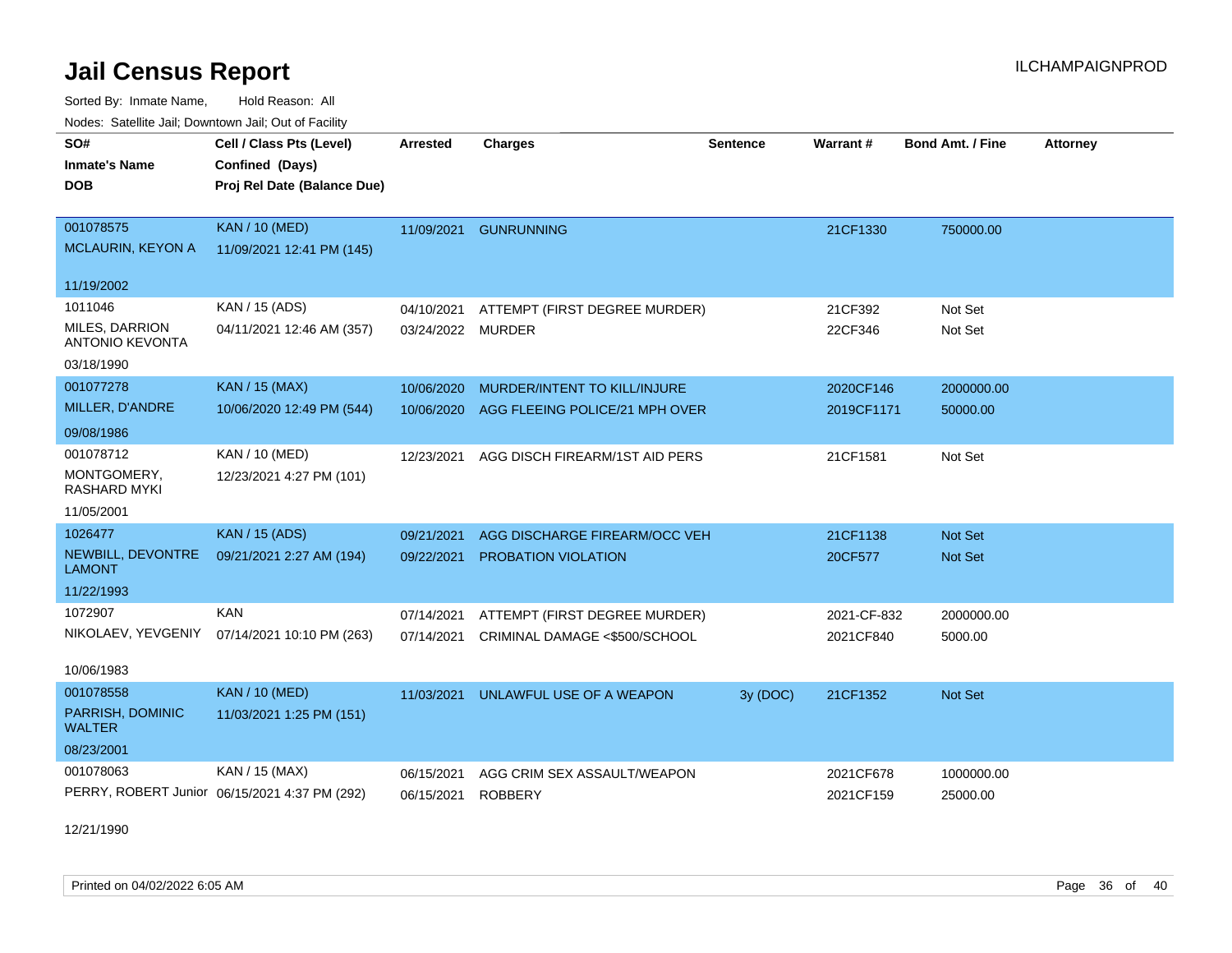Sorted By: Inmate Name, Hold Reason: All

Nodes: Satellite Jail; Downtown Jail; Out of Facility

| SO#<br><b>Inmate's Name</b><br><b>DOB</b>                    | Cell / Class Pts (Level)<br>Confined (Days)<br>Proj Rel Date (Balance Due) | <b>Arrested</b>                                                    | <b>Charges</b>                                                                                                                                                   | <b>Sentence</b> | Warrant#                                                            | <b>Bond Amt. / Fine</b>                                      | <b>Attorney</b> |
|--------------------------------------------------------------|----------------------------------------------------------------------------|--------------------------------------------------------------------|------------------------------------------------------------------------------------------------------------------------------------------------------------------|-----------------|---------------------------------------------------------------------|--------------------------------------------------------------|-----------------|
| 001078799<br>PURNELL, MARKISE<br><b>MONROE</b><br>07/13/2002 | <b>KAN / 10 (MED)</b><br>01/27/2022 9:50 AM (66)                           |                                                                    | 01/27/2022 FIREARM/FOID INVALID/NOT ELIG                                                                                                                         |                 | 22CF116                                                             | Not Set                                                      |                 |
| 001077614<br><b>DEVON</b><br>09/22/2002                      | KAN / 15 (MAX)<br>ROBINSON, DONTRELL 01/17/2021 3:08 PM (441)              | 01/17/2021                                                         | ATTEMPT (FIRST DEGREE MURDER)                                                                                                                                    |                 | 21CF66                                                              | Not Set                                                      |                 |
| 001077904<br>ROSAS, ARIANA<br>02/15/1992                     | <b>EHD</b><br>03/30/2022 8:59 AM (4)<br>4/2/2022 (0.00)                    | 03/30/2022                                                         | <b>DUI INTOXICATING COMPOUND</b>                                                                                                                                 |                 | 2021DT119                                                           | Not Set                                                      |                 |
| 1061216<br>RUNGE, ANDRE<br><b>MARSEAN</b><br>12/05/1997      | KAN / 10 (MED)<br>06/22/2021 4:42 PM (285)                                 | 06/22/2021                                                         | HOME INVASION/FIREARM                                                                                                                                            |                 | 21CF727                                                             | Not Set                                                      |                 |
| 650295<br>SANDAGE, JERALD<br><b>EUGENE</b><br>06/07/1971     | <b>PIA / 50 (MAX)</b><br>04/22/2020 6:30 AM (711)                          | 04/22/2020<br>04/22/2020<br>04/22/2020<br>04/22/2020<br>04/22/2020 | <b>CRIMINAL SEXUAL ASSAULT</b><br><b>CRIMINAL SEXUAL ASSAULT</b><br><b>CRIMINAL SEXUAL ABUSE</b><br><b>CRIMINAL SEXUAL ASSAULT</b><br><b>OFFICIAL MISCONDUCT</b> |                 | 2020-CF407<br>2020-CF408<br>2020-CF409<br>2020-CF410<br>2019-CF1811 | 750000.00<br>750000.00<br>750000.00<br>750000.00<br>25000.00 |                 |
| 59178<br>SANDERS, MICHAEL<br>JEAN<br>12/22/1967              | KAN / 15 (MAX)<br>12/13/2021 4:17 PM (111)                                 | 12/13/2021                                                         | AGG DISCHARGE FIREARM/OCC VEH                                                                                                                                    |                 | 21CF1274                                                            | 1500000.00                                                   |                 |
| 001078704<br>SHORTER, JAQUAN<br><b>MAURICE</b><br>10/08/1998 | <b>KAN / 15 (MAX)</b><br>12/23/2021 1:23 AM (101)                          | 12/21/2021                                                         | MURDER/INTENT TO KILL/INJURE                                                                                                                                     |                 | 21CF1575                                                            | Not Set                                                      |                 |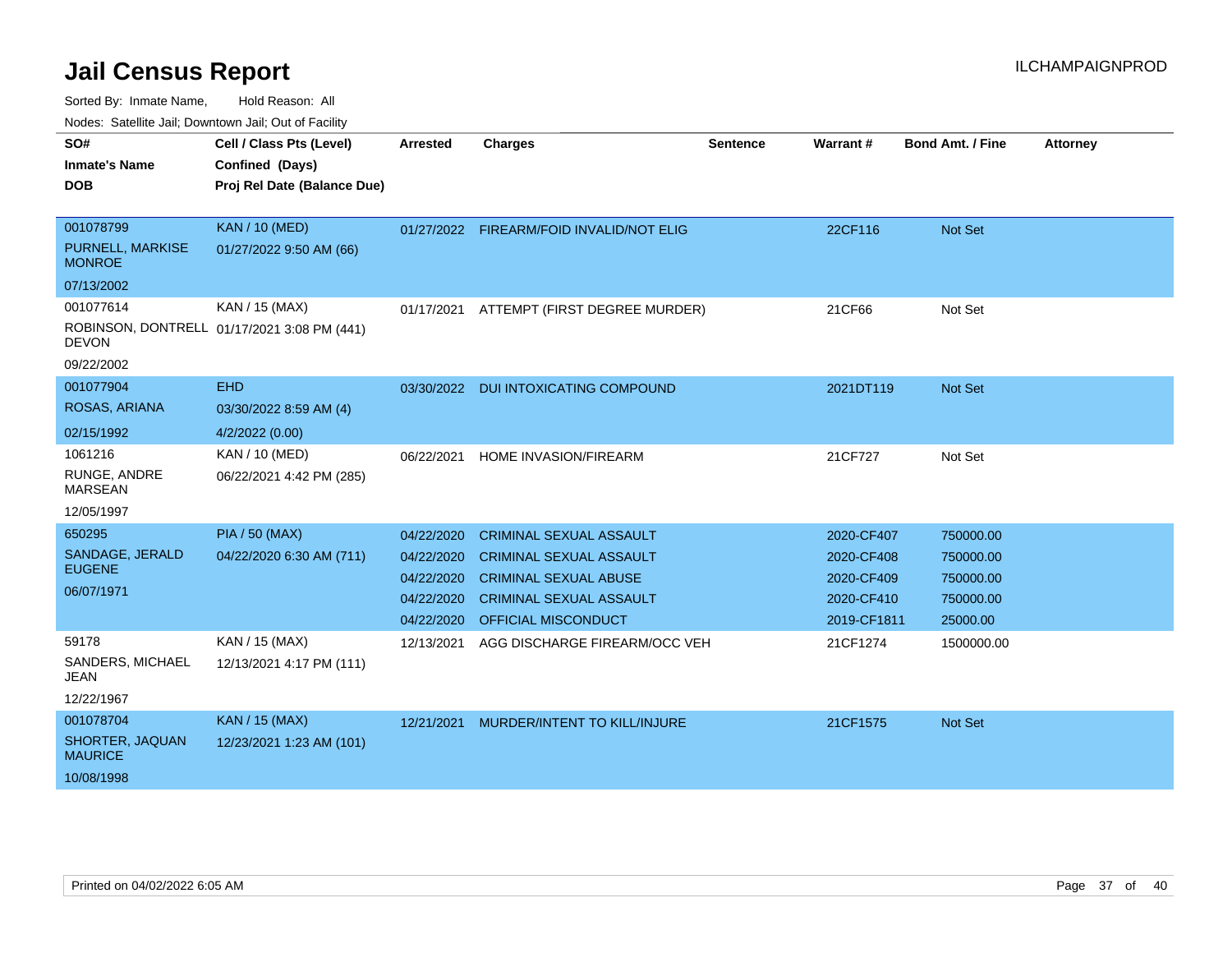| SO#                                     | Cell / Class Pts (Level)                      | <b>Arrested</b> | <b>Charges</b>                            | <b>Sentence</b> | Warrant#   | <b>Bond Amt. / Fine</b> | <b>Attorney</b> |
|-----------------------------------------|-----------------------------------------------|-----------------|-------------------------------------------|-----------------|------------|-------------------------|-----------------|
| <b>Inmate's Name</b>                    | Confined (Days)                               |                 |                                           |                 |            |                         |                 |
| <b>DOB</b>                              | Proj Rel Date (Balance Due)                   |                 |                                           |                 |            |                         |                 |
|                                         |                                               |                 |                                           |                 |            |                         |                 |
| 1062194                                 | <b>KAN / 15 (MAX)</b>                         | 02/27/2020      | MURDER/OTHER FORCIBLE FELONY              |                 | 20CF-247   | 1000000.00              |                 |
| <b>SIMMONS, MICHAEL</b><br><b>JAMAL</b> | 02/27/2020 1:11 PM (766)                      | 09/23/2020      | AGG BATTERY/DISCHARGE FIREARM             |                 | 20CF1061   | <b>Not Set</b>          |                 |
| 11/03/1997                              |                                               |                 |                                           |                 |            |                         |                 |
| 1038158                                 | <b>KAN / 10 (MED)</b>                         | 02/04/2022      | CRIMINAL SEX ASSAULT/CONSENT              |                 | 22CF146    | Not Set                 |                 |
| SMITH, RASHAD<br><b>JARECE</b>          | 02/04/2022 11:42 PM (58)                      |                 |                                           |                 |            |                         |                 |
| 09/16/1995                              |                                               |                 |                                           |                 |            |                         |                 |
| 001077868                               | <b>KAN</b> / 15 (MAX)                         | 04/21/2021      | ARMED ROBBERY/ARMED W/FIREARM             |                 | 21CF445    | Not Set                 |                 |
| SPEARMENT,<br><b>KENTRELL</b>           | 04/21/2021 9:48 PM (347)                      | 08/19/2021      | FLEEING/ATTEMPT ELUDE OFFICER             |                 | 2021TR1053 | 1000.00                 |                 |
| 01/21/2002                              |                                               |                 |                                           |                 |            |                         |                 |
| 11979                                   | EHD                                           |                 | 01/11/2022 AGG FLEEING POLICE/21 MPH OVER |                 | 2021CF629  | Not Set                 |                 |
| STARK, JACK LYNN                        | 01/11/2022 10:13 AM (82)                      |                 |                                           |                 |            |                         |                 |
| 12/31/1955                              | 4/9/2022 (0.00)                               |                 |                                           |                 |            |                         |                 |
| 001078182                               | EHD / 5 (MIN)                                 | 12/20/2021      | DRIVING ON REVOKED LICENSE                |                 | 2021CF800  | No Bond                 |                 |
| <b>STRONG, KEVIN</b>                    |                                               |                 |                                           |                 |            |                         |                 |
| <b>GARDNER</b>                          | 12/20/2021 4:34 PM (104)                      |                 |                                           |                 |            |                         |                 |
| 02/12/1963                              | 6/18/2022 (0.00)                              |                 |                                           |                 |            |                         |                 |
| 65920                                   | KAN / 15 (MAX)                                | 12/21/2021      | ARMED ROBBERY/ARMED W/FIREARM             |                 | 21CF1543   | 100000.00               |                 |
| TAPSCOTT,<br><b>CORNELIUS</b>           | 12/21/2021 10:57 PM (103)                     |                 |                                           |                 |            |                         |                 |
| 07/14/1985                              |                                               |                 |                                           |                 |            |                         |                 |
| 1046632                                 | <b>KAN / 15 (MAX)</b>                         | 09/14/2021      | ARMED VIOLENCE/CATEGORY II                |                 | 21CF912    | 750000.00               |                 |
|                                         | TATE, JAVON MARQUIS 09/14/2021 12:10 PM (201) |                 |                                           |                 |            |                         |                 |
|                                         |                                               |                 |                                           |                 |            |                         |                 |
| 08/10/1996                              |                                               |                 |                                           |                 |            |                         |                 |
| 1033031                                 | KAN / 15 (MAX)                                | 08/19/2020      | *AGG BATTERY W/FIREARM/PERSON             |                 | 2020-CF923 | 500000.00               |                 |
| TOMS, ANDREW<br><b>CHUCKY</b>           | 08/19/2020 5:59 PM (592)                      |                 |                                           |                 |            |                         |                 |
| 09/28/1978                              |                                               |                 |                                           |                 |            |                         |                 |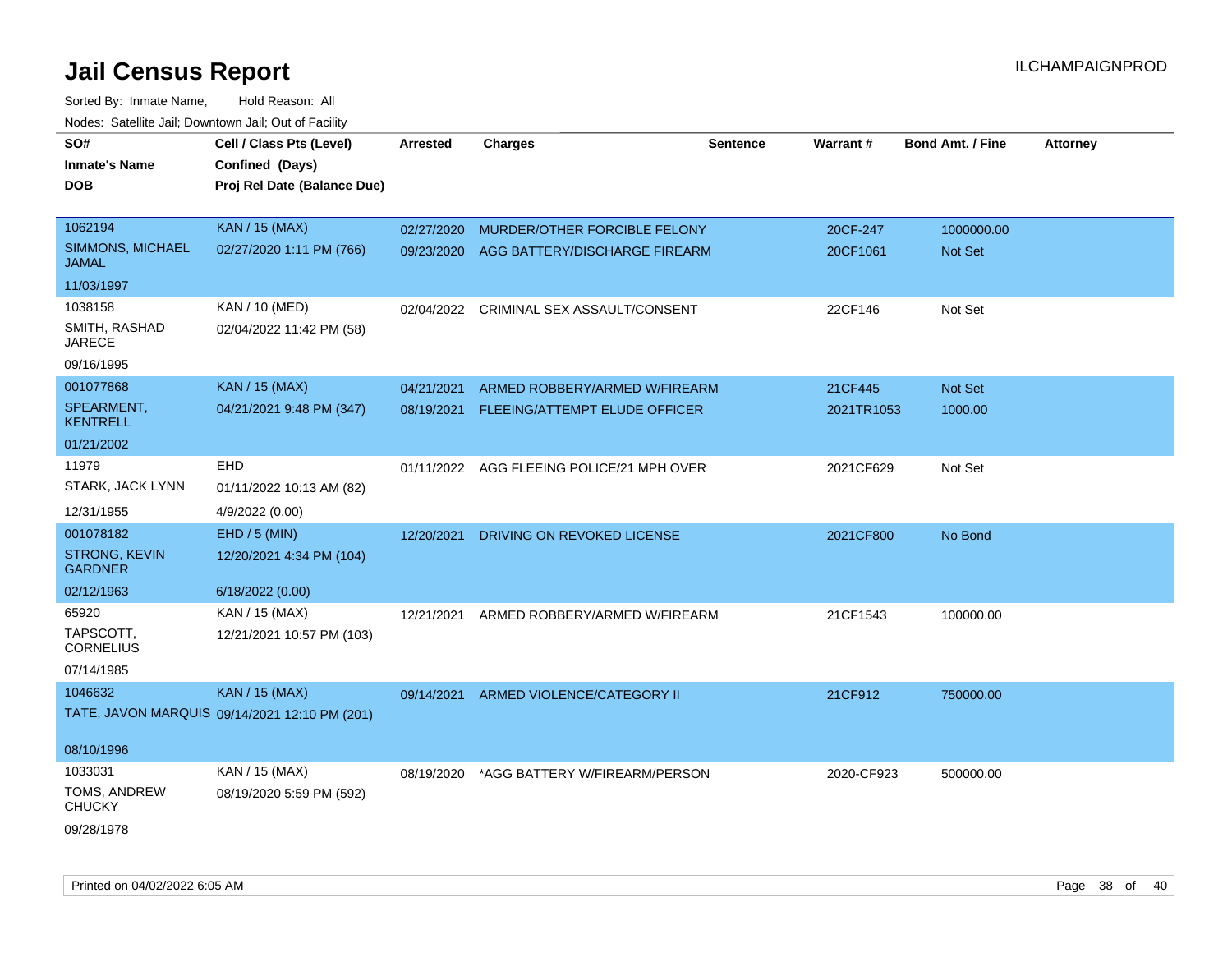| SO#                                  | Cell / Class Pts (Level)    | <b>Arrested</b> | <b>Charges</b>                       | <b>Sentence</b> | <b>Warrant#</b> | <b>Bond Amt. / Fine</b> | <b>Attorney</b> |
|--------------------------------------|-----------------------------|-----------------|--------------------------------------|-----------------|-----------------|-------------------------|-----------------|
| <b>Inmate's Name</b>                 | Confined (Days)             |                 |                                      |                 |                 |                         |                 |
| <b>DOB</b>                           | Proj Rel Date (Balance Due) |                 |                                      |                 |                 |                         |                 |
|                                      |                             |                 |                                      |                 |                 |                         |                 |
| 1004142                              | <b>KAN / 15 (MAX)</b>       | 10/27/2021      | POSSESSION OF METH/15<100GRAMS       |                 | 2021CF1298      | 1500000.00              |                 |
| TOY, KAYON LARENZ                    | 10/22/2021 1:01 PM (163)    |                 |                                      |                 |                 |                         |                 |
| 09/12/1991                           |                             |                 |                                      |                 |                 |                         |                 |
| 001078386                            | KAN / 10 (MED)              | 09/14/2021      | POSSESSION OF STOLEN FIREARM         | 3y (DOC)        | 2021CF1099      | No Bond                 |                 |
| TURNER, AMARIO                       | 09/14/2021 11:42 PM (201)   |                 |                                      |                 |                 |                         |                 |
| 09/23/2002                           |                             |                 |                                      |                 |                 |                         |                 |
| 961786                               | <b>KAN / 15 (ADS)</b>       |                 | 01/24/2022 ARMED HABITUAL CRIMINAL   |                 | 22CF104         | Not Set                 |                 |
| <b>WARREN, DESIE</b><br><b>ARNEZ</b> | 01/24/2022 7:23 AM (69)     |                 |                                      |                 |                 |                         |                 |
| 04/28/1988                           |                             |                 |                                      |                 |                 |                         |                 |
| 1062558                              | KAN / 10 (MED)              | 10/02/2021      | FELON POSS/USE WEAPON/FIREARM        |                 | 21CF1185        | Not Set                 |                 |
| WELLS, JIAMANTE<br><b>AMORE</b>      | 10/02/2021 8:29 PM (183)    |                 |                                      |                 |                 |                         |                 |
| 09/02/1995                           |                             |                 |                                      |                 |                 |                         |                 |
| 1002033                              | <b>KAN / 15 (MAX)</b>       | 09/08/2021      | DRIVING ON SUSPENDED LICENSE         |                 | 2019-TR-11944   | 5000.00                 |                 |
| <b>WEST, ANTONIO</b>                 | 09/08/2021 11:01 PM (207)   | 09/08/2021      | ARMED ROBBERY/ARMED W/FIREARM        |                 | 2020-CF-1406    | 500000.00               |                 |
| <b>DEONTA</b>                        |                             | 09/08/2021      | AGG UNLAWFUL USE OF WEAPON/VEH       |                 | 2021-CF-AWOW    | <b>Not Set</b>          |                 |
| 04/15/1992                           |                             | 09/08/2021      | OBSTRCT JUSTICE/LEAVE STATE          |                 | 2021-CF-AWOW    | <b>Not Set</b>          |                 |
|                                      |                             | 09/08/2021      | ARMED VIOLENCE/CATEGORY I            |                 | 2021-CF-AWOW    | Not Set                 |                 |
| 1022068                              | KAN / 15 (ADS)              | 10/10/2021      | FELON POSS/USE WEAPON/FIREARM        |                 | 21CF1212        | Not Set                 |                 |
| <b>WILKINS, MICHAEL</b><br>CARL      | 10/10/2021 5:07 AM (175)    |                 |                                      |                 |                 |                         |                 |
| 07/10/1992                           |                             |                 |                                      |                 |                 |                         |                 |
| 001078709                            | <b>KAN / 15 (MAX)</b>       |                 | 12/22/2021 ARMED VIOLENCE/CATEGORY I |                 | 21CF1586        | <b>Not Set</b>          |                 |
| <b>WILLIAMS, DAVID LEE</b>           | 12/22/2021 11:00 AM (102)   |                 |                                      |                 |                 |                         |                 |
| 12/18/1989                           |                             |                 |                                      |                 |                 |                         |                 |